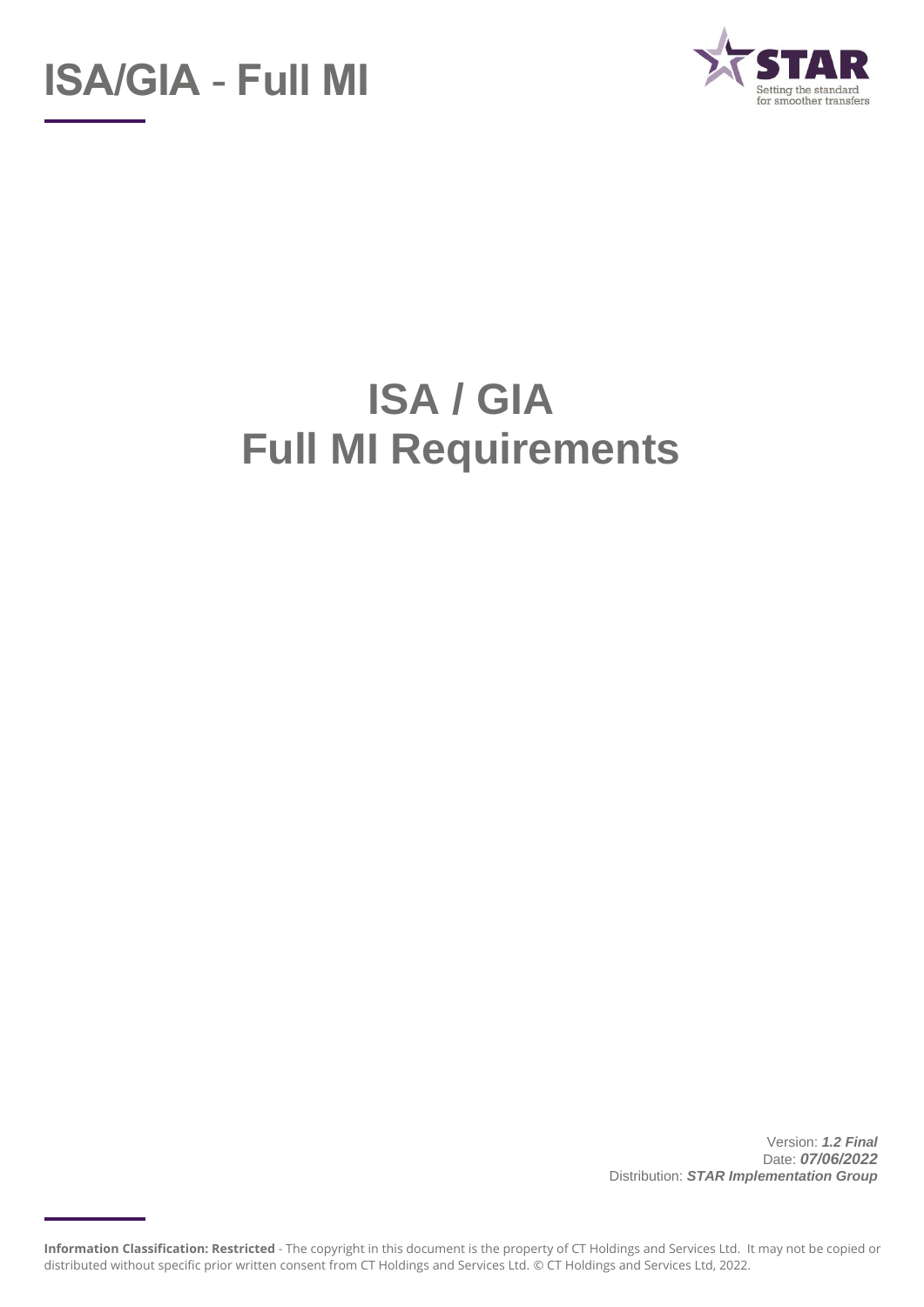## **CHANGE HISTORY**

| <b>Date</b>                    | <b>Version</b>  | <b>Change(s) Incorporated</b>                                                                     |
|--------------------------------|-----------------|---------------------------------------------------------------------------------------------------|
| 10 <sup>th</sup> November 2020 | 1.0 Draft       | Initial draft                                                                                     |
| 2 <sup>nd</sup> September 2021 | 1.1 Draft       | Updated to include STC and Rejections and changes to the file layout                              |
| 14th September 2021            | 1.0 Draft Final | Updated to include Additional Supporting Information and example<br>changes                       |
| 5 <sup>th</sup> November 2021  | 1.1 Draft Final | Updated following Comments received                                                               |
| 14 <sup>th</sup> March 2022    | 1.2 Draft Final | Updated to reflect Change Requests 1 & 2 in relation to the reporting of<br>Stop the Clock events |
| $7th$ June 2022                | 1.2 Final       | Finalisation agree by Implementation Group at meeting of 19th June<br>2022                        |

|                | 1.3 |  |
|----------------|-----|--|
|                | 1.4 |  |
| $\overline{2}$ |     |  |
|                | 2.1 |  |
|                |     |  |
| 3              |     |  |
|                | 3.1 |  |
|                | 3.2 |  |
|                |     |  |
| $\overline{4}$ |     |  |
|                | 4.1 |  |
|                | 4.2 |  |
|                | 4.3 |  |
| 5              |     |  |
|                |     |  |
|                | 5.2 |  |
|                | 5.3 |  |
|                | 5.4 |  |
|                | 5.5 |  |
|                | 5.6 |  |
|                | 5.7 |  |
| 6              |     |  |
| 7              |     |  |
|                |     |  |
|                |     |  |
| 8              |     |  |
| 9              |     |  |
|                |     |  |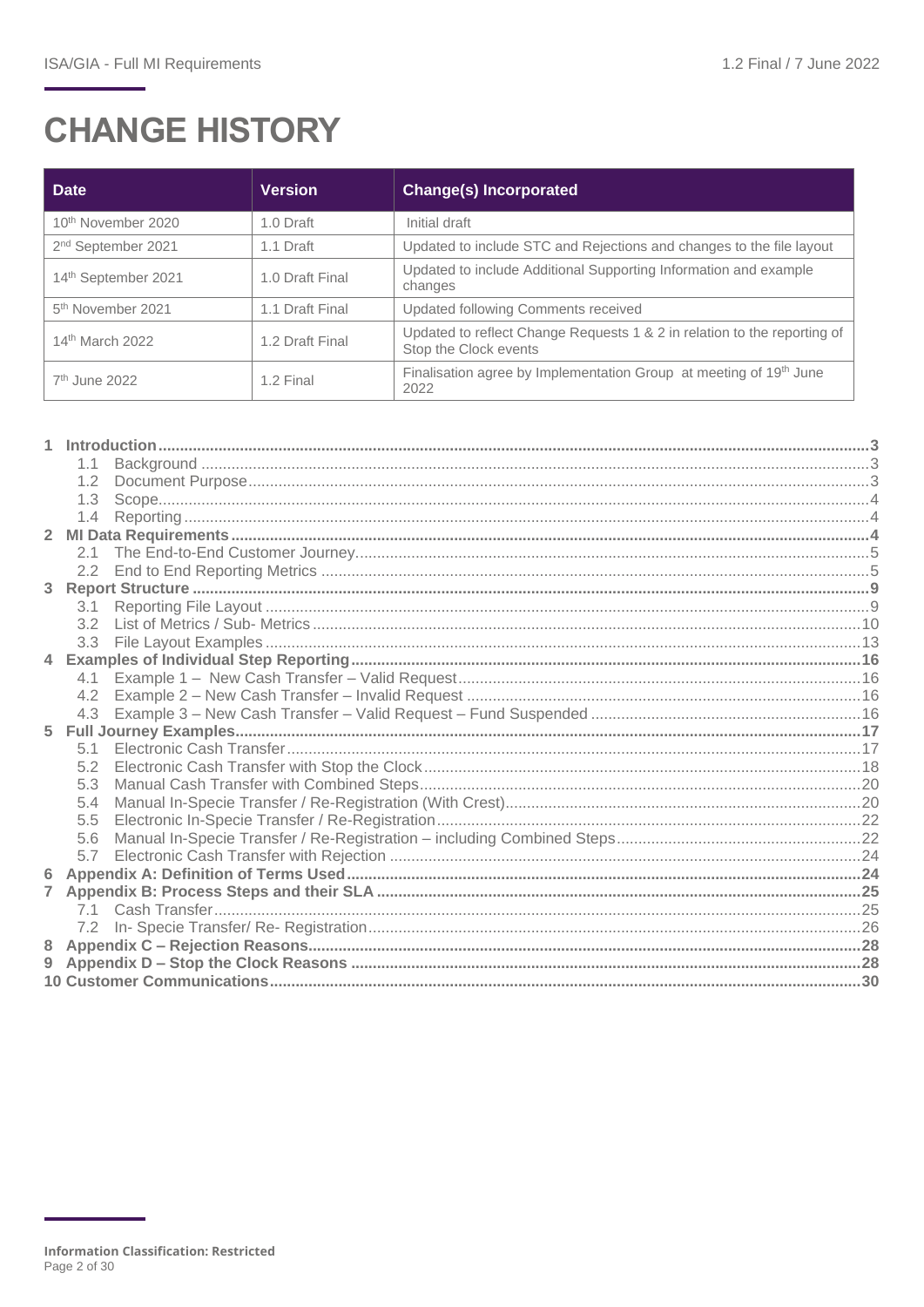## <span id="page-2-0"></span>**1 Introduction**

## <span id="page-2-1"></span>**1.1 Background**

The UK Investment and Pensions Industry is responsible for the management of over £3 trillion of assets, and estimates based on a cross-section of aggregated data sources suggest that there are over 60 million individual policies and accounts held in the UK.

The prevalence of transfers and re-registrations has increased over the last 20 years, due to the increasing numbers of Individual Savings Accounts (ISAs) and Pensions as well as a widening choice of services including Investment Platforms.

The Transfers and Re-registration Industry Group (TRIG), a collaboration of 10 Industry trade bodies and representatives of individual firms worked to deliver a cross-industry solution to the challenge of improving customer experiences when moving money between institutions. Their work focused on developing a framework of best practice standards and improving customer communication.

In September 2018, (TRIG) requested that the Criterion & TeX joint venture, CT Holdings & Services (CTHS), provide a governance solution to deliver long term improvements to the customer's experience of transferring savings and investments between companies.

In 2019 the STAR Steering Group requested that STAR Working Groups be created in respect of the 4 membership types (ISA/GIA, Personal Pensions/ SIPP, Occupational Pensions and Asset Managers).

The ISA/ GIA Working Group commenced in July 2019 to:

- 1. capture the Transfer Process, documenting a list of MI reportable steps.
- 2. agree Industry Service Level Target timescales for each Step.
- 3. document Industry agreed Standards for Customer Communication within the Transfer/ Re-registration Process.

A Process Capture document was created to describe the transfer process, which included:

- 1. End to End Process Maps.
- 2. Target SLA times for each reportable Step.
- 3. A list of reportable Stop the Clock events and Rejection reasons.
- 4. Customer Communication Good Practice Standards.

In March 2020, an Implementation Group was created to bring all the Working Groups together to agree the final MI Requirements and the best implementation approach.

### <span id="page-2-2"></span>**1.2 Document Purpose**

This document is intended to outline the final ISA/GIA STAR MI Reporting Requirements for both the End to End and SLA Adherence Reporting measures.

It also provides details of these measures, the reporting mechanism along with additional definitions and some worked examples.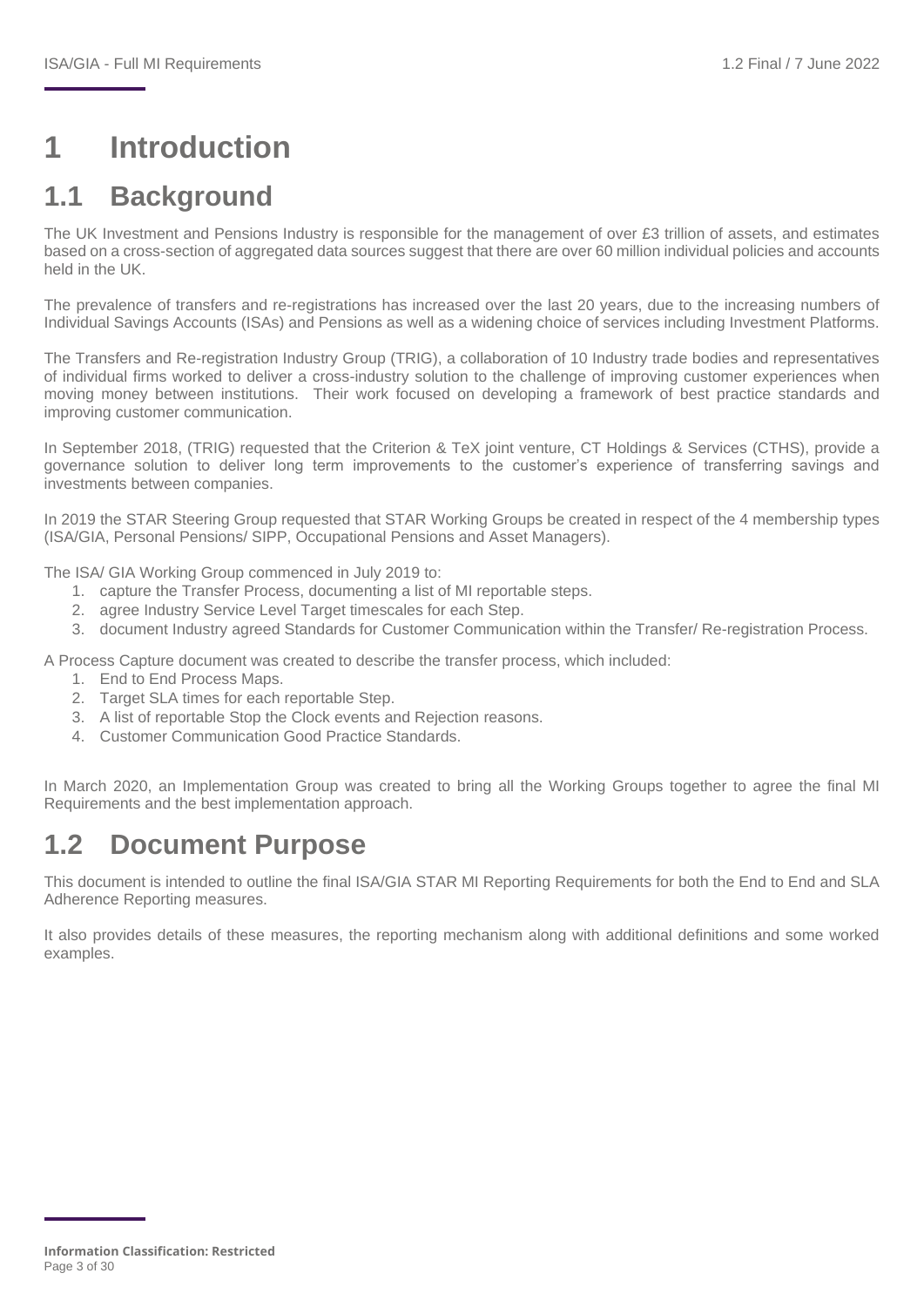## <span id="page-3-0"></span>**1.3 Scope**

### **1.3.1Reporting Scope**

STAR MI Reporting will cover both manual and electronic transfers.

Electronic transfers are defined as transfers initiated electronically using an electronic messaging set (not, for example by email) at a portfolio level or asset manager transfer instructions received electronically.

It is noted that electronic portfolio transfers may include some manual elements in the transfer of underlying assets.

#### **1.3.2Product Scope**

- ★ Stocks & Shares ISA.
- General Investment Account (GIA).
- $\star$  Lifetime ISA.
- Junior ISA.
- $\star$  Innovative Finance ISA.
- $\star$  Cash ISA.

#### **1.3.2.1Exclusions**

Transfers which are treated as a Project distinct from the normal transfer process are not included within the scope.

Transfers from an ISA to a General Investment Account are out of scope. These would normally only be accepted as part of another process, e.g., Closure or Payment to a beneficiary after death.

Transfers from a Cash ISA into another Cash ISA are also out of scope.

#### **1.3.3Process Scope**

The Transfer Process is defined as being from the point the Acquiring Party (AP) receives a completed instruction from the customer **to the date the AP completes the transfer** - the last asset/monies included in the transfer are visible to the customer (excluding any residual income).

### <span id="page-3-1"></span>**1.4 Reporting**

#### **1.4.1Reporting Period**

STAR MI reporting is captured monthly in arrears reflecting transfer activity performed within the previous calendar month.

STAR MI submission is due by the end of each calendar month for activity in the previous calendar month. If this date falls on a weekend or Bank Holiday, the submission is due the previous working day.

For example, **September** activity would be calculated and reported to STAR by the **29th of October** as the 31st is a Sunday. The MI Reports will be submitted by secure upload to the STAR portal monthly by the due date.

#### **1.4.2Organisational Reporting Level**

Firms should submit reports at the Organisational /Brand that they wish to be accredited against for each STAR Product Level (e.g., Occupational Pension, Personal Pension/ SIPP/SSAS, Asset Manager or ISA/GIA).

#### **1.4.3Reporting Method**

The monthly MI submissions will be uploaded securely to the STAR website by authorised users in a CSV or Excel format. (See Reporting File Layout in Section 3.1)

## <span id="page-3-2"></span>**2 MI Data Requirements**

The original TRIG Report suggested that two measures needed to be collected to reflect both the Customer Journey times and the Performance of the individual organisations involved in a Transfer or Re-registration.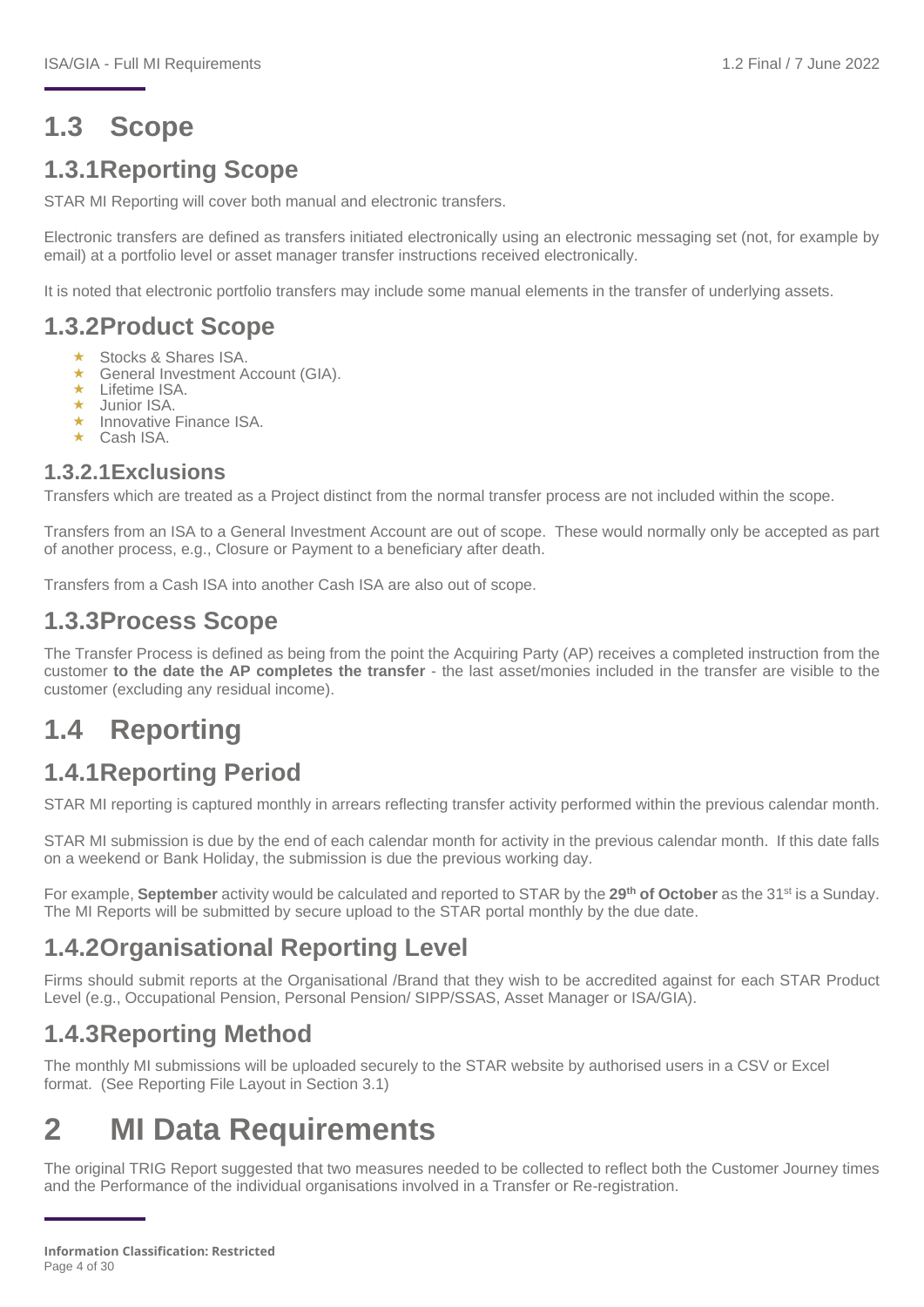STAR will deliver two levels of reporting:

- 1. End to End Reporting.
- 2. SLA Adherence Reporting.

These are expanded on within this document.

## <span id="page-4-0"></span>**2.1 The End-to-End Customer Journey.**

This reporting element provides a consumer view of how long it takes a transfer to complete. It will measure the Process from the point that the AP receives a valid transfer instruction from the customer with the end point being when the AP is in receipt of the transferred funds and required documentation.

The definition of a ''Valid transfer instruction' is a transfer request that is proceedable and contains all information required by the AP and regulatory requirements.

End to End Reporting will be reported by the AP.

## <span id="page-4-1"></span>**2.2 End to End Reporting Metrics**

The Acquiring Party will report:

- 1. Number of transfers completed in the Calendar month.
- 2. Average number of calendar days (mean) of transfers completed within the Calendar month (rounded to 1 decimal point).

### **2.2.1 End to End Reporting Capture Points and Calculations**

Data should be captured for each individual transfer completed in the calendar month and used to calculate the overall position for reporting purposes:

START – The date the AP receives an application to Transfer into their Organisation.

END – The date that the AP deems the Transfer to be complete, this could be:

- For Cash Transfers:
	- $\circ$  When the monies (and all required transfer documentation) have been received and allocated to the customer account.
	- o When the monies (and all required transfer documentation) have been allocated to the customer account and the Investment Instruction is issued to an Investment Manager(s).
- For In-Specie Transfers:
	- o When the assets and monies (and all required documentation) have been received and allocated according to the Member Instructions.

MEASUREMENT – The number of Calendar days elapsed between start and end points where the day of receipt is Day 0 and each further calendar day (business or non-business) is counted, to reflect the customer experience.

### **2.2.2 Overall position to be reported to STAR**

The total of individual transfers completed in the calendar month (not necessarily started in the month) should be calculated and reported as follows:

- The Total number of transfers completed in the calendar month.
- The mean calculation of the number of calendar days elapsed from receipt to completion for all transfers completed in the month, rounded to one decimal point.

#### **2.2.3 Publication of the End-to-End MI**

The purpose of gathering the End-to-End MI is to provide the Consumer (and some of Regulatory Bodies) with an indication of how long a Transfer typically takes to complete.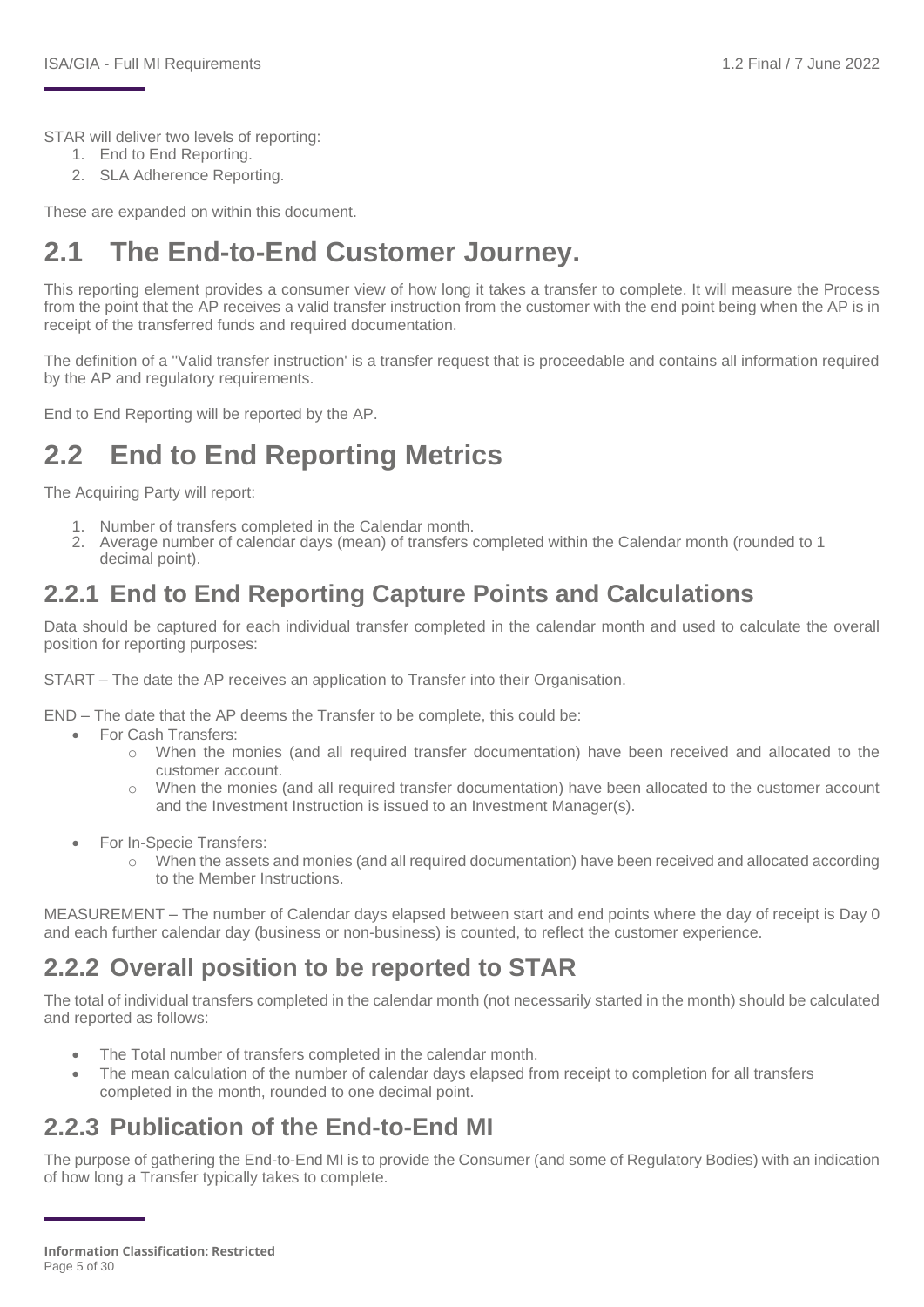It will only be published as an industry view as End-to-End times cannot be attributed to a single organisation. Any future changes to this will be determined by the STAR Steering Group which consists of STAR member representatives.

### **2.3 SLA Adherence Reporting**

SLA Adherence reporting is designed to demonstrate an Individual Organisations ability to meet the Targets identified for the Process Steps they are responsible for.

This will ensure that an organisation is not held accountable for the under-performance of other parties within the transfer process.

The Working Groups documented the individual Process Steps within the Process Capture document. [They are](#page-24-0)  [summarised in Appendix B. A](#page-24-0) Target (SLA) number of business days, from the date of receipt of the Work Item to the completion of the step, was agreed for each Step.

#### **2.3.1 The SLA Adherence Approach**

Each Step begins when an organisation can begin processing and ends when:

- the Step is Completed i.e., the relevant communication has been sent to the counterparty.
- or
- the Step is Rejected.

Each Step has been allocated a target number of business days\* from the date of receipt to complete the Step as detailed in the process Capture Document. The date of receipt will be treated as day zero. The Step must be completed by 23:59:59 on the target business day\* appropriate to that Step.

\*'business day' defined as a day when the London Stock Exchange is open.

e.g., If the target for a Step was Day 2, and the request was received on Wednesday, 15/01/20, and completed on Friday, 17/01/20, it would be counted as Day 2.

| Day Received |          | Day Completed |
|--------------|----------|---------------|
| 15/01/20     | 16/01/20 | 17/01/20      |
| Dav 0        | Dav 1    | Day 2         |

#### **2.3.2 SLA Adherence Reporting Capture Points and Calculations**

There is no requirement to report against the individual Step that an SLA relates to.

Reporting is performed against one of the following:

- the SLA attributable to a Step.
- the SLA attributed to a permitted combination of Steps.

#### **2.3.3 Individual Process Steps**

Data should be recorded for each Step or Combination of Steps performed in relation to a Transfer or Re-registration process within the calendar month and used to calculate the overall position for reporting purposes:

- START DATE The date that the Organisation receives a Transfer or Re-Registration related Step / Request.
- ACTIONED DATE The date that action is taken. The request is either:
	- o Completed.
	- o Rejected.
	- o a Stop the Clock Event is recorded.
- COMPLETION DATE The date that the Step is completed; Where a Step has no Stop the Clock Event this will equal the Actioned Date.
- MEASUREMENT The SLA (number of Business Days) based on the documented Steps that relate to each request.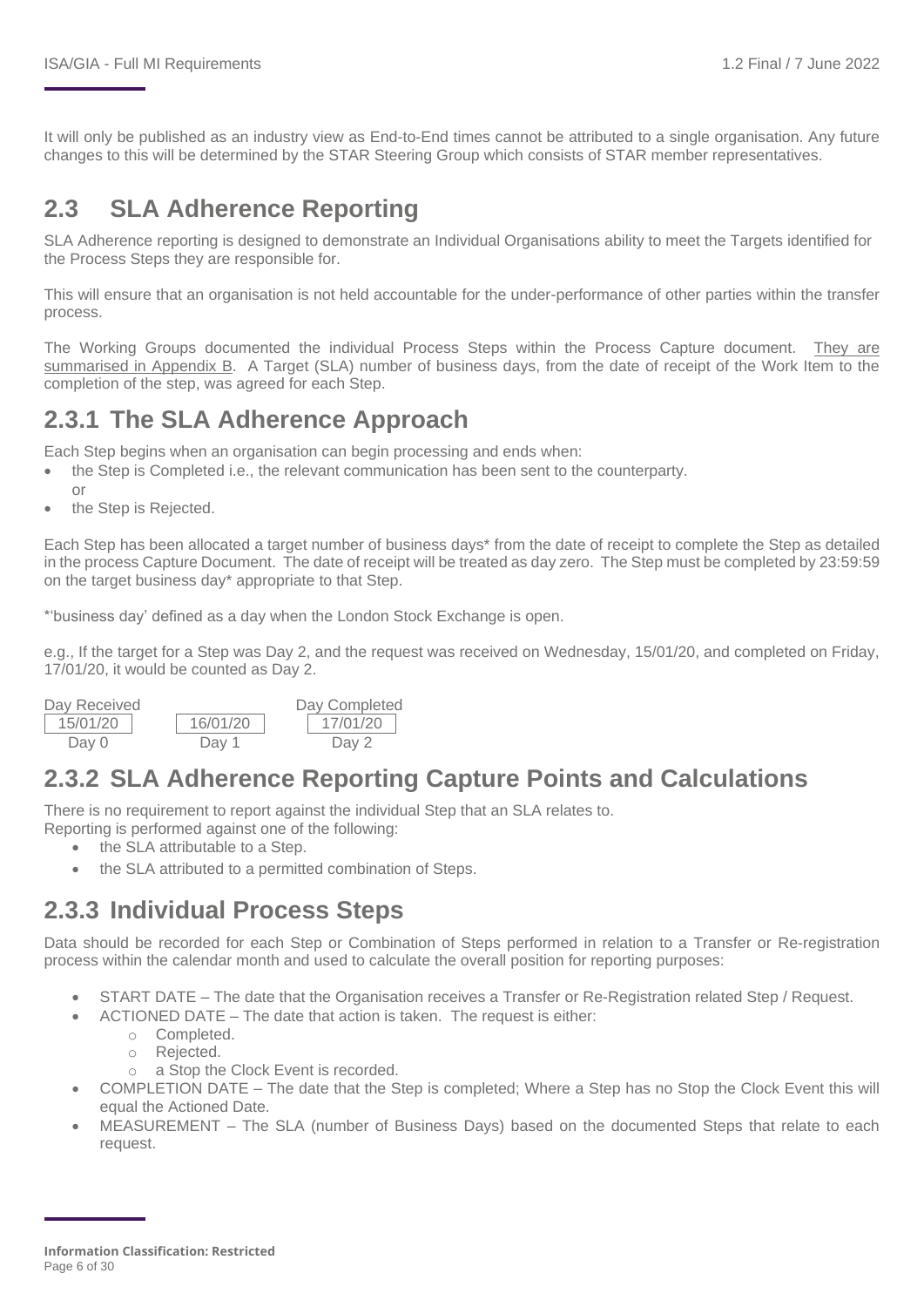It is acknowledged that for some organisations their process allows for multiple consecutive Steps to be performed under one "Request". The [table of Steps in Appendix](#page-24-0) B displays the permitted "Combined Steps".

In addition to recording the Steps actioned against the appropriate SLA, an Organisation should also record the following:

- COUNT: Number of Steps that exceeded the SLA Target Time due to an event out with the control of the Step Owner.
- COUNT: The number of Occurrences of each Stop the Clock (STC) Event reason encountered.  $\circ$  (A list of these "Stop the Clock" events can be found in [Appendix D](#page-28-0) of this document).
- COUNT: The Average number of calendar days from the date a STC reason set, (day 0) to date Step completed for each STC reason code.
- COUNT: Number of Steps that ended as a Rejection.
	- COUNT: The number of Occurrences of each Rejection reason encountered.
		- (A list of "Rejection Reasons" can be found in [Appendix C](#page-27-0) of this document.)

#### **2.3.4 Combined Process Steps**

To reflect common business processes where the processing of individual Steps is combined and or separately identified for SLA monitoring or reporting purposes, the following CP concurrent Steps may be combined to provide a combined SLA,

Where combined Process Steps are used, the combined SLA performance should be monitored and reported to STAR.

#### **Cash Transfer – Permitted Combined Process Steps**

| . .<br><b>Individual Step</b> | Step 2<br>Indi<br>ividual | <b>SLA</b><br>Step.<br>∵omh<br>nbined |
|-------------------------------|---------------------------|---------------------------------------|
| (3BD)<br>$\Delta$             | (2BD)                     | 5 <sub>BD</sub>                       |

#### **In-Specie Transfer – Permitted Combined Process Steps**

| <b>Individual Step 1</b> | <b>Individual Step 2</b> | <b>Combined Step SLA</b> |
|--------------------------|--------------------------|--------------------------|
| 4(4BD)                   | 6 (2BD)                  | 6BD                      |

It should be noted there are no permitted combination of Steps for an AP as there are no concurrent Steps.

#### **2.3.5 Data to be reported to STAR**

SLA performance against the transfer Steps completed or rejected in the calendar month (not necessarily started in the month) should be calculated and reported as follows:

#### **Acquiring Party (AP)**

- 1. STEPS ACTIONED The Total number of AP Transfers/ Re-Registration Steps completed, rejected or actioned resulting in a Stop the Clock Event in the calendar month.
- 2. STEPS ACTIONED IN SLA The Number of AP Transfers/ Re-Registration Steps completed, rejected or actioned resulting in a Stop the Clock Event within the Target number of Business Days applicable to the Step.
- 3. STEPS ACTIONED OUTSIDE SLA The Number of Acquiring Party Transfers/ Re-Registration Steps completed, rejected or actioned resulting in a Stop the Clock Event in excess of the Target number of Business Days applicable to the Step
- 4. STEPS ACTIONED RESULTING IN A STOP THE CLOCK EVENT: Number of AP Steps/ Work Items that resulted in a permitted Stop the Clock Event due to an event out with the control of the Step Owner. It has been agreed that only one the first STC event that should be reported for each Step.
- 5. STEPS ACTIONED AS REJECTIONS Number of CP Steps/ Work Items that ended as a Rejection.

These should be reported separately for each SLA Target value. i.e.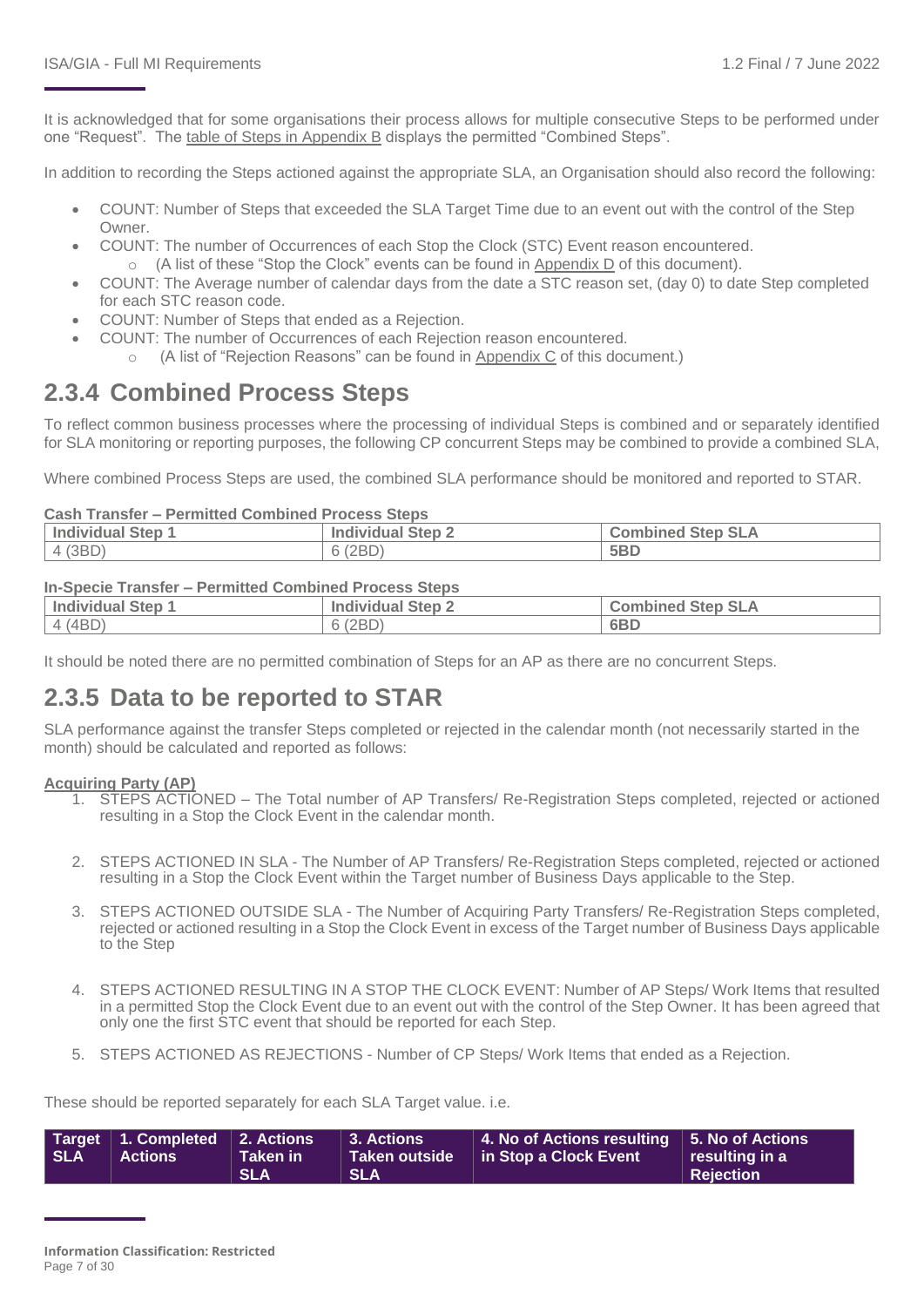|  |  | The eum of the numbers reported in columne 2.22 (about) chould equal solumn the number reported in Column 1 |  |
|--|--|-------------------------------------------------------------------------------------------------------------|--|

- *The sum of the numbers reported in columns 2 &3 (above) should equal column the number reported in Column 1.*
- *Columns 4 & 5 are standalone figures.*

In addition, the following information relating to each Stop the Clock Event and/or Rejection Reason across all Acquiring Party Steps must be reported:

- 1. ACQUIRING PARTY: STOP THE CLOCK EVENT REASON: This entry should report the breakdown of Stop the Clock Reasons set for the Acquiring Provider "Steps actioned resulting in a Stop the Clock event" metric. An entry should be included for each Stop the Clock Reason Code used in the Acquiring Party journey and should report the number of occurrences of that reason.
- 2. ACQUIRING PARTY: STOP THE CLOCK EVENT DELAY: This entry should report a breakdown of the average time (calendar days) taken to complete a Step that has had a Stop the Clock event. An entry should be included for each Stop the Clock Reason Code used in the Acquiring Party journey and should report the average number of days taken to complete the Step per reason, from the date the STC reason is set, (Day 0) to date the Step is completed. (To one decimal point).

Only Steps that have been completed within the reporting period will be reported.

3. ACQUIRING PARTY REJECTION REASON: An entry should be included for each Rejection Reason Code occurring used during the Acquiring Party journey, and this should report the number of occurrences of that reason.

#### **Ceding Party (CP)**

- 1. STEPS ACTIONED The Total number of AP Transfers/ Re-Registration Steps completed, rejected or actioned resulting in a Stop the Clock Event in the calendar month.
- 2. STEPS ACTIONED IN SLA The Number of AP Transfers/ Re-Registration Steps completed, rejected or actioned resulting in a Stop the Clock Event within the Target number of Business Days applicable to the Step.
- 3. STEPS ACTIONED OUTSIDE SLA The Number of Acquiring Party Transfers/ Re-Registration Steps completed, rejected or actioned resulting in a Stop the Clock Event in excess of the Target number of Business Days applicable to the Step
- 4. STEPS ACTIONED RESULTING IN A STOP THE CLOCK EVENT: Number of AP Steps/ Work Items that resulted in a permitted Stop the Clock Event due to an event out with the control of the Step Owner. It has been agreed that only one the first STC event that should be reported for each Step.
- 5. STEPS ACTIONED AS REJECTIONS Number of CP Steps/ Work Items that ended as a Rejection.

These should be reported separately for each SLA Target value. i.e.

| <b>Target</b><br><b>SLA</b> | 1. Completed<br><b>Actions</b> | 2. Actions<br>3. Actions<br>4. No of Actions<br><b>Taken in SLA</b><br><b>Taken outside</b><br>resulting in Stop<br>a Clock Event<br><b>SLA</b> |     | 5. No of Actions<br>resulting in a Rejection |     |
|-----------------------------|--------------------------------|-------------------------------------------------------------------------------------------------------------------------------------------------|-----|----------------------------------------------|-----|
| 2BD                         | 700                            | 655                                                                                                                                             | 45  | l U                                          |     |
| 3BD                         | 800                            | 700                                                                                                                                             | 100 | 15                                           | 100 |
| 4BD                         | 700                            | 655                                                                                                                                             | 45  | 10                                           |     |
| 5BD                         | 800                            | 750                                                                                                                                             | 50  | 15                                           | 100 |
| 6BD                         | 700                            | 655                                                                                                                                             | 45  | 20                                           |     |

• *The sum of the numbers reported in columns 2 &34 (above) should equal column the number reported in Column 1.* • *Column 4 &5 are standalone figures.* 

In addition, the following information relating to each Stop the Clock Event and/or Rejection Reason across all Ceding Party Steps must be reported:

1. CEDING PARTY: STOP THE CLOCK EVENT REASON: This entry should report the breakdown of Stop the Clock Reasons set for the Ceding Provider "Steps actioned resulting in a Stop the Clock event" metric.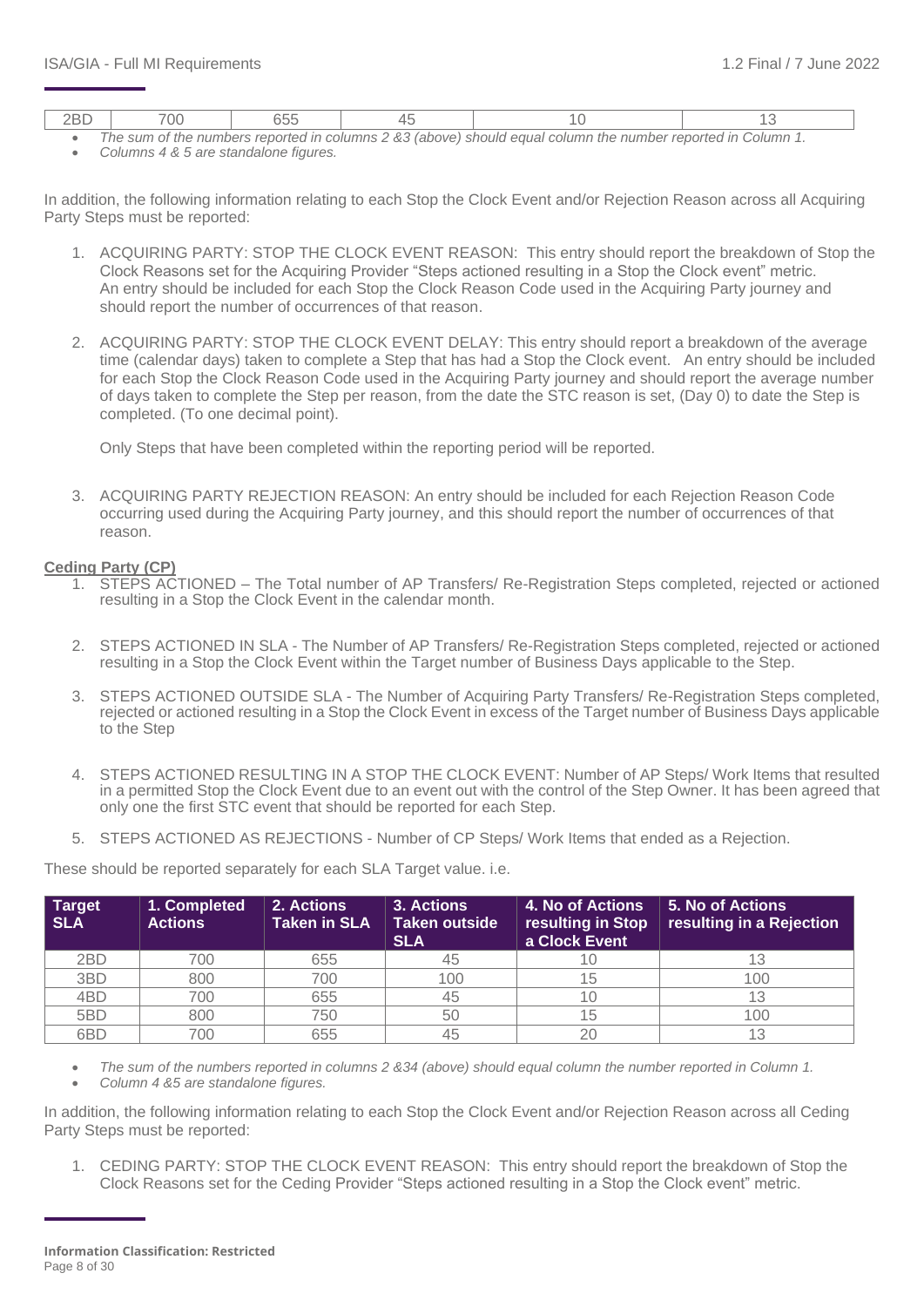An entry should be included for each Stop the Clock Reason Code used in the Ceding Party journey and should report the number of occurrences of that reason.

2. CEDING PARTY: STOP THE CLOCK EVENT DELAY: This entry should report a breakdown of the average time (calendar days) taken to complete a Step that has had a Stop the Clock event. An entry should be included for each Stop the Clock Reason Code used in the Ceding Party journey and should report the average number of days taken to complete the Step per reason, from the date the STC reason is set to date the Step is completed. (To one decimal point).

Only Steps that have been completed within the reporting period will be reported.

3. CEDING PARTY: REJECTION REASON: An entry should be included for each Rejection Reason Code occurring used during the Ceding Party journey, and this should report the number of occurrences of that reason.

## **2.3.6SLA Adherence Reporting Ownership**

For transfers between Products the AP will report on the Product that is being transferred into; the CP will report their Steps under the Product that is being transferred from.

### **2.3.7SLA Adherence Reporting Accreditation Data**

The SLA Adherence Data submitted to STAR will be used for Accreditation purposes.

To ensure consistency in the data used, performance will be calculated at as an overall total for all AP metrics and for all CP metrics. This ensures that organisations reporting against combined Step SLAs and those reporting against individual Steps or Work Items have an equal Accreditation process.

#### **2.3.8 Publication of SLA Adherence Data**

The SLA Adherence data submitted to STAR will not be published in any form. It is gathered to inform the STAR Accreditation Process which awards organisations a STAR Rating highlighting their individual performance within the Transfer & Re-Registration process.

### **2.3.9 Additional Supporting Information**

In addition to Monthly reporting, additional information will be requested ahead of the Annual Accreditation exercise. The Accreditation process is still being finalised, but the expectation is that the following details could be requested as part of the Accreditation or subsequent Appeals process:

- 1. % of total transfers for each STAR SLA Product Group reported.
- 2. % of electronic transfers reported.
- 3. % of manual transfers reported
- 4. % of Confirmation that STAR Customer Communication Principles followed.
- 5. Outliers / mitigating circumstances to be submitted to STAR.

## <span id="page-8-0"></span>**3 Report Structure**

The report structure is designed to be flexible. It can be used by an Organisation to report multiple brands and SLA Product Groups in a single file or allow each brand to report separately.

## <span id="page-8-1"></span>**3.1 Reporting File Layout**

Files can be submitted in both csv & excel, you can submit your file in either file type, but it must always have a header. You can submit multiple brands and multiple company data within the one file there is no limit, you can of course submit separate files if you prefer.

**Information Classification: Restricted** Page 9 of 30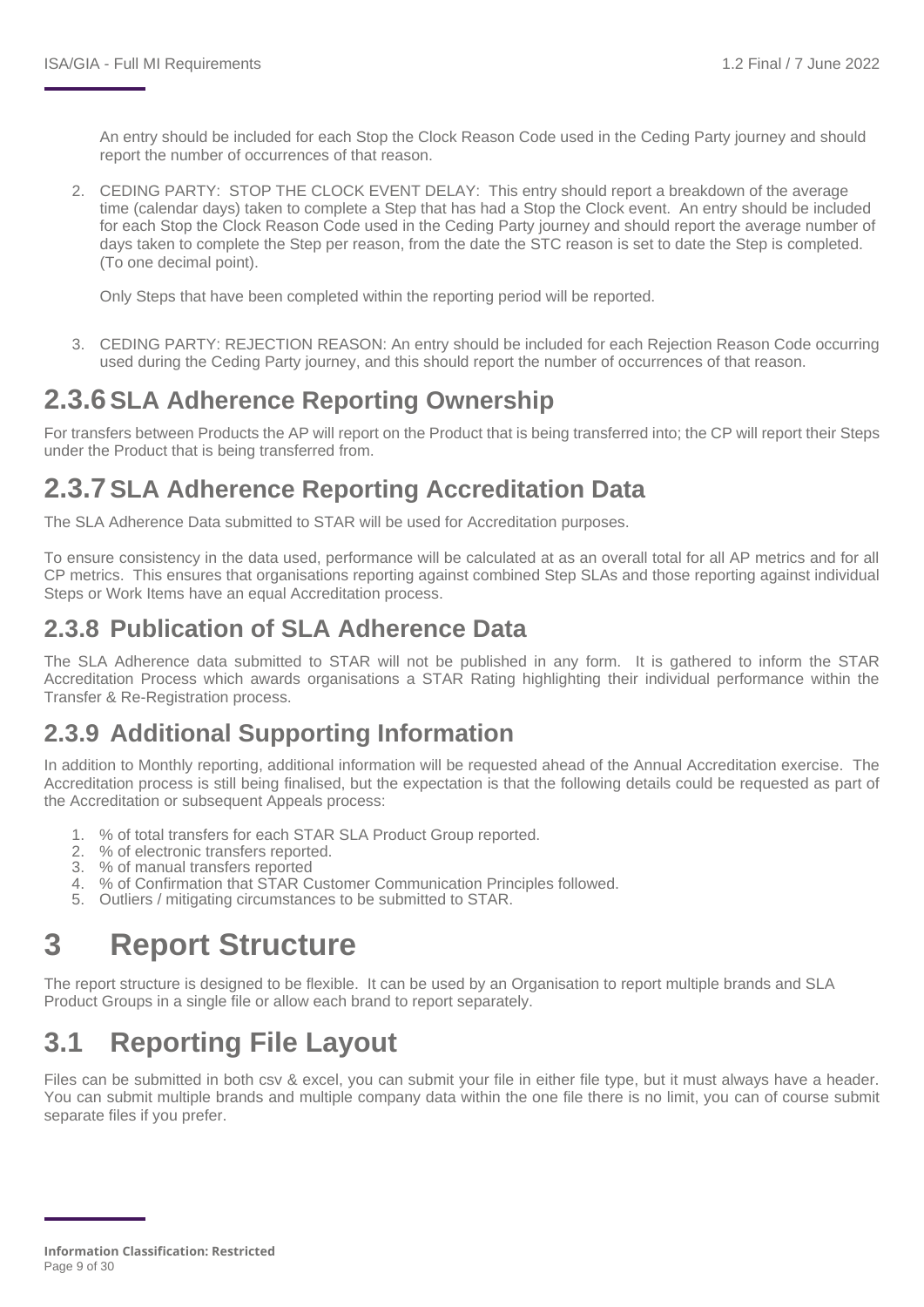|                    | <b>Group</b>                    | <b>Month</b>                                 | Year                                     | <b>Brand</b><br>(Membership<br><b>Reference)</b>                            | <b>Product</b><br><b>Type</b>                                                                                                           | <b>Metric</b>                                                                                                                                                                                                                                                                                                                                                                                                                                                                                   | <b>Sub Metric</b>                                                                                                                                    | <b>Value</b>                |
|--------------------|---------------------------------|----------------------------------------------|------------------------------------------|-----------------------------------------------------------------------------|-----------------------------------------------------------------------------------------------------------------------------------------|-------------------------------------------------------------------------------------------------------------------------------------------------------------------------------------------------------------------------------------------------------------------------------------------------------------------------------------------------------------------------------------------------------------------------------------------------------------------------------------------------|------------------------------------------------------------------------------------------------------------------------------------------------------|-----------------------------|
| <b>Format</b>      | 5<br>characters<br><b>ANNNN</b> | <b>MM</b>                                    | <b>YYYY</b>                              | 8 characters<br><b>ANNNNANN</b><br>(First 5<br>Characters are<br>the Group) | One of :<br><b>ISA</b><br>$\bullet$<br>GIA<br>$\bullet$<br><b>PSS</b><br>$\bullet$<br><b>OCP</b><br>$\bullet$<br><b>AM</b><br>$\bullet$ | One of:<br><b>EECE</b><br>$\bullet$<br><b>EECM</b><br>$\bullet$<br><b>EESM</b><br>$\bullet$<br>AP <sub>2</sub><br>$\bullet$<br>CP <sub>2</sub><br>$\bullet$<br>CP3<br>$\bullet$<br>CP4<br>$\bullet$<br>CP <sub>5</sub><br>$\bullet$<br>CP <sub>6</sub><br>$\bullet$<br><b>APRR</b><br>$\bullet$<br><b>APSR</b><br>$\bullet$<br><b>APSD</b><br>$\bullet$<br><b>CPRR</b><br>$\bullet$<br><b>CPSR</b><br>$\bullet$<br><b>CPSD</b><br>$\bullet$<br>AM1<br>$\bullet$<br>AM <sub>2</sub><br>$\bullet$ | Up to 3<br>Characters<br>Ann                                                                                                                         | Numeric                     |
| <b>Description</b> | Will be<br>supplied<br>by STAR. | The<br>Month<br>that is<br>being<br>reported | The Year<br>that is<br>being<br>reported | Will be supplied<br>by STAR.                                                | Reflects<br>the SLA<br>Product<br>Groups.                                                                                               | See list<br>below<br>The nn<br>value will<br>relate to<br>the reason<br>Code<br>being<br>reported.                                                                                                                                                                                                                                                                                                                                                                                              | There must<br>be at least<br>one sub<br>metric for<br>every<br>metric,<br>The nn<br>value will<br>relate to the<br>Reason<br>Code being<br>reported. | To One<br>Decimal<br>point. |

## <span id="page-9-0"></span>**3.2 List of Metrics / Sub- Metrics**

#### The list of the reportable Metrics and Sub-Metrics are listed below:

| <b>SLA Phase</b><br><b>Description</b>                    | <b>Reporting</b><br><b>Party</b> | <b>Metric</b>   | <b>Sub-Metric</b>                                                                                                                                                                                                                                 | <b>Notes</b> |
|-----------------------------------------------------------|----------------------------------|-----------------|---------------------------------------------------------------------------------------------------------------------------------------------------------------------------------------------------------------------------------------------------|--------------|
| End 2 End Transfer<br>Time - (Electronic<br>Cash)         | Acquiring<br>Party               | <b>EECE</b>     | (A) Number of transfers completed<br>(B) Mean days taken to complete                                                                                                                                                                              |              |
| End 2 End Transfer<br>Time - (Manual<br>Cash)             | Acquiring<br>Party               | <b>EECM</b>     | (A) Number of transfers completed<br>(B) Mean days taken to complete                                                                                                                                                                              |              |
| End 2 End Transfer<br>Time - (Electronic<br>In-Specie)    | Acquiring<br>Party               | EESE            | (A) Number of transfers completed<br>(B) Mean days taken for those transfers                                                                                                                                                                      |              |
| End 2 End Transfer<br>Time - (Manual In-<br>Specie)       | Acquiring<br>Party               | <b>EESM</b>     | (A) Number of transfers completed<br>(B) Mean days taken for those transfers                                                                                                                                                                      |              |
| <b>Acquiring Party</b><br><b>Steps</b>                    | Acquiring<br>Party               | AP <sub>2</sub> | (A) Number of steps Actioned<br>(C) Number of steps Actioned in SLA<br>(D) Number of steps Actioned out of SLA<br>(E) Number of steps actioned resulting in a Stop the<br>Clock Event<br>(F) Number of Steps actioned resulting in a<br>Rejection |              |
| <b>Ceding Party Steps</b><br>with a 2 Business<br>Day SLA | Ceding<br>Party                  | CP <sub>2</sub> | (A) Number of steps Actioned<br>(C) Number of steps Actioned in SLA<br>(D) Number of steps Actioned out of SLA<br>(E) Number of steps actioned resulting in a Stop the<br>Clock Event                                                             |              |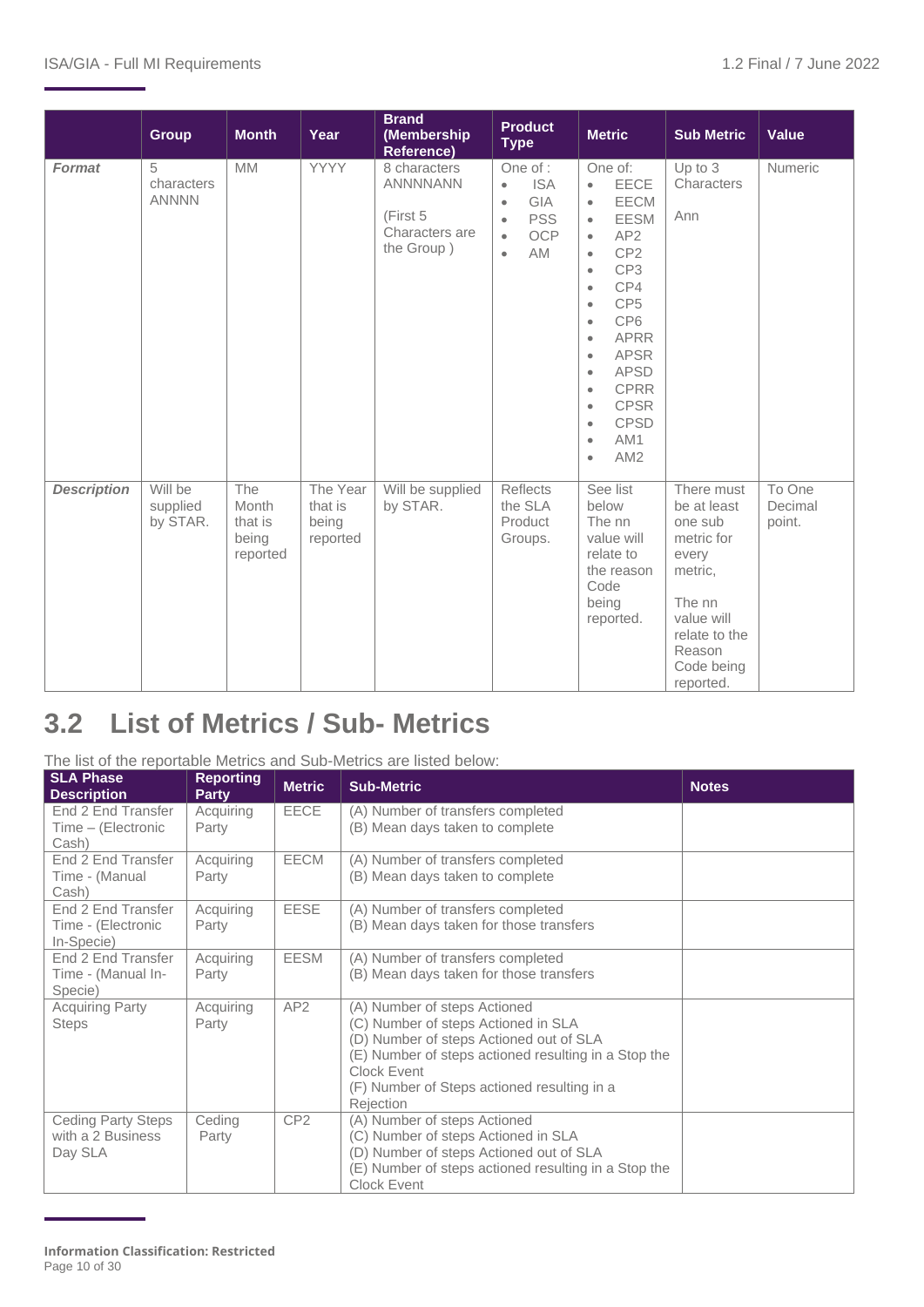| <b>SLA Phase</b><br><b>Description</b>                                           | <b>Reporting</b><br><b>Party</b> | <b>Metric</b>   | <b>Sub-Metric</b>                                                                                                                                                                                                                                        | <b>Notes</b>                                                                                                        |
|----------------------------------------------------------------------------------|----------------------------------|-----------------|----------------------------------------------------------------------------------------------------------------------------------------------------------------------------------------------------------------------------------------------------------|---------------------------------------------------------------------------------------------------------------------|
|                                                                                  |                                  |                 | (F) Number of Steps actioned resulting in a<br>Rejection                                                                                                                                                                                                 |                                                                                                                     |
| <b>Ceding Party Steps</b><br>with a combined<br>SLA of 3 Business<br>Days        | Ceding<br>Party                  | CP3             | (A) Number of steps Actioned<br>(C) Number of steps Actioned in SLA<br>(D) Number of steps Actioned out of SLA<br>(E) Number of steps actioned resulting in a Stop the<br><b>Clock Event</b><br>(F) Number of Steps actioned resulting in a<br>Rejection |                                                                                                                     |
| Ceding Party Steps<br>with a combined<br>SLA of 4 Business<br>Days               | Ceding<br>Party                  | CP4             | (A) Number of steps Actioned<br>(C) Number of steps Actioned in SLA<br>(D) Number of steps Actioned out of SLA<br>(E) Number of steps actioned resulting in a Stop the<br><b>Clock Event</b><br>(F) Number of Steps actioned resulting in a<br>Rejection |                                                                                                                     |
| <b>Ceding Party Steps</b><br>with a combined<br><b>SLA of 5 Business</b><br>Days | Ceding<br>Party                  | CP <sub>5</sub> | A) Number of steps Actioned<br>(C) Number of steps Actioned in SLA<br>(D) Number of steps Actioned out of SLA<br>(E) Number of steps actioned resulting in a Stop the<br><b>Clock Event</b><br>(F) Number of Steps actioned resulting in a<br>Rejection  |                                                                                                                     |
| <b>Ceding Party Steps</b><br>with a 6 Business<br>Day SLA                        | Ceding<br>Party                  | CP6             | A) Number of steps Actioned<br>(C) Number of steps Actioned in SLA<br>(D) Number of steps Actioned out of SLA<br>(E) Number of steps actioned resulting in a Stop the<br><b>Clock Event</b><br>(F) Number of Steps actioned resulting in a<br>Rejection  |                                                                                                                     |
| <b>Acquiring Party</b><br><b>Rejection Reasons</b>                               | Acquiring<br>Party               | <b>APRR</b>     | (Gnn) Number of Rejections with that Reason                                                                                                                                                                                                              | The nn value will relate<br>to the reason Code<br>being reported.<br>Repeatable for each<br>Rejection Reason        |
| <b>Acquiring Party</b><br>Stop the Clock<br>Reasons                              | Acquiring<br>Party               | <b>APSR</b>     | (Hnn) Number of Stop the Clock Events with that<br>Reason                                                                                                                                                                                                | The nn values will relate<br>to the reason Code<br>being reported.<br>Repeatable for each<br>Stop the Clock Reason. |
| <b>Acquiring Party</b><br>Stop the Clock<br>Delay                                | Acquiring<br>Party               | <b>APSD</b>     | (Jnn) Average number of calendar days from date<br>STC reason set, (day 0) to date Step completed.<br>(To one decimal point).                                                                                                                            | The nn values will relate<br>to the reason Code<br>being reported.<br>Repeatable for each<br>Stop the Clock Reason. |
| Ceding Party<br><b>Rejection Reasons</b>                                         | Ceding<br>Party                  | <b>CPRR</b>     | (Gnn) Number of Rejections with that Reason                                                                                                                                                                                                              | The nn value will relate<br>to the reason Code<br>being reported.<br>Repeatable for each<br>Rejection Reason.       |
| Ceding Party Stop<br>the Clock Reasons                                           | Ceding<br>Party                  | <b>CPSR</b>     | (Hnn) Number of Stop the Clock Events with that<br>Reason                                                                                                                                                                                                | The nn value will relate<br>to the reason Code<br>being reported.<br>Repeatable for each<br>Stop the Clock Reason.  |
| Ceding Party Stop<br>the Clock Delay                                             | Ceding<br>Party                  | <b>CPSD</b>     | (Jnn) Average number of calendar days from date<br>STC reason set, (day 0) to date Step completed. (to<br>one decimal point).                                                                                                                            | The nn values will relate<br>to the reason Code<br>being reported.<br>Repeatable for each<br>Stop the Clock Reason. |
| Asset Manager-<br>Conversions                                                    | Asset<br>Manager                 | AM1             | (A) Number of transfers completed<br>(C) Number completed in SLA<br>(D) Number completed outside SLA                                                                                                                                                     | SLA is 1 Fund Calendar<br>days to convert assets &<br>confirm complete.                                             |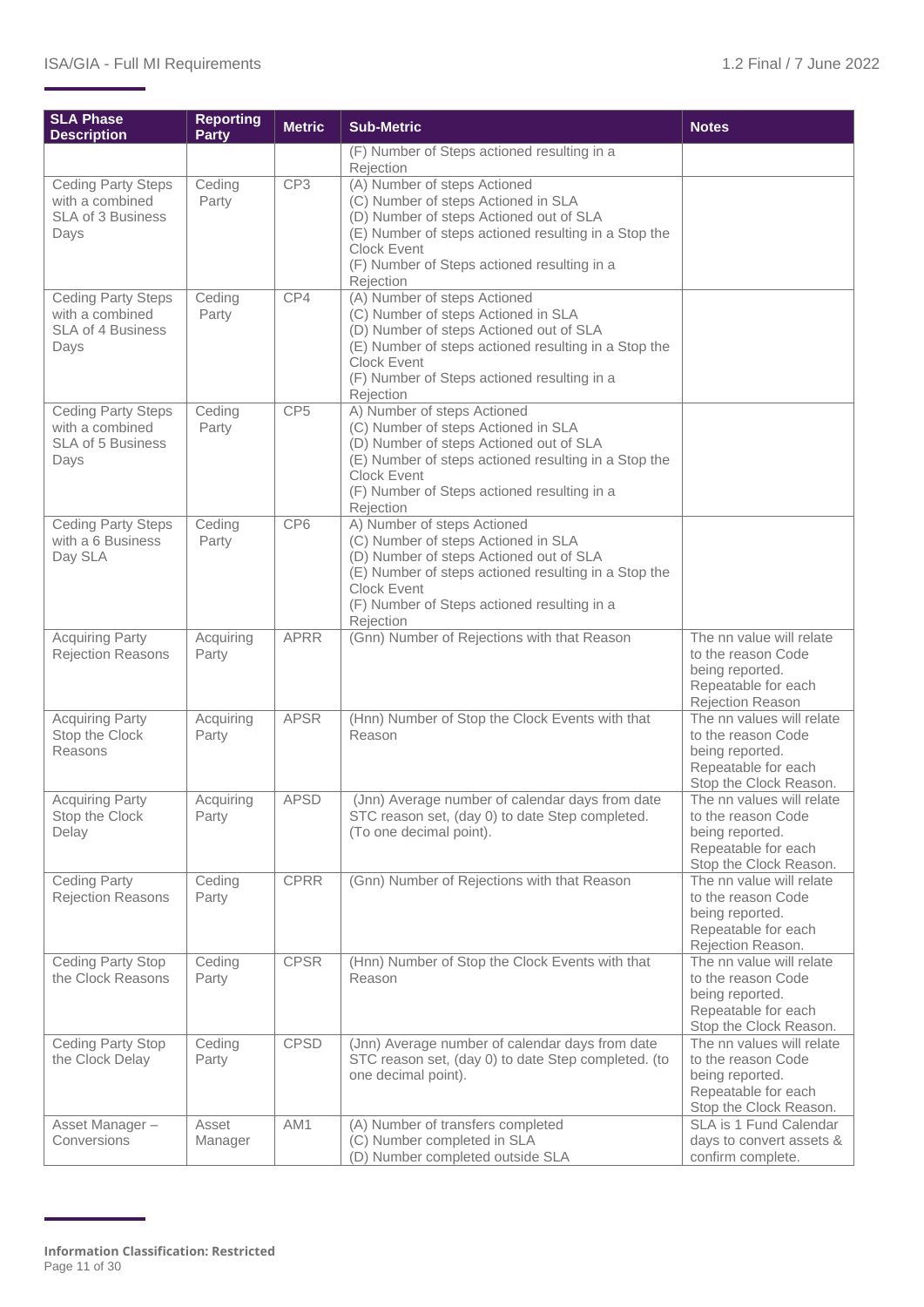| <b>SLA Phase</b><br><b>Description</b>     | Reporting<br>Party | <b>Metric</b> | <b>Sub-Metric</b>                                                                                    | <b>Notes</b>                                                                   |
|--------------------------------------------|--------------------|---------------|------------------------------------------------------------------------------------------------------|--------------------------------------------------------------------------------|
| Asset Manager -<br><b>Re-Registrations</b> | Asset<br>Manager   | AM2           | (A) Number of Transfers completed<br>(C) Number completed in SLA<br>(D) Number completed outside SLA | SLA is 2 Fund Calendar<br>days to Re-Register<br>assets & confirm<br>complete. |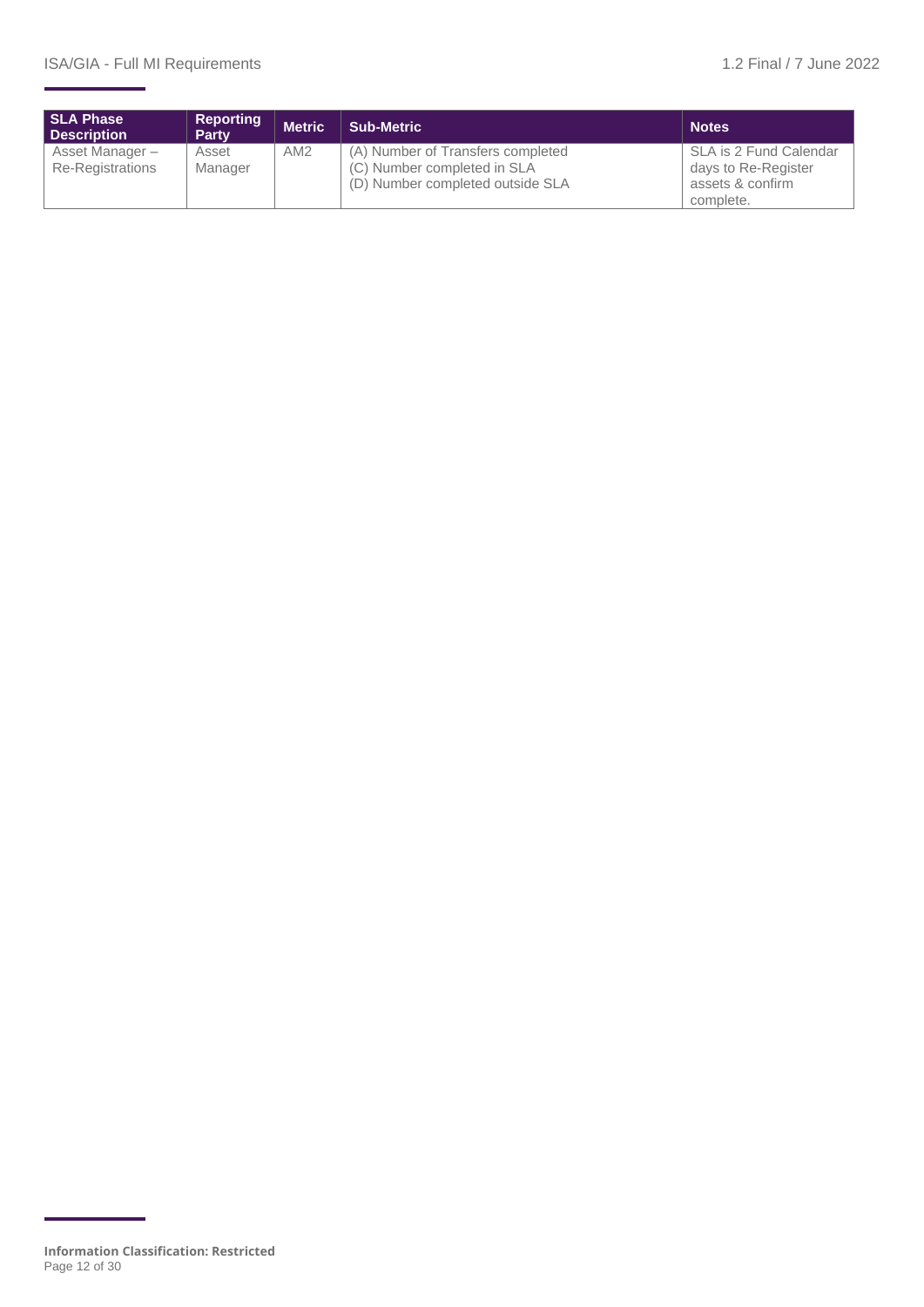## <span id="page-12-0"></span>**3.3 File Layout Examples**

#### **3.3.1 Example 1**

The following examples show a submission for an organisation reporting a single brand for the ISA/GIA SLA Product Group only. They are reporting Electronic and Manually processed transfers.

It includes multiple Rejection Reasons and Stop the Clock events.

| .CSV                                                                          | <b>Excel</b> |       |      |              |               |                 |                 |                 |
|-------------------------------------------------------------------------------|--------------|-------|------|--------------|---------------|-----------------|-----------------|-----------------|
| Group, Month, Year, Brand, Product Type, Metric, SubMetric, Value             | Group        | Month | Year | <b>Brand</b> | <b>Metric</b> | Product         | Sub             | Value           |
| S0001,01,2021,S0001z01,ISA,EECM,A,50                                          |              |       |      |              |               | Type            | Metric          |                 |
| S0001,01,2021,S0001z01,ISA,EECM,B,20.5                                        | S0001        | 01    | 2021 | S0001z01     | <b>ISA</b>    | EECM            | A               | 50              |
| S0001,01,2021,S0001z01,ISA,EESE,A,250                                         | S0001        | 01    | 2021 | S0001z01     | <b>ISA</b>    | <b>EECM</b>     | B               | 20.5            |
| S0001,01,2021,S0001z01,ISA,EESE,B,16.5                                        | S0001        | 01    | 2021 | S0001z01     | <b>ISA</b>    | <b>EESE</b>     | A               | 250             |
| S0001,01,2021,S0001z01,ISA,EESM,A,100                                         | S0001        | 01    | 2021 | S0001z01     | <b>ISA</b>    | <b>EESE</b>     | B               | 16.5            |
| S0001,01,2021,S0001z01,ISA,EESM,B,19.4                                        | S0001        | 01    | 2021 | S0001z01     | <b>ISA</b>    | <b>EESM</b>     | Α               | 100             |
| S0001,01,2021,S0001z01,ISA,AP2,A,820                                          | S0001        | 01    | 2021 | S0001z01     | <b>ISA</b>    | <b>EESM</b>     | B               | 19.4            |
| S0001,01,2021,S0001z01,ISA,AP2,C,790                                          | S0001        | 01    | 2021 | S0001z01     | <b>ISA</b>    | AP <sub>2</sub> | А               | 820             |
| S0001,01,2021,S0001z01,ISA,AP2,D,30                                           | S0001        | 01    | 2021 | S0001z01     | <b>ISA</b>    | AP <sub>2</sub> | C               | 790             |
| S0001,01,2021,S0001z01,ISA,AP2,E,15<br>S0001,01,2021,S0001z01,ISA,AP2,F,10    | S0001        | 01    | 2021 | S0001z01     | <b>ISA</b>    | AP <sub>2</sub> | D               | 30              |
| S0001,01,2021,S0001z01,ISA,CP2,A,85                                           | S0001        | 01    | 2021 | S0001z01     | <b>ISA</b>    | AP <sub>2</sub> | E               | 15              |
| S0001,01,2021,S0001z01,ISA,CP2,C,65                                           | S0001        | 01    | 2021 | S0001z01     | <b>ISA</b>    | AP <sub>2</sub> | F               | 10              |
| S0001,01,2021,S0001z01,ISA,CP2,D,20                                           | S0001        | 01    | 2021 | S0001z01     | <b>ISA</b>    | CP <sub>2</sub> | Α               | 85              |
| S0001,01,2021,S0001z01,ISA,CP2,E,15                                           | S0001        | 01    | 2021 | S0001z01     | <b>ISA</b>    | CP <sub>2</sub> | C               | 65              |
| S0001,01,2021,S0001z01,ISA,CP3,A,50                                           | S0001        | 01    | 2021 | S0001z01     | <b>ISA</b>    | CP <sub>2</sub> | D               | 20              |
| S0001,01,2021,S0001z01,ISA,CP3,C,40                                           | S0001        | 01    | 2021 | S0001z01     | <b>ISA</b>    | CP <sub>2</sub> | E               | 15              |
| S0001,01,2021,S0001z01,ISA,CP3,D,10                                           | S0001        | 01    | 2021 | S0001z01     | <b>ISA</b>    | CP3             | Α               | 50              |
| S0001,01,2021,S0001z01,ISA,CP3,E,7                                            | S0001        | 01    | 2021 | S0001z01     | <b>ISA</b>    | CP <sub>3</sub> | C               | 40              |
| S0001,01,2021,S0001z01,ISA,CP3,F,5                                            | S0001        | 01    | 2021 | S0001z01     | <b>ISA</b>    | CP <sub>3</sub> | D               | 10              |
| S0001,01,2021,S0001y01,ISA,APSR,H07,15                                        | S0001        | 01    | 2021 | S0001z01     | <b>ISA</b>    | CP <sub>3</sub> | E               | $\overline{7}$  |
| S0001,01,2021,S0001y01,ISA,APSD,J07,20.1                                      | S0001        | 01    | 2021 | S0001z01     | <b>ISA</b>    | CP <sub>3</sub> | F               | 5               |
| S0001,01,2021,S0001y01,ISA,APRR,G01,10                                        | S0001        | 01    | 2021 | S0001z01     | <b>ISA</b>    | <b>APSR</b>     | H <sub>07</sub> | 15              |
| S0001.01.2021.S0001y01.ISA.CPSR.H06.11                                        | S0001        | 01    | 2021 | S0001z01     | <b>ISA</b>    | <b>APSD</b>     | J07             | 20.1            |
| S0001,01,2021,S0001y01,ISA,CPSD,J06,7.1                                       | S0001        | 01    | 2021 | S0001z01     | <b>ISA</b>    | <b>APRR</b>     | G01             | 10              |
| S0001,01,2021,S0001y01,ISA,CPSR,H09,11                                        | S0001        | 01    | 2021 | S0001z01     | <b>ISA</b>    | <b>CPSR</b>     | H <sub>06</sub> | 11              |
| S0001,01,2021,S0001y01,ISA,CPSD,J09,5.1                                       | S0001        | 01    | 2021 | S0001z01     | <b>ISA</b>    | <b>CPSD</b>     | J06             | 7.1             |
| S0001,01,2021,S0001y01,ISAA,CPRR,G04,5                                        | S0001        | 01    | 2021 | S0001z01     | <b>ISA</b>    | <b>CPSR</b>     | H <sub>09</sub> | 11              |
| S0001,01,2021,S0001y01,GIA,EECE,A,22                                          | S0001        | 01    | 2021 | S0001z01     | <b>ISA</b>    | <b>CPSR</b>     | J <sub>09</sub> | 5.1             |
| S0001,01,2021,S0001y01,GIA,EECE,A,24.1<br>S0001,01,2021,S0001z01,ISA,AP2,A,66 | S0001        | 01    | 2021 | S0001z01     | <b>ISA</b>    | <b>CPRR</b>     | G04             | 5               |
| S0001,01,2021,S0001z01,ISA,AP2,C,40                                           | S0001        | 01    | 2021 | S0001y01     | GIA           | EECE            | A               | $\overline{22}$ |
| S0001,01,2021,S0001z01,ISA,AP2,D,26                                           | S0001        | 01    | 2021 | S0001y01     | GIA           | EECE            | B               | 24.1            |
| S0001,01,2021,S0001y01,GIA,CP2,A,70                                           | S0001        | 01    | 2021 | S0001y01     | GIA           | AP <sub>2</sub> | Α               | 66              |
| S0001,01,2021,S0001y01,GIA,CP2,C,60                                           | S0001        | 01    | 2021 | S0001y01     | GIA           | AP <sub>2</sub> | C               | 40              |
| S0001,01,2021,S0001y01,GIA,CP2,D,10                                           | S0001        | 01    | 2021 | S0001y01     | GIA           | AP <sub>2</sub> | D               | 26              |
| S0001,01,2021,S0001y01,GIA,CP2,E,6                                            | S0001        | 01    | 2021 | S0001v01     | GIA           | CP <sub>2</sub> | Α               | 70              |
| S0001,01,2021,S0001y01,GIA,CPSR,H02,4                                         | S0001        | 01    | 2021 | S0001y01     | GIA           | CP <sub>2</sub> | C               | 60              |
| S0001,01,2021,S0001y01,GIA,CPSD,J02,3.4                                       | S0001        | 01    | 2021 | S0001y01     | GIA           | CP <sub>2</sub> | D               | 10              |
| S0001,01,2021,S0001y01,GIA,CPSR,H06,2                                         | S0001        | 01    | 2021 | S0001y01     | GIA           | CP <sub>2</sub> | Ε               | 6               |
| S0001,01,2021,S0001y01,GIA,CPSD,J06,2.0                                       | S0001        | 01    | 2021 | S0001y01     | GIA           | <b>CPSR</b>     | H <sub>02</sub> | $\overline{4}$  |
|                                                                               | S0001        | 01    | 2021 | S0001y01     | GIA           | <b>CPSD</b>     | J <sub>02</sub> | 3.4             |
|                                                                               | S0001        | 01    | 2021 | S0001y01     | GIA           | <b>CPSR</b>     | H <sub>06</sub> | 2               |
|                                                                               | S0001        | 01    | 2021 | S0001y01     | <b>GIA</b>    | <b>CPSD</b>     | J06             | 2.0             |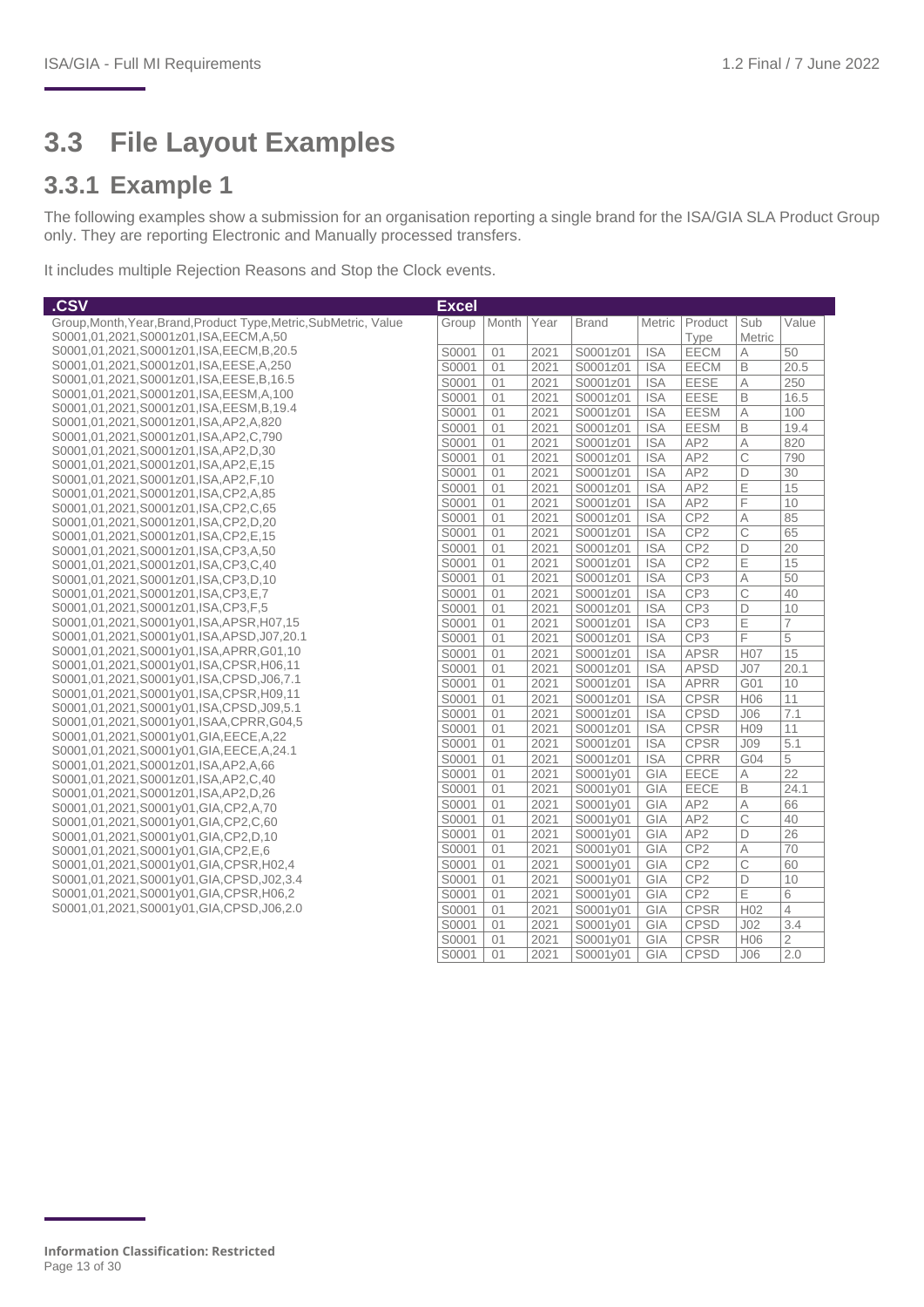#### **3.3.2 Example 2**

The following examples show a submission for an organisation reporting a single brand for the Personal Pensions/ SIPP/ SSAS Pension & ISA/GIA SLA Product Groups. They only process Transfers manually.

| .CSV                                                                            | <b>Excel</b> |       |      |              |            |                 |                 |                 |
|---------------------------------------------------------------------------------|--------------|-------|------|--------------|------------|-----------------|-----------------|-----------------|
| Group, Month, Year, Brand, Product Type, Metric, Sub Metric, Value              | Group        | Month | Year | <b>Brand</b> | Metric     | Product         | Sub             | Valu            |
| S0001,01,2021,S0001x01,PSS,EECM,A,200                                           |              |       |      |              |            | Type            | Metric          | e               |
| S0001,01,2021,S0001x01,PSS,EECM,B,20.5                                          | S0001        | 01    | 2021 | S0001x01     | PSS        | EECM            | Α               | 200             |
| S0001,01,2021,S0001x01,PSS,EESM,A,150                                           | S0001        | 01    | 2021 | S0001x01     | <b>PSS</b> | EECM            | $\mathsf B$     | 20.5            |
| S0001,01,2021,S0001x01,PSS,EESM,B,12.5                                          | S0001        | 01    | 2021 | S0001x01     | <b>PSS</b> | <b>EESM</b>     | A               | 150             |
| S0001,01,2021,S0001x01,PSS,AP2,A,1200                                           | S0001        | 01    | 2021 | S0001x01     | <b>PSS</b> | <b>EESM</b>     | B               | 12.5            |
| S0001.01.2021.S0001x01.PSS.AP2.C.900                                            | S0001        | 01    | 2021 | S0001x01     | <b>PSS</b> | AP <sub>2</sub> | $\wedge$        | 1200            |
| S0001,01,2021,S0001x01,PSS,AP2,D,300                                            | S0001        | 01    | 2021 | S0001x01     | <b>PSS</b> | AP <sub>2</sub> | $\mathsf C$     | 900             |
| S0001,01,2021,S0001x01,PSS,AP2,E,150<br>S0001,01,2021,S0001x01,PSS,AP2,F,10     | S0001        | 01    | 2021 | S0001x01     | <b>PSS</b> | AP <sub>2</sub> | D               | 300             |
| S0001,01,2021,S0001x01,PSS,CP2,A,75                                             | S0001        | 01    | 2021 | S0001x01     | <b>PSS</b> | AP <sub>2</sub> | E               | 150             |
| S0001,01,2021,S0001x01,PSS,CP2,C,60                                             | S0001        | 01    | 2021 | S0001x01     | <b>PSS</b> | AP <sub>2</sub> | F               | 10 <sup>°</sup> |
| S0001,01,2021,S0001x01,PSS,CP2,D,15                                             | S0001        | 01    | 2021 | S0001x01     | <b>PSS</b> | CP <sub>2</sub> | A               | 75              |
| S0001,01,2021,S0001x01,PSS,CP2,E,12                                             | S0001        | 01    | 2021 | S0001x01     | <b>PSS</b> | CP <sub>2</sub> | C               | 60              |
| S0001,01,2021,S0001x01,PSS,CP3,A,50                                             | S0001        | 01    | 2021 | S0001x01     | <b>PSS</b> | CP <sub>2</sub> | D               | 15              |
| S0001,01,2021,S0001x01,PSS,CP3,C,35                                             | S0001        | 01    | 2021 | S0001x01     | <b>PSS</b> | CP <sub>2</sub> | Ε               | 12              |
| S0001,01,2021,S0001x01,PSS,CP3,D,15                                             | S0001        | 01    | 2021 | S0001x01     | <b>PSS</b> | CP <sub>3</sub> | A               | 50              |
| S0001,01,2021,S0001x01,PSS,CP3,E,7                                              | S0001        | 01    | 2021 | S0001x01     | <b>PSS</b> | CP <sub>3</sub> | C               | 35              |
| S0001,01,2021,S0001x01,PSS,CP3,F,5                                              | S0001        | 01    | 2021 | S0001x01     | <b>PSS</b> | CP <sub>3</sub> | D               | 15              |
| S0001.01.2021.S0001z01.PSS.APSR.H08.78                                          | S0001        | 01    | 2021 | S0001x01     | <b>PSS</b> | CP <sub>3</sub> | Ε               |                 |
| S0001,01,2021,S0001z01,PSS,APSD,J08,18.2                                        | S0001        | 01    | 2021 | S0001x01     | <b>PSS</b> | CP <sub>3</sub> | F               | 5               |
| S0001,01,2021,S0001z01,PSS,APSR,H05,68                                          | S0001        | 01    | 2021 | S0001x01     | <b>PSS</b> | <b>APSR</b>     | <b>H08</b>      | 78              |
| S0001.01.2021.S0001z01.PSS.APSD.J05.1.8                                         | S0001        | 01    | 2021 | S0001x01     | <b>PSS</b> | <b>APSD</b>     | J08             | 18.2            |
| S0001,01,2021,S0001z01,PSS,APSR,H11,14                                          | S0001        | 01    | 2021 | S0001x01     | <b>PSS</b> | <b>APSR</b>     | H05             | 68              |
| S0001,01,2021,S0001z01,PSS,APSD,J11,22.2                                        | S0001        | 01    | 2021 | S0001x01     | <b>PSS</b> | <b>APSD</b>     | J05             | 1.8             |
| S0001,01,2021,S0001z01,PSS,APRR,G06,5                                           | S0001        | 01    | 2021 | S0001x01     | <b>PSS</b> | <b>APSR</b>     | H11             | 14              |
| S0001.01.2021.S0001z01.PSS.CPSR.H01.19                                          | S0001        | 01    | 2021 | S0001x01     | <b>PSS</b> | <b>APSD</b>     | J11             | 22.2            |
| S0001,01,2021,S0001z01,PSS,CPSD,J01,4.5<br>S0001,01,2021,S0001y01,GIA,EECM,A,22 | S0001        | 01    | 2021 | S0001x01     | <b>PSS</b> | <b>APRR</b>     | G06             | 5               |
| S0001,01,2021,S0001y01,GIA,EECM,A,24.1                                          | S0001        | 01    | 2021 | S0001x01     | <b>PSS</b> | <b>CPSR</b>     | H01             | 19              |
| S0001,01,2021,S0001y01,GIA,AP2,A,44                                             | S0001        | 01    | 2021 | S0001x01     | <b>PSS</b> | <b>CPSD</b>     | J <sub>01</sub> | 4.5             |
| S0001,01,2021,S0001y01,GIA,AP2,C,40                                             | S0001        | 01    | 2021 | S0001y01     | GIA        | EECM            | A               | 22              |
| S0001,01,2021,S0001y01,GIA,AP2,D,4                                              | S0001        | 01    | 2021 | S0001y01     | GIA        | EECM            | $\mathsf B$     | 24.1            |
| S0001.01.2021.S0001v01.GIA.CP2.A.70                                             | S0001        | 01    | 2021 | S0001y01     | GIA        | AP <sub>2</sub> | $\forall$       | 44              |
| S0001,01,2021,S0001y01,GIA,CP2,C,60                                             | S0001        | 01    | 2021 | S0001y01     | GIA        | AP <sub>2</sub> | $\overline{C}$  | 40              |
| S0001,01,2021,S0001y01,GIA,CP2,D,10                                             | S0001        | 01    | 2021 | S0001y01     | GIA        | AP <sub>2</sub> | D               | $\overline{4}$  |
| S0001,01,2021,S0001y01,GIA,CP2,E,6                                              | S0001        | 01    | 2021 | S0001v01     | GIA        | CP <sub>2</sub> | A               | 70              |
| S0001,01,2021,S0001y01,GIA,CPSR,H03,6                                           | S0001        | 01    | 2021 | S0001y01     | GIA        | CP <sub>2</sub> | $\overline{C}$  | 60              |
| S0001,01,2021,S0001y01,GIA,CPSD,J03,25.6                                        | S0001        | 01    | 2021 | S0001y01     | GIA        | CP <sub>2</sub> | $\overline{D}$  | 10              |
| S0001,01,2021,S0001z01,ISA,EECM,A,22                                            | S0001        | 01    | 2021 | S0001y01     | GIA        | CP <sub>2</sub> | Ε               | 6               |
| S0001,01,2021,S0001z01,ISA,EECM,A,24.1                                          | S0001        | 01    | 2021 | S0001v01     | GIA        | <b>CPSR</b>     | H <sub>03</sub> | 6               |
| S0001,01,2021,S0001z01,ISA,AP2,A,47                                             | S0001        | 01    | 2021 | S0001y01     | GIA        | <b>CPSD</b>     | J <sub>03</sub> | 25.6            |
| S0001,01,2021,S0001z01,ISA,AP2,C,40                                             | S0001        | 01    | 2021 | S0001z01     | <b>ISA</b> | EECM            | A               | 22              |
| S0001,01,2021,S0001z01,ISA,AP2,D,7                                              | S0001        | 01    | 2021 | S0001z01     | <b>ISA</b> | EECM            | $\mathsf B$     | 24.1            |
| S0001,01,2021,S0001z01,ISA,AP2,F,3                                              | S0001        | 01    | 2021 | S0001z01     | <b>ISA</b> | AP <sub>2</sub> | A               | 47              |
| S0001,01,2021,S0001z01,ISA,APRR,G05,3                                           | S0001        | 01    | 2021 | S0001z01     | <b>ISA</b> | AP <sub>2</sub> | C               | 40              |
| S0001,01,2021,S0001z01,ISA,CP2,A,15<br>S0001,01,2021,S0001z01,ISA,CP2,D,15      | S0001        | 01    | 2021 | S0001z01     | <b>ISA</b> | AP <sub>2</sub> | D               | $\overline{7}$  |
|                                                                                 | S0001        | 01    | 2021 | S0001z01     | <b>ISA</b> | AP <sub>2</sub> | F               | 3               |
|                                                                                 | S0001        | 01    | 2021 | S0001z01     | <b>ISA</b> | <b>APRR</b>     | G05             | 3               |
|                                                                                 | S0001        | 01    | 2021 | S0001z01     | <b>ISA</b> | CP <sub>2</sub> | А               | 15              |
|                                                                                 | S0001        | 01    | 2021 | S0001z01     | <b>ISA</b> | CP <sub>2</sub> | $\overline{D}$  | 15              |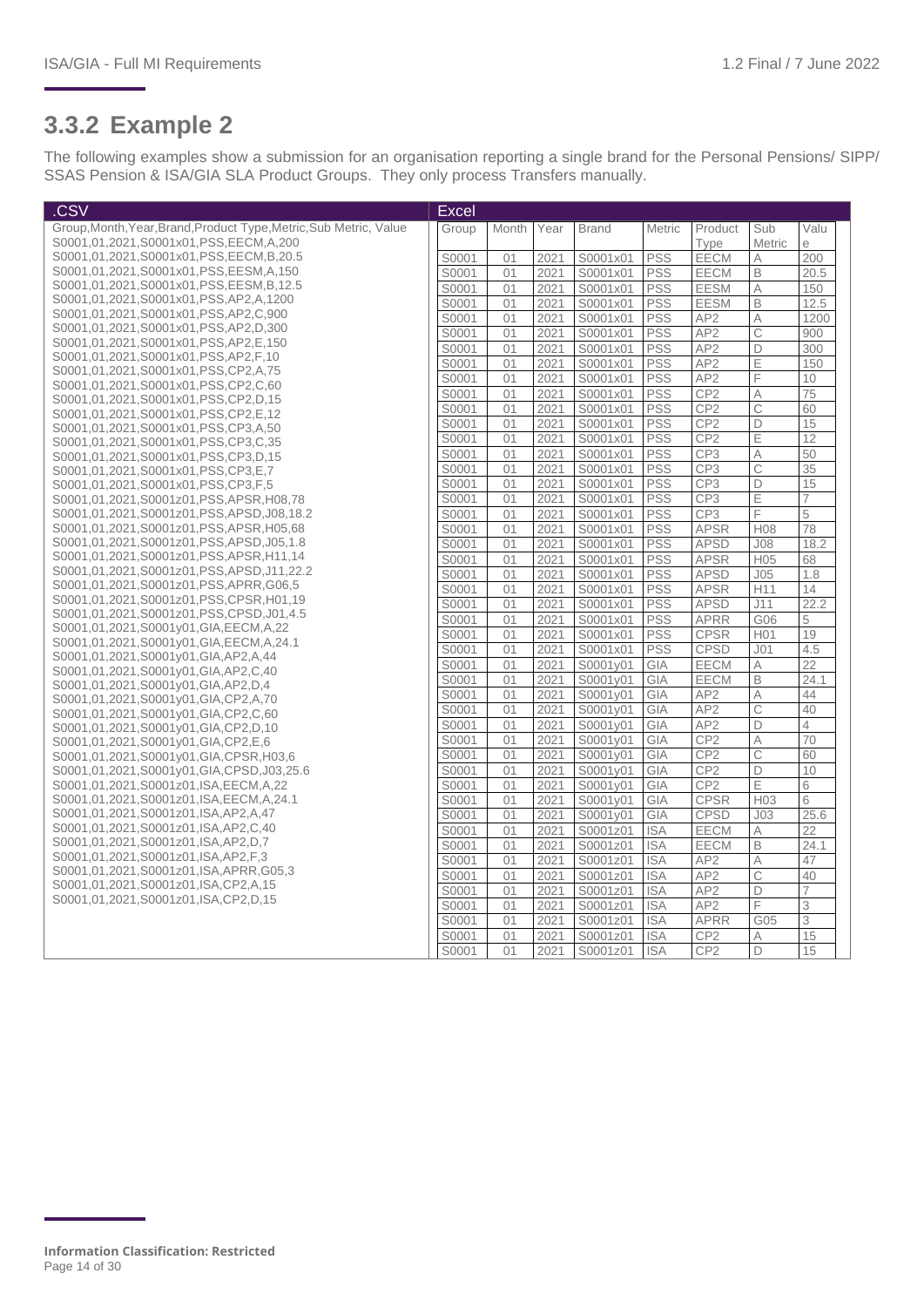#### **3.3.3 Example 3**

The following is a csv example showing a full electronic submission for an organisation reporting for multiple brands that operate as **Ceding Parties** only in the ISA/GIA SLA Product Group.

| .CSV                                                                      | <b>Excel</b> |       |      |              |            |                 |                  |                |
|---------------------------------------------------------------------------|--------------|-------|------|--------------|------------|-----------------|------------------|----------------|
| Group, Month, Year, Brand, Product Type, Metric, Sub Metric, Value        | Group        | Month | Year | <b>Brand</b> | Product    | <b>Metric</b>   | Sub              | Value          |
| S0001,01,2021,S0001y01,GIA,CP2,A,120                                      |              |       |      |              | Type       |                 | Metric           |                |
| S0001,01,2021,S0001y01,GIA,CP2,C,100                                      | S0001        | 01    | 2021 | S0001v01     | GIA        | CP <sub>2</sub> | A                | 120            |
| S0001,01,2021,S0001y01,GIA,CP2,D,20                                       | S0001        | 01    | 2021 | S0001v01     | GIA        | CP <sub>2</sub> | C                | 100            |
| S0001,01,2021,S0001y01,GIA,CP2,E,10                                       | S0001        | 01    | 2021 | S0001y01     | GIA        | CP <sub>2</sub> | $\Box$           | 20             |
| S0001,01,2021,S0001y01,GIA,CPSR,H03,6                                     | S0001        | 01    | 2021 | S0001y01     | GIA        | CP <sub>2</sub> | E                | 10             |
| S0001.01.2021,S0001y01,GIA,CPSD,J03,7.6                                   | S0001        | 01    | 2021 | S0001y01     | GIA        | <b>CPSR</b>     | H03              | 6              |
| S0001,01,2021,S0001y01,GIA,CPSR,H12,4                                     | S0001        | 01    | 2021 | S0001y01     | GIA        | <b>CPSD</b>     | J <sub>03</sub>  | 6              |
| S0001,01,2021,S0001y01,GIA,CPSD,J12,11.8                                  | S0001        | 01    | 2021 | S0001y01     | GIA        | <b>CPSR</b>     | H12              | $\Delta$       |
| S0001,01,2021,S0001z01,ISA,CP2,A,120                                      | S0001        | 01    | 2021 | S0001v01     | GIA        | CPSD            | J12              | 11.8           |
| S0001,01,2021,S0001z01,ISA,CP2,C,75                                       | S0001        | 01    | 2021 | S0001z01     | <b>ISA</b> | CP <sub>2</sub> | $\overline{A}$   | 120            |
| S0001,01,2021,S0001z01,ISA,CP2,D,45<br>S0001,01,2021,S0001z01,ISA,CP2,E,9 | S0001        | 01    | 2021 | S0001z01     | <b>ISA</b> | CP <sub>2</sub> | $\overline{C}$   | 75             |
| S0001,01,2021,S0001z01,ISA,CPSR,H05,8                                     | S0001        | 01    | 2021 | S0001z01     | <b>ISA</b> | CP2             | D                | 45             |
| S0001,01,2021,S0001z01,ISA,CPSD,J05,9.3                                   | S0001        | 01    | 2021 | S0001z01     | <b>ISA</b> | CP <sub>2</sub> | Ε                | $\hbox{9}$     |
| S0001,01,2021,S0001z01,ISA,CPSR,H03,1                                     | S0001        | 01    | 2021 | S0001z01     | <b>ISA</b> | <b>CPSR</b>     | H <sub>05</sub>  | 8              |
| S0001,01,2021,S0001z01,ISA,CPSD,J03,2.2                                   | S0001        | 01    | 2021 | S0001z01     | <b>ISA</b> | <b>CPSD</b>     | J <sub>05</sub>  | 9.3            |
| S0001,01,2021,S0001y02,GIA,CP2,A,70                                       | S0001        | 01    | 2021 | S0001z01     | <b>ISA</b> | <b>CPSR</b>     | H <sub>03</sub>  |                |
| S0001,01,2021,S0001y02,GIA,CP2,C,50                                       | S0001        | 01    | 2021 | S0001z01     | <b>ISA</b> | <b>CPSD</b>     | J <sub>03</sub>  | 2.2            |
| S0001,01,2021,S0001y02,GIA,CP2,D,20                                       | S0001        | 01    | 2021 | S0001y02     | GIA        | CP <sub>2</sub> | А                | 70             |
| S0001,01,2021,S0001y02,GIA,CP2,F,5                                        | S0001        | 01    | 2021 | S0001v02     | GIA        | CP <sub>2</sub> | C                | 50             |
| S0001,01,2021,S0001y02,GIA,CPRR,G08,5                                     | S0001        | 01    | 2021 | S0001v02     | GIA        | CP <sub>2</sub> | D                | 20             |
| S0001,01,2021,S0001z02,ISA,CP2,A,28                                       | S0001        | 01    | 2021 | S0001y02     | GIA        | CP2             | E                | 5              |
| S0001,01,2021,S0001z02,ISA,CP2,C,22                                       | S0001        | 01    | 2021 | S0001y02     | GIA        | <b>CPRR</b>     | G08              | 5              |
| S0001,01,2021,S0001z02,ISA,CP2,D,6                                        | S0001        | 01    | 2021 | S0001z02     | <b>ISA</b> | CP <sub>2</sub> | A                | 28             |
| S0001,01,2021,S0001z02,ISA,CP2,E,2                                        | S0001        | 01    | 2021 | S0001z02     | <b>ISA</b> | CP <sub>2</sub> | $\mathsf{C}$     | 22             |
| S0001,01,2021,S0001z02,ISA,CPSR,H03,2                                     | S0001        | 01    | 2021 | S0001z02     | <b>ISA</b> | CP <sub>2</sub> | D                | 6              |
| S0001.01.2021.S0001z02.ISA.CPSR.J03.12.9                                  | S0001        | 01    | 2021 | S0001z02     | <b>ISA</b> | CP <sub>2</sub> | E                | $\overline{2}$ |
|                                                                           | S0001        | 01    | 2021 | S0001z02     | <b>ISA</b> | <b>CPSR</b>     | H <sub>03</sub>  | $\overline{2}$ |
|                                                                           | S0001        | 01    | 2021 | S0001z02     | <b>ISA</b> | <b>CPSR</b>     | J <sub>0.3</sub> | 12.9           |
|                                                                           |              |       |      |              |            |                 |                  |                |

**Information Classification: Restricted** Page 15 of 30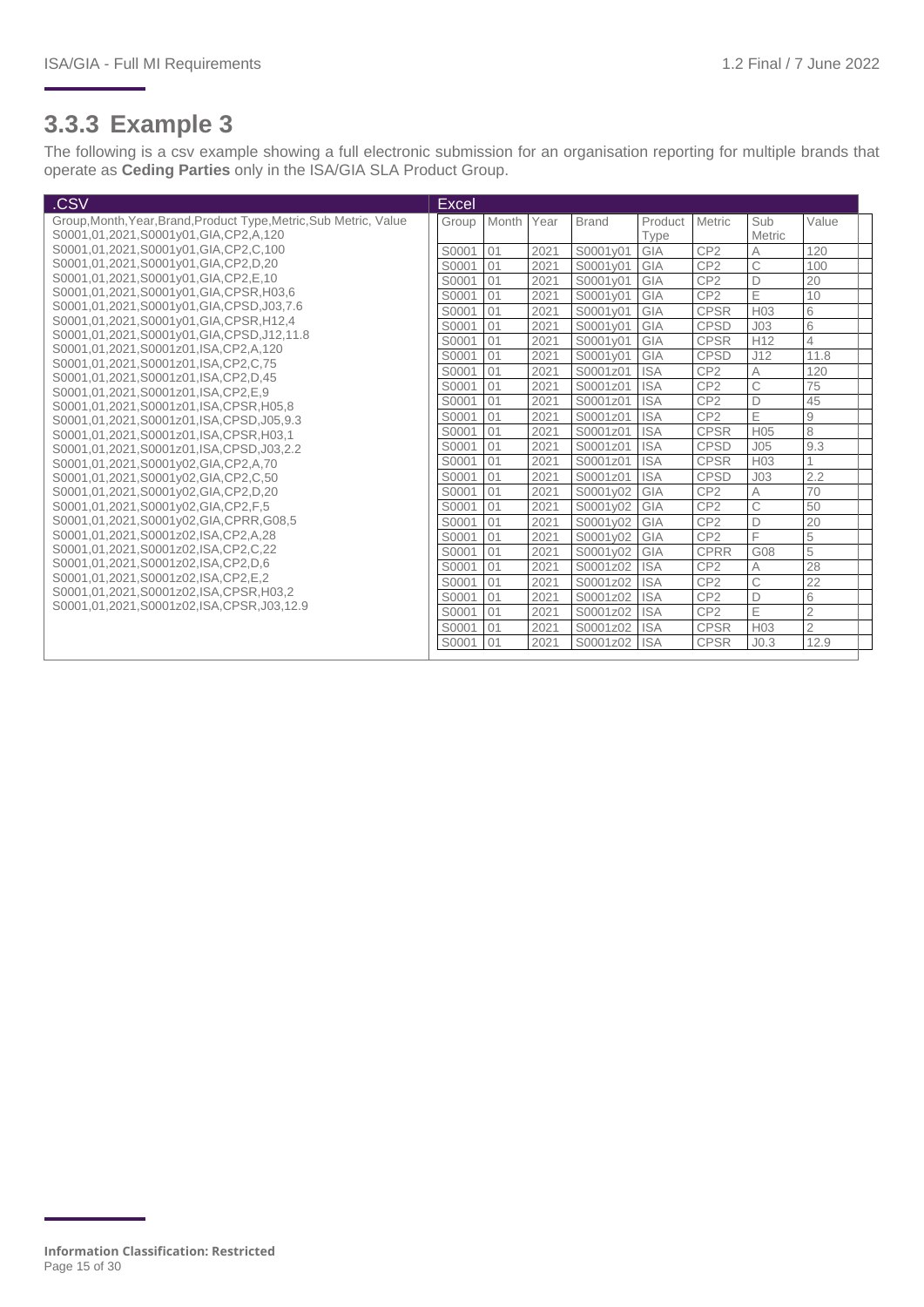## <span id="page-15-0"></span>**4 Examples of Individual Step Reporting**

## <span id="page-15-1"></span>**4.1 Example 1 – New Cash Transfer – Valid Request**

The Ceding Party receives a valid request to transfer on Monday 15/11/2021.

An Instruction is sent to the Asset Managers to sell the Assets on Wednesday 17/11/2021.

This will be reported against an SLA of 3 Business Days (Step 4) and would be reported as "Actioned within SLA".

| <b>Monday</b>                        | <b>Tuesday</b>      | Wednesday                                                    | <b>Thursday</b>     | <b>Friday</b>       |
|--------------------------------------|---------------------|--------------------------------------------------------------|---------------------|---------------------|
| 15/11/21<br>(Dav 0)                  | 16/11/21<br>(Day 1) | 17/11/21<br>(Day 2)                                          | 18/11/21<br>(Dav 3) | 19/11/21<br>(Day 4) |
| Transfer Request Received<br>from AP |                     | Instruction is sent to the Asset Managers to sell the Assets |                     |                     |

This case will report against:

| Description                                               | <b>Metric</b>   | Sub-Metric | <b>Value</b> |
|-----------------------------------------------------------|-----------------|------------|--------------|
| Ceding Party Steps with a combined SLA of 3 Business Days | CP <sub>3</sub> |            |              |
| Number of Steps Actioned in SLA                           | CP <sub>3</sub> |            |              |

## <span id="page-15-2"></span>**4.2 Example 2 – New Cash Transfer – Invalid Request**

The Ceding Party receives a valid request to transfer on Monday 15/11/2021.

1. A request is sent to the customer/ adviser to inform them that the Adviser Permission check has failed on Friday 19/11/2021.

This will be reported against an SLA of 3 Business Days (Step 4) and would be reported as "Actioned outside of SLA" and as a "Rejection".

| <b>Monday</b>    | <b>Tuesday</b> | Wednesday | <b>Thursday</b> | <b>Friday</b>                            |
|------------------|----------------|-----------|-----------------|------------------------------------------|
| 15/11/21         | 16/11/21       | 17/11/21  | 18/11/21        | 19/11/21                                 |
| (Day 0)          | (Day 1)        | (Day 2)   | (Day 3)         | (Dav 4)                                  |
| Transfer Request |                |           |                 | Request returned to Adviser/ Customer as |
| Received from AP |                |           |                 | <b>Adviser Permission Check Failed</b>   |

This case will report against:

| Description                                               | <b>Metric</b>   | Sub-Metric   Value |  |
|-----------------------------------------------------------|-----------------|--------------------|--|
| Ceding Party Steps with a combined SLA of 3 Business Days | CP <sub>3</sub> |                    |  |
| Number of Steps actioned outside SLA                      | CP3             |                    |  |
| Number of Steps Rejected                                  | CP3             |                    |  |
| Reason - Adviser Permission Check Failed                  | <b>CPRR</b>     | G12                |  |

### <span id="page-15-3"></span>**4.3 Example 3 – New Cash Transfer – Valid Request – Fund Suspended**

The Ceding Party receives a valid request to transfer on Monday 15/11/2021, but one of the Funds the Customer has invested in has been suspended.

The Customer and AP are contacted to advise them of the delay on Thursday 20/11/2021, the Work Item is Pended on the **Workflow** 

The suspension is lifted on Monday 22/11/2021 and an Instruction is sent to the Asset Managers to sell the Assets on the same day.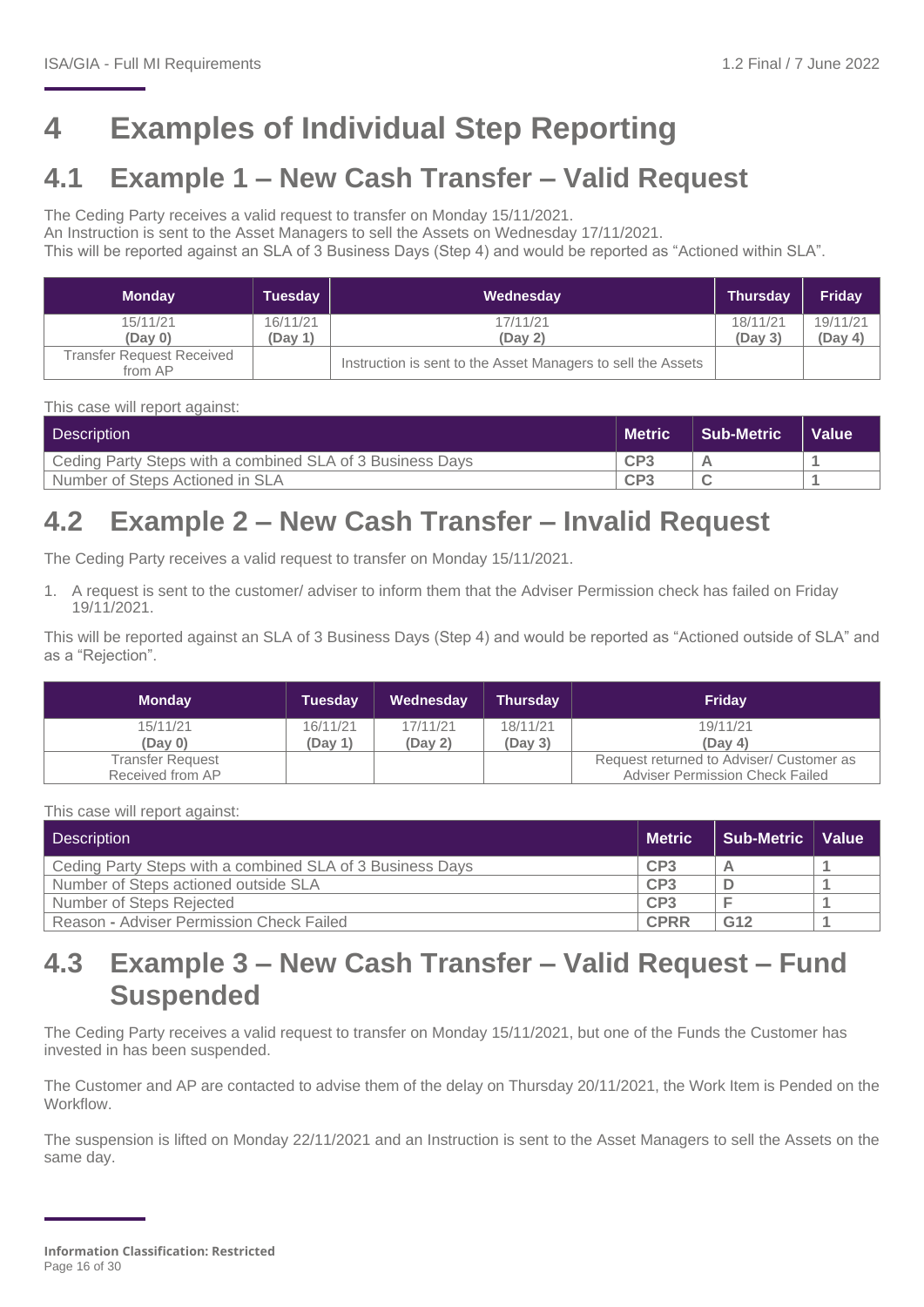This will be reported against an SLA of 3 Business Days (Step 4) and would be reported as "Actioned Outside of SLA" and also as "Actioned resulting in a Stop the Clock Event".

| Monday                  | <b>Tuesday</b> | Wednesday | <b>Thursdav</b> | Friday   |
|-------------------------|----------------|-----------|-----------------|----------|
| 15/11/21                | 16/11/21       | 17/11/21  | 18/11/21        | 19/11/21 |
| (Day 0)                 | (Day 1)        | (Day 2)   | (Day 3)         | (Day 4)  |
| <b>Transfer Request</b> |                |           | CP notifies     | Pended   |
| Received from AP        |                |           | Customer and AP |          |
|                         |                |           | of Fund         |          |
|                         |                |           | Suspension      |          |
|                         |                |           |                 |          |
| <b>Monday</b>           | <b>Tuesday</b> | Wednesday | <b>Thursday</b> | Friday   |
| 22/11/21                | 23/11/21       | 24/11/21  | 25/11/21        | 26/11/21 |
| (Day 5)                 |                |           |                 |          |
| Fund Suspension         |                |           |                 |          |
| lifted.                 |                |           |                 |          |
| Instruction is          |                |           |                 |          |
| sent to the Asset       |                |           |                 |          |
| Managers to sell        |                |           |                 |          |
| the Assets.             |                |           |                 |          |

This case will report against:

| Description                                                  | <b>Metric</b>   | <b>Sub-Metric</b> | Value |
|--------------------------------------------------------------|-----------------|-------------------|-------|
| Ceding Party Steps with a combined SLA of 3 Business Days    | CP <sub>3</sub> |                   |       |
| Number of Steps Actioned outside SLA                         | CP <sub>3</sub> |                   |       |
| Number of Steps actioned resulting in a Stop the Clock Event | CP3             |                   |       |
| Stop The Clock Reason, Reason 7 -Illiquid Assets             | <b>CPSR</b>     | <b>H07</b>        |       |
| CP Average Stop the Clock Delay - Reason 7                   | <b>CPSD</b>     | <b>J07</b>        |       |

## <span id="page-16-0"></span>**5 Full Journey Examples**

## <span id="page-16-1"></span>**5.1 Electronic Cash Transfer**

| <b>Monday</b>                                | <b>Tuesday</b>                          | Wednesday                                          | <b>Thursday</b>                                        | Friday                                                          |
|----------------------------------------------|-----------------------------------------|----------------------------------------------------|--------------------------------------------------------|-----------------------------------------------------------------|
| 01/11/21                                     | 02/11/21                                | 03/11/21                                           | 04/11/21                                               | 05/11/21                                                        |
| (Day 0)                                      | (Day 1)                                 | (Day 0)                                            | (Day 1)                                                | (Day 2)                                                         |
|                                              | AP: STAR Step 3 - SLA= 2BD              |                                                    | CP: STAR Step 4 - SLA=3BD                              |                                                                 |
| AP receives valid<br>application to Transfer | AP issues Transfer<br>Instruction to CP | <b>CP Receives Transfer</b><br>instruction from AP | <b>CP Validates Instruction</b><br>& Issues Acceptance | <b>CP Instructs Asset</b><br>Managers to encash<br><b>Funds</b> |
|                                              |                                         |                                                    |                                                        |                                                                 |
| <b>Monday</b><br><b>Tuesdav</b>              |                                         | Wednesday                                          | <b>Thursday</b>                                        | Friday                                                          |
| 08/11/21                                     | 09/11/21                                | 10/11/21                                           | 11/11/21                                               | 12/11/21                                                        |
| (Day 0)                                      | (Day 0)                                 | (Day 0)                                            | (Day 0)                                                | (Day 1)                                                         |
|                                              |                                         | AP: STAR Step 6 - SLA= 2BD                         |                                                        | AP: STAR Step 7 - SLA=2BD                                       |
|                                              | Confirmation of Sale of                 | <b>Completion Message</b>                          | <b>AP Receives Payment</b>                             | AP Allocates monies to                                          |
|                                              | Assets received                         | including all regulatory                           | & Transfer                                             | Customer account and                                            |
|                                              |                                         | information issued                                 | documentation                                          | completes transfer                                              |

**Information Classification: Restricted** Page 17 of 30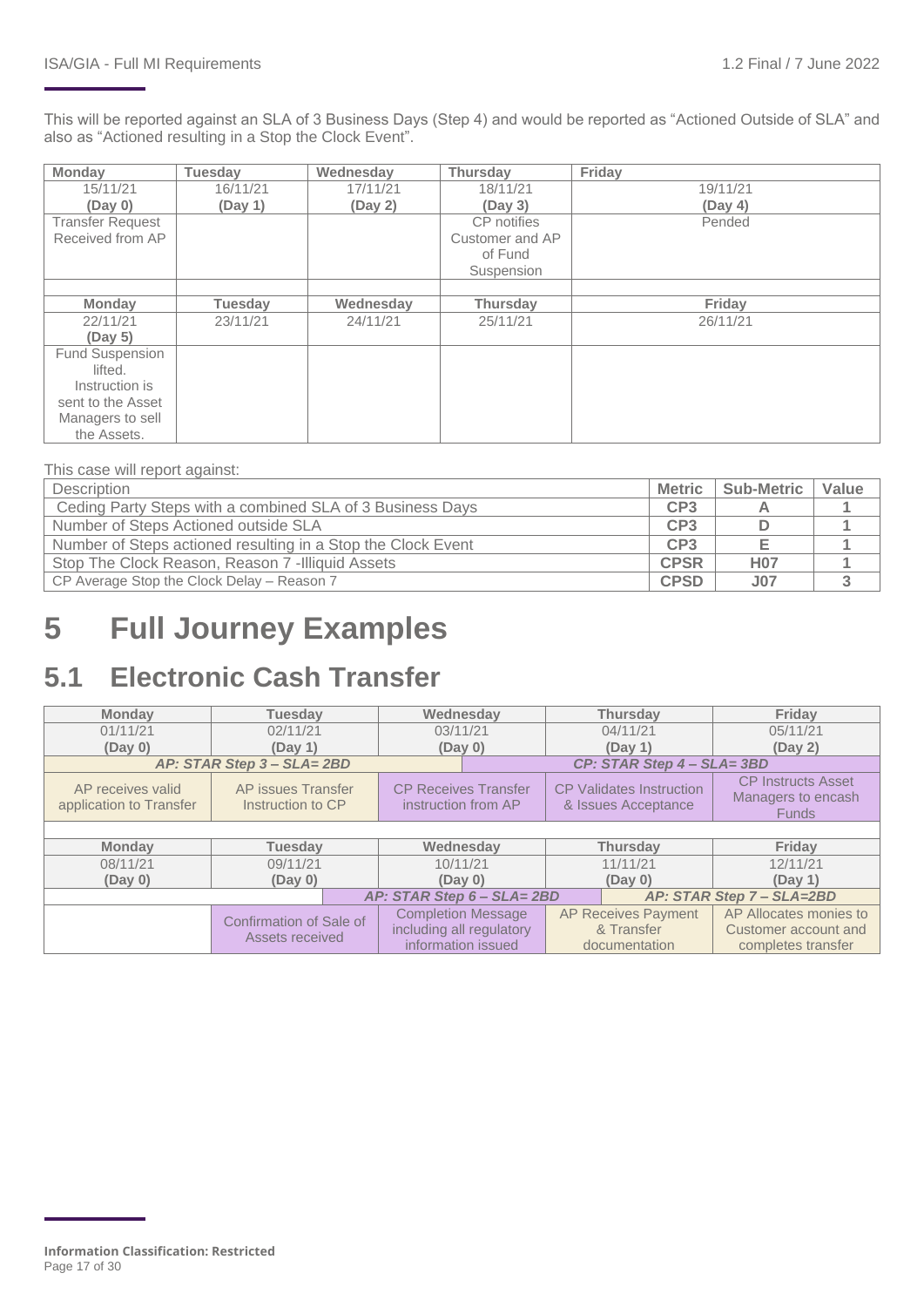| If this was their only Transfer, the Acquiring Party would |                                        |               |                       |                | If this was their only Transfer, the Ceding Party would report: |                 |                       |       |  |  |
|------------------------------------------------------------|----------------------------------------|---------------|-----------------------|----------------|-----------------------------------------------------------------|-----------------|-----------------------|-------|--|--|
|                                                            | report:                                |               |                       |                |                                                                 |                 |                       |       |  |  |
|                                                            | Description                            | <b>Metric</b> | Sub-<br><b>Metric</b> | Value          | Description                                                     | <b>Metric</b>   | Sub-<br><b>Metric</b> | Value |  |  |
|                                                            | Number of Transfers<br>completed       | <b>EECE</b>   | А                     |                | Ceding Party (CP) 2BD Steps<br>actioned                         | CP <sub>2</sub> | A                     | 1     |  |  |
|                                                            | Mean Calendar Days taken               | <b>EECE</b>   | в                     | 12.0           | CP 2BD Steps actioned in SLA                                    | CP <sub>2</sub> | $\mathbf C$           |       |  |  |
|                                                            | to complete                            |               |                       |                | Ceding Party (CP) 2BD Steps                                     | CP <sub>3</sub> | A                     |       |  |  |
|                                                            | Acquiring Party (AP) - 2BD             | AP2           | A                     | $\overline{2}$ | actioned                                                        |                 |                       |       |  |  |
|                                                            | Steps actioned                         |               |                       |                | CP 2BD Steps actioned in SLA                                    | CP <sub>3</sub> | $\mathbf C$           |       |  |  |
|                                                            | AP 2BD Steps actioned in<br><b>SLA</b> | AP2           | C                     |                |                                                                 |                 |                       |       |  |  |
|                                                            |                                        |               |                       |                |                                                                 |                 |                       |       |  |  |

## <span id="page-17-0"></span>**5.2 Electronic Cash Transfer with Stop the Clock**

| 01/11/21<br>02/11/21<br>04/11/21<br>03/11/21<br>05/11/21<br>(Day 0)<br>(Day 1)<br>(Day 0)<br>(Day 1)<br>(Day 2)<br>AP: STAR Step 3 - SLA=2BD<br>CP: STAR Step 4 - SLA=3BD<br>AP receives valid<br><b>CP Receives</b><br>AP issues Transfer<br><b>Transfer instruction</b><br>application to<br>Instruction to CP<br>Transfer<br>from AP<br><b>Monday</b><br><b>Tuesday</b><br>Wednesday<br><b>Thursday</b><br>Friday<br>08/11/21<br>09/11/21<br>11/11/21<br>12/11/21<br>10/11/21<br>(Day 3)<br>(Day 4)<br>(Day 5)<br>(Day 6)<br>(Day 7)<br>CP: STAR Step 4 - SLA=3BD<br><b>Notification Issued</b><br><b>CP Validates</b><br>to AP of an ongoing<br><b>Stop the Clock: 7- Illiquid Assets</b><br>Instruction<br><b>Corporate Action</b> |  |
|-----------------------------------------------------------------------------------------------------------------------------------------------------------------------------------------------------------------------------------------------------------------------------------------------------------------------------------------------------------------------------------------------------------------------------------------------------------------------------------------------------------------------------------------------------------------------------------------------------------------------------------------------------------------------------------------------------------------------------------------|--|
|                                                                                                                                                                                                                                                                                                                                                                                                                                                                                                                                                                                                                                                                                                                                         |  |
|                                                                                                                                                                                                                                                                                                                                                                                                                                                                                                                                                                                                                                                                                                                                         |  |
|                                                                                                                                                                                                                                                                                                                                                                                                                                                                                                                                                                                                                                                                                                                                         |  |
|                                                                                                                                                                                                                                                                                                                                                                                                                                                                                                                                                                                                                                                                                                                                         |  |
|                                                                                                                                                                                                                                                                                                                                                                                                                                                                                                                                                                                                                                                                                                                                         |  |
|                                                                                                                                                                                                                                                                                                                                                                                                                                                                                                                                                                                                                                                                                                                                         |  |
|                                                                                                                                                                                                                                                                                                                                                                                                                                                                                                                                                                                                                                                                                                                                         |  |
|                                                                                                                                                                                                                                                                                                                                                                                                                                                                                                                                                                                                                                                                                                                                         |  |
|                                                                                                                                                                                                                                                                                                                                                                                                                                                                                                                                                                                                                                                                                                                                         |  |
|                                                                                                                                                                                                                                                                                                                                                                                                                                                                                                                                                                                                                                                                                                                                         |  |
|                                                                                                                                                                                                                                                                                                                                                                                                                                                                                                                                                                                                                                                                                                                                         |  |
|                                                                                                                                                                                                                                                                                                                                                                                                                                                                                                                                                                                                                                                                                                                                         |  |
|                                                                                                                                                                                                                                                                                                                                                                                                                                                                                                                                                                                                                                                                                                                                         |  |
|                                                                                                                                                                                                                                                                                                                                                                                                                                                                                                                                                                                                                                                                                                                                         |  |
|                                                                                                                                                                                                                                                                                                                                                                                                                                                                                                                                                                                                                                                                                                                                         |  |
| <b>Monday</b><br><b>Tuesday</b><br>Wednesday<br>Friday<br><b>Thursday</b>                                                                                                                                                                                                                                                                                                                                                                                                                                                                                                                                                                                                                                                               |  |
| 15/11/21<br>16/11/21<br>17/11/21<br>18/11/21<br>19/11/21                                                                                                                                                                                                                                                                                                                                                                                                                                                                                                                                                                                                                                                                                |  |
| (Day 8)<br>(Day 9)<br>(Day 0)                                                                                                                                                                                                                                                                                                                                                                                                                                                                                                                                                                                                                                                                                                           |  |
| CP: STAR Step 4 - SLA=3BD<br>CP: STAR Step 6 - SLA= 2BD                                                                                                                                                                                                                                                                                                                                                                                                                                                                                                                                                                                                                                                                                 |  |
| <b>CP</b> Issues<br>Sale of Assets confirmed                                                                                                                                                                                                                                                                                                                                                                                                                                                                                                                                                                                                                                                                                            |  |
| Acceptance                                                                                                                                                                                                                                                                                                                                                                                                                                                                                                                                                                                                                                                                                                                              |  |
|                                                                                                                                                                                                                                                                                                                                                                                                                                                                                                                                                                                                                                                                                                                                         |  |
| <b>Monday</b><br><b>Tuesday</b><br>Wednesday<br><b>Thursday</b><br>Friday                                                                                                                                                                                                                                                                                                                                                                                                                                                                                                                                                                                                                                                               |  |
| 22/11/21<br>23/11/21<br>24/11/21<br>25/11/21<br>26/11/21                                                                                                                                                                                                                                                                                                                                                                                                                                                                                                                                                                                                                                                                                |  |
| (Day 2)<br>(Day 1)<br>(Day 0)<br>(Day 1)<br>(Day 2)                                                                                                                                                                                                                                                                                                                                                                                                                                                                                                                                                                                                                                                                                     |  |
| CP: STAR Step 6 - SLA= 2BD<br>AP: STAR Step 7 - SLA=2BD                                                                                                                                                                                                                                                                                                                                                                                                                                                                                                                                                                                                                                                                                 |  |
| Completion<br><b>AP Receives</b>                                                                                                                                                                                                                                                                                                                                                                                                                                                                                                                                                                                                                                                                                                        |  |
| Message including<br>AP Allocates monies to Customer                                                                                                                                                                                                                                                                                                                                                                                                                                                                                                                                                                                                                                                                                    |  |
| Payment & Transfer<br>all regulatory<br>account and completes transfer<br>documentation                                                                                                                                                                                                                                                                                                                                                                                                                                                                                                                                                                                                                                                 |  |
| information issued                                                                                                                                                                                                                                                                                                                                                                                                                                                                                                                                                                                                                                                                                                                      |  |

If this was their only Transfer, the **Acquiring Party** would If this was their only Transfer, the **Ceding Party** would report:

| report:                                      |               |                       |                         |                                         |                 |                       |       |
|----------------------------------------------|---------------|-----------------------|-------------------------|-----------------------------------------|-----------------|-----------------------|-------|
| <b>Description</b>                           | <b>Metric</b> | Sub-<br><b>Metric</b> | Value                   | <b>Description</b>                      | <b>Metric</b>   | Sub-<br><b>Metric</b> | Value |
| Number of Transfers<br>completed             | <b>EECE</b>   | А                     |                         | Ceding Party (CP) 2BD<br>Steps actioned | CP <sub>2</sub> | А                     |       |
| Mean Calendar Days<br>taken to complete      | <b>EECE</b>   | в                     | 26.0                    | CP 2BD Steps actioned<br>in SLA         | CP <sub>2</sub> | C                     |       |
| Acquiring Party (AP) -<br>2BD Steps actioned | AP2           |                       |                         | Ceding Party (CP) 2BD<br>Steps actioned | CP <sub>3</sub> | A                     |       |
| AP 2BD Steps actioned<br>in SLA              | AP2           | С                     | $\overline{\mathbf{2}}$ | CP 2BD Steps actioned<br>outside SLA    | CP <sub>3</sub> | D                     |       |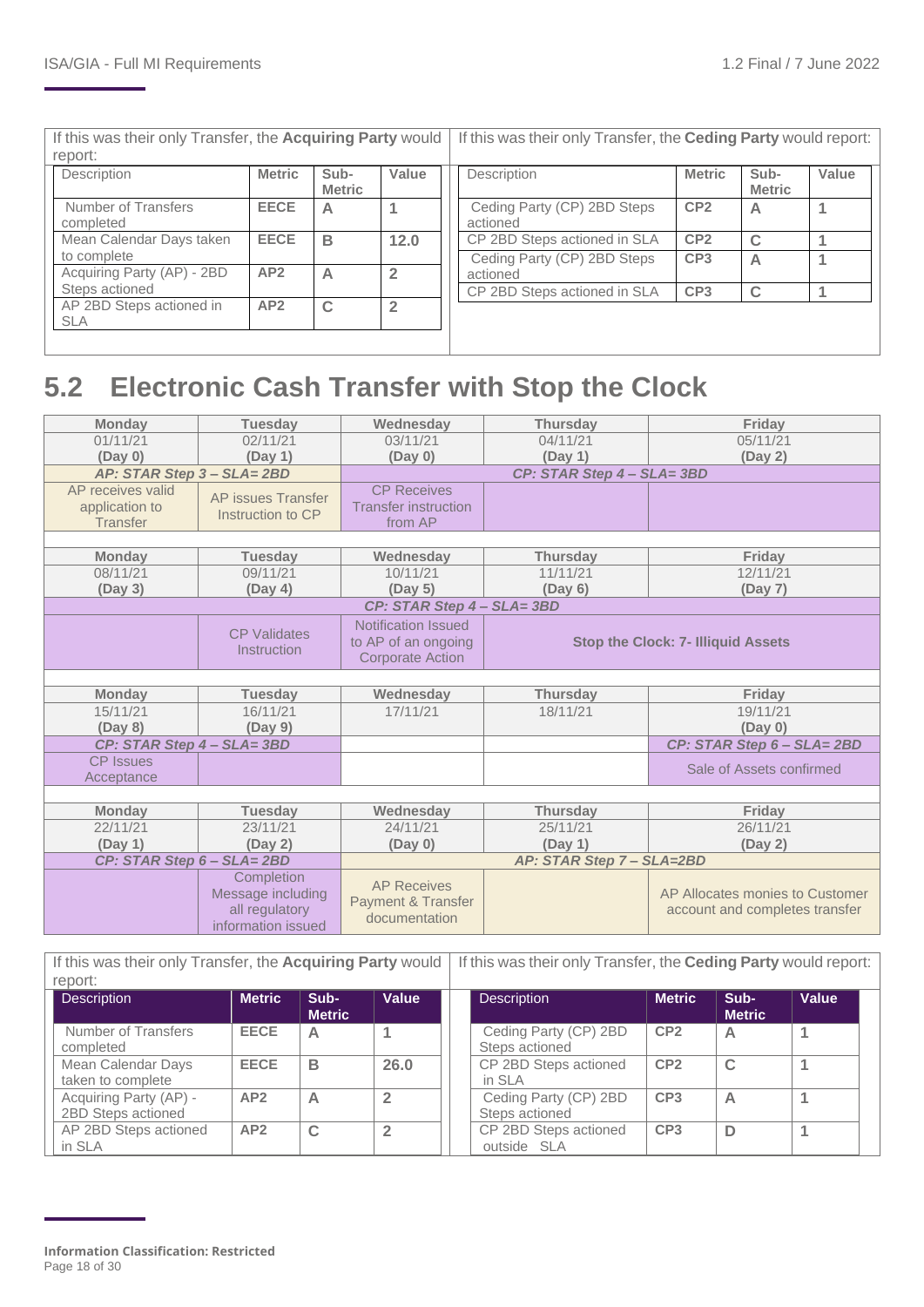|  | $CP$ 2BD Steps actioned $\overline{CP3}$<br>resulting in a Stop the<br>Clock Event |             | Е               |     |  |
|--|------------------------------------------------------------------------------------|-------------|-----------------|-----|--|
|  | Stop The Clock Reason:<br>7-Illiquid Assets                                        | <b>CPSR</b> | <b>H07</b>      |     |  |
|  | <b>Ceding Party Average</b><br>Stop the Clock Delay -<br>Reason 7                  | <b>CPSD</b> | J <sub>07</sub> | 5.0 |  |

**Information Classification: Restricted** Page 19 of 30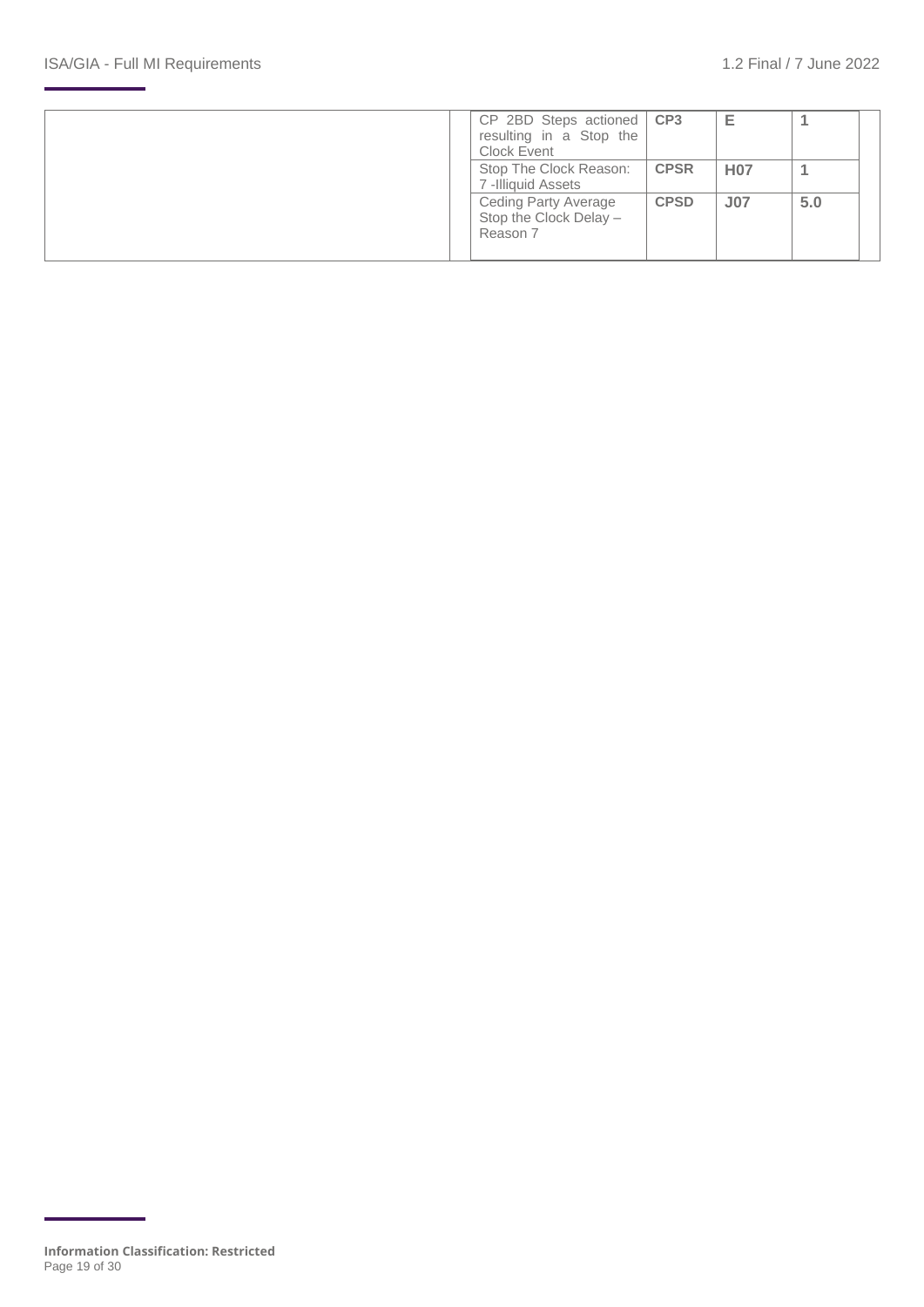## <span id="page-19-0"></span>**5.3 Manual Cash Transfer with Combined Steps**

| <b>Monday</b>             | <b>Tuesday</b>                        | Wednesday                   | <b>Thursday</b>                       | Friday                            |
|---------------------------|---------------------------------------|-----------------------------|---------------------------------------|-----------------------------------|
| 01/11/21                  | 02/11/21                              | 03/11/21                    | 04/11/21                              | 05/11/21                          |
| (Day 0)                   | (Day 1)                               | (Day 2)                     | (Day 3)                               | (Day 4)                           |
|                           |                                       | AP: STAR Step 3 - SLA= 2BD  |                                       |                                   |
| AP receives valid         |                                       |                             |                                       | AP issues Transfer Instruction to |
| application to            |                                       |                             |                                       | CP                                |
| <b>Transfer</b>           |                                       |                             |                                       |                                   |
|                           |                                       |                             |                                       |                                   |
| <b>Monday</b>             | <b>Tuesday</b>                        | Wednesday                   | <b>Thursday</b>                       | Friday                            |
| 08/11/21                  | 09/11/21                              | 10/11/21                    | 11/11/21                              | 12/11/21                          |
|                           |                                       | (Day 0)                     | (Day 1)                               | (Day 2)                           |
|                           |                                       |                             | CP: Combined STAR Step 4/6 - SLA= 5BD |                                   |
| In the Post               | In the Post                           | <b>CP Receives</b>          | <b>CP Validates</b>                   | CP Instructs Asset Managers to    |
|                           |                                       | <b>Transfer instruction</b> | Instruction                           | encash Funds                      |
|                           |                                       | from AP                     |                                       |                                   |
|                           |                                       |                             |                                       |                                   |
| <b>Monday</b>             | <b>Tuesday</b>                        | Wednesday                   | <b>Thursday</b>                       | Friday                            |
| 15/11/21                  | 16/11/21                              | 17/11/21                    | 18/11/21                              | 19/11/21                          |
| (Day 3)                   | (Day 4)                               | (Day 5)                     |                                       |                                   |
|                           | CP: Combined STAR Step 4/6 - SLA= 5BD |                             |                                       |                                   |
|                           | Sale Proceeds                         | <b>CP</b> Sends transfer    | In the Post                           | In the Post                       |
|                           | <b>Received</b>                       | documentation,              |                                       |                                   |
|                           |                                       | payment & payment           |                                       |                                   |
|                           |                                       | advice to AP                |                                       |                                   |
|                           |                                       |                             |                                       |                                   |
| <b>Monday</b>             | <b>Tuesday</b>                        | Wednesday                   | <b>Thursday</b>                       | Friday                            |
| 22/11/21                  | 23/11/21                              | 24/11/21                    | 25/11/21                              | 26/11/21                          |
| (Day 0)                   | (Day 1)                               |                             |                                       |                                   |
| AP: STAR Step 7 - SLA=2BD |                                       |                             |                                       |                                   |
| <b>AP Receives</b>        | <b>AP Allocates</b>                   |                             |                                       |                                   |
| Payment & Transfer        | monies to Customer                    |                             |                                       |                                   |
| documentation             | account and                           |                             |                                       |                                   |
|                           | completes transfer                    |                             |                                       |                                   |

If this was their only Transfer, the **Acquiring Party** would If this was their only Transfer, the **Ceding Party** would report: report:

| <b>Description</b>                           | <b>Metric</b> | Sub-<br><b>Metric</b> | Value                   | <b>Description</b>                     | <b>Metric</b>   | Sub-<br><b>Metric</b> | Value |
|----------------------------------------------|---------------|-----------------------|-------------------------|----------------------------------------|-----------------|-----------------------|-------|
| Number of Transfers<br>completed             | <b>EECM</b>   | А                     |                         | Ceding Party (CP) 5D<br>Steps actioned | CP <sub>5</sub> | A                     |       |
| Mean Calendar Days<br>taken to complete      | <b>EECM</b>   | B                     | 26.0                    | CP 5BD Steps actioned<br>in SLA        | CP <sub>5</sub> | $\mathbf C$           |       |
| Acquiring Party (AP) -<br>2BD Steps actioned | AP2           | А                     | $\overline{\mathbf{2}}$ |                                        |                 |                       |       |
| AP 2BD Steps actioned<br>in SLA              | AP2           | C                     |                         |                                        |                 |                       |       |
| AP 2BD Steps actioned<br>outside SLA         | AP2           | D                     | и                       |                                        |                 |                       |       |

## <span id="page-19-1"></span>**5.4 Manual In-Specie Transfer / Re-Registration (With Crest)**

| <b>Monday</b>              | <b>Tuesdav</b>     | Wednesday   | <b>Thursday</b>             | Fridav                     |
|----------------------------|--------------------|-------------|-----------------------------|----------------------------|
| 01/11/21                   | 02/11/21           | 03/11/21    | 04/11/21                    | 05/11/21                   |
| (Day 0)                    | (Day 1)            |             | (Day 0)                     | (Day 1)                    |
| AP: STAR Step 1 - SLA= 2BD |                    |             |                             | CP: STAR Step 2 - SLA= 2BD |
| AP receives valid          | AP issues Transfer | In the post | <b>CP Receives</b>          |                            |
| application to Transfer    | Instruction to CP  |             | <b>Transfer instruction</b> |                            |
|                            |                    |             | from AP                     |                            |
|                            |                    |             |                             |                            |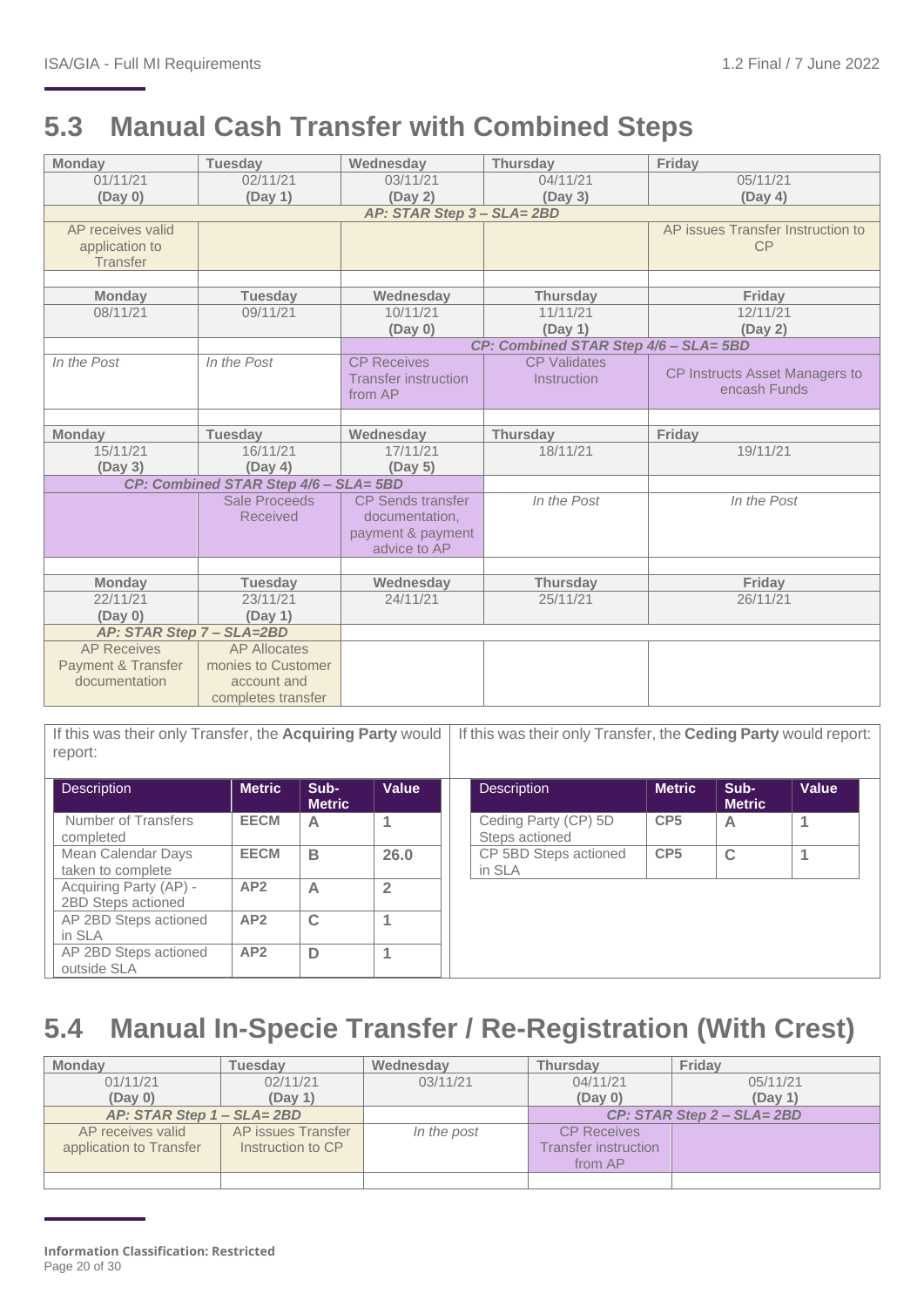| <b>Monday</b>                                                                                                          | <b>Tuesday</b>                                                                        | Wednesday                                                                                                                                                     | <b>Thursday</b>                                                       | Friday                                                               |  |  |  |  |
|------------------------------------------------------------------------------------------------------------------------|---------------------------------------------------------------------------------------|---------------------------------------------------------------------------------------------------------------------------------------------------------------|-----------------------------------------------------------------------|----------------------------------------------------------------------|--|--|--|--|
| 08/11/21                                                                                                               | 09/11/21                                                                              | 10/11/21                                                                                                                                                      | 11/11/21                                                              | 12/11/21                                                             |  |  |  |  |
| (Day 2)                                                                                                                |                                                                                       | (Day 0)<br>(Day 1)<br>(Day 2)                                                                                                                                 |                                                                       |                                                                      |  |  |  |  |
| CP: STAR Step 2-<br>$SLA = 2BD$                                                                                        |                                                                                       |                                                                                                                                                               | AP: STAR Step 3 - SLA= 2BD                                            |                                                                      |  |  |  |  |
| <b>CP Sends valuation</b><br>information to AP                                                                         | In the Post                                                                           | AP receives valuation<br>information containing<br>assets that cannot be<br>held.<br>AP contacts advisor to<br>confirm required action.                       | Stop the Clock: S003 - Info required from Adviser/<br><b>Customer</b> |                                                                      |  |  |  |  |
| <b>Monday</b>                                                                                                          | <b>Tuesday</b>                                                                        | Wednesday                                                                                                                                                     | Thursday                                                              | Friday                                                               |  |  |  |  |
| 15/11/21                                                                                                               | 16/11/21                                                                              | 17/11/21                                                                                                                                                      | 18/11/21                                                              | 19/11/21                                                             |  |  |  |  |
| (Day 3)                                                                                                                | (Day 4)                                                                               |                                                                                                                                                               | (Day 0)                                                               | (Day 1)                                                              |  |  |  |  |
| AP: STAR Step 3 - SLA= 2BD                                                                                             |                                                                                       |                                                                                                                                                               |                                                                       | CP: STAR Step 4 - SLA= 4BD                                           |  |  |  |  |
| Adviser confirms non-<br>transferrable assets are<br>to be sold and remaining<br>assets to be transferred<br>in-specie | AP sends transfer<br>instruction to CP                                                | <b>CP Receives</b><br>In the Post<br><b>Transfer Instruction</b><br>from AP                                                                                   |                                                                       | <b>CP Validates Transfer</b><br><i>instruction</i>                   |  |  |  |  |
|                                                                                                                        |                                                                                       |                                                                                                                                                               |                                                                       |                                                                      |  |  |  |  |
| <b>Monday</b>                                                                                                          | <b>Tuesday</b>                                                                        | Wednesday                                                                                                                                                     | <b>Thursday</b>                                                       | Friday                                                               |  |  |  |  |
| 22/11/21                                                                                                               | 23/11/21                                                                              | 24/11/21                                                                                                                                                      | 25/11/21                                                              | 26/11/21                                                             |  |  |  |  |
| (Day 2)                                                                                                                | (Day 3)                                                                               | (Day 4)                                                                                                                                                       | (Day 5)                                                               |                                                                      |  |  |  |  |
| <b>CP Instructs Assets for</b>                                                                                         | CP: STAR Step 4 - SLA= 4BD<br><b>CP Issues Stock</b>                                  | AP Confirms trade &                                                                                                                                           |                                                                       | <b>Crest Settlement date</b>                                         |  |  |  |  |
| <b>Sale</b>                                                                                                            | <b>Transfer Forms and</b><br>contacts AP with<br>proposed trade &<br>settlement dates | settlement dates.<br><b>Sale Proceeds</b><br>received.<br><b>Await Trade Dates</b><br><b>Stop the Clock</b><br><b>Reason 04 - Details</b><br>required from AP | CP Inputs into Crest<br>on Trade Date                                 | reached, Settlement Occurs                                           |  |  |  |  |
| <b>Monday</b>                                                                                                          | <b>Tuesday</b>                                                                        | Wednesday                                                                                                                                                     | Thursday                                                              | Friday                                                               |  |  |  |  |
| 29/11/21                                                                                                               | 30/11/21                                                                              | 01/12/21                                                                                                                                                      | 02/12/21                                                              | 03/12/21                                                             |  |  |  |  |
| (Day 0)                                                                                                                | (Day 1)                                                                               |                                                                                                                                                               | (Day 2)                                                               | (Day 1)                                                              |  |  |  |  |
| CP: STAR Step 6 - SLA= 2BD                                                                                             |                                                                                       |                                                                                                                                                               |                                                                       | AP: STAR Step 7 - SLA=2BD                                            |  |  |  |  |
| <b>Stock confirmations</b><br>received                                                                                 | CP sends transfer<br>documentation<br>payment and advice<br>to AP                     | In the Post                                                                                                                                                   | <b>AP</b> Receives<br><b>Payment &amp; Transfer</b><br>documentation  | AP Allocates monies to<br>Customer account and<br>completes transfer |  |  |  |  |

If this was their only Transfer, the **Acquiring Party** would If this was their only Transfer, the **Ceding Party** would report: report:

| Description                             | <b>Metric</b> | Sub-<br><b>Metric</b> | Value          | Description                                   | <b>Metric</b>   | Sub-<br><b>Metric</b> | Value          |
|-----------------------------------------|---------------|-----------------------|----------------|-----------------------------------------------|-----------------|-----------------------|----------------|
| Number of Transfers<br>completed        | <b>EESM</b>   | $\triangleright$      | 1              | Ceding Party (CP) 2BD<br>Steps actioned       | CP <sub>2</sub> | A                     | $\overline{2}$ |
| Mean Calendar Days<br>taken to complete | <b>EESM</b>   | B                     | 33.0           | CP 2BD Steps actioned<br><b>SLA</b>           | CP <sub>2</sub> | $\mathbf C$           | $\overline{2}$ |
| Acquiring Party (AP) -                  | AP2           | $\overline{A}$        | 3              | CP 4BD Steps actioned                         | CP4             | A                     |                |
| 2BD Steps actioned                      |               |                       |                | CP 4BD Steps actioned                         | CP4             | D                     |                |
| AP 2BD Steps actioned                   | AP2           | $\mathbf C$           | $\overline{2}$ | out of SLA                                    |                 |                       |                |
| in SLA                                  |               |                       |                | CP 4BD Steps actioned                         | CP4             | Е                     | 1              |
| AP 2BD Steps actioned                   | AP2           | D                     | 1              | with Stop the Clock                           |                 |                       |                |
| outside SLA                             |               |                       |                | CP Stop the Clock                             | <b>CPSR</b>     | H <sub>04</sub>       | 1              |
| AP 2BD Steps actioned                   | AP2           | Е                     | 1              | Reason                                        |                 |                       |                |
| resulting in a Stop the<br>Clock Event  |               |                       |                | CP Average Stop the<br>Clock Delay - Reason 4 | <b>CPSD</b>     | J <sub>04</sub>       | 1.0            |
| AP Stop the Clock                       | <b>APSR</b>   | H <sub>03</sub>       | 1              |                                               |                 |                       |                |
| Reason                                  |               |                       |                |                                               |                 |                       |                |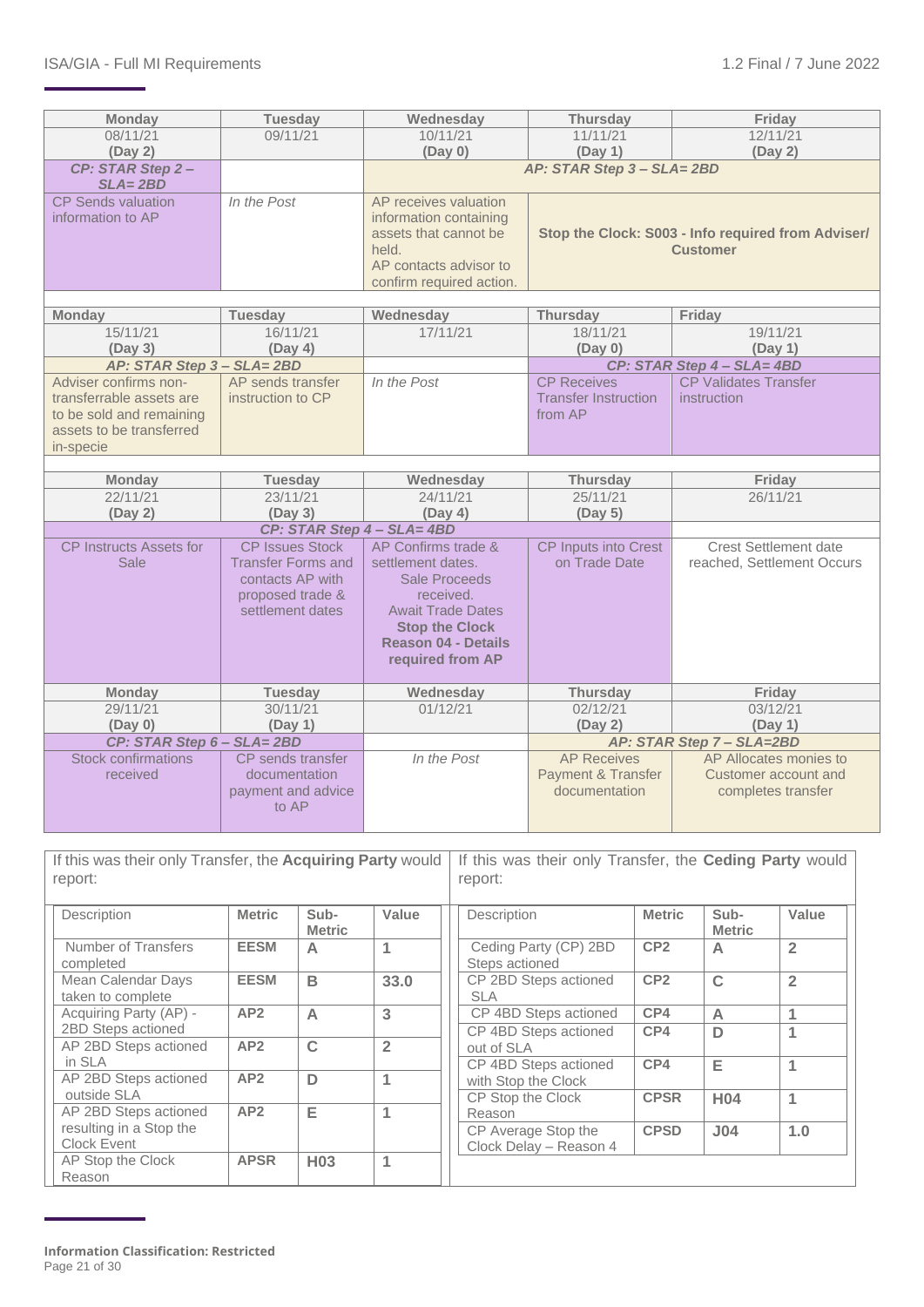|  | $ \sim$<br>$\cup$ . $\cup$ |
|--|----------------------------|
|--|----------------------------|

## <span id="page-21-0"></span>**5.5 Electronic In-Specie Transfer / Re-Registration**

| <b>Monday</b>                                                 | <b>Tuesday</b>                                                                                                                     | Wednesday                                                               | <b>Thursday</b>                                                      | Friday                                                               |  |  |  |
|---------------------------------------------------------------|------------------------------------------------------------------------------------------------------------------------------------|-------------------------------------------------------------------------|----------------------------------------------------------------------|----------------------------------------------------------------------|--|--|--|
| 01/11/21                                                      | 02/11/21                                                                                                                           | 03/11/21                                                                | 04/11/21                                                             | 05/11/21                                                             |  |  |  |
| (Day 0)                                                       | (Day 1)                                                                                                                            | (Day 0)                                                                 | (Day 1)                                                              | (Day 2)                                                              |  |  |  |
| AP: STAR Step 1 - SLA= 2BD                                    |                                                                                                                                    |                                                                         | CP: STAR Step 2 - SLA= 2BD                                           |                                                                      |  |  |  |
| AP receives valid<br>application for an<br>In-Specie Transfer | AP sends information<br>request to CP                                                                                              | <b>CP</b> receives<br>information request                               |                                                                      | CP sends valuation<br>information<br>to AP                           |  |  |  |
| <b>Monday</b>                                                 | <b>Tuesday</b>                                                                                                                     | Wednesday                                                               | <b>Thursday</b>                                                      | Friday                                                               |  |  |  |
| 08/11/21<br>(Day 0)                                           | 09/11/21<br>(Day 1)                                                                                                                | 10/11/21<br>(Day 0)                                                     | 11/11/21<br>(Day 1)                                                  | 12/11/21<br>(Day 2)                                                  |  |  |  |
| AP: STAR Step 3 - SLA= 2BD                                    |                                                                                                                                    |                                                                         | CP: STAR Step 4 - SLA= 4BD                                           |                                                                      |  |  |  |
| AP receives valuation<br>information                          | AP sends transfer<br>instruction to CP                                                                                             | <b>CP Validates</b><br>Transfer instruction.<br>Acceptance Issued       |                                                                      | <b>CP Instructs Re-registration</b><br>of assets                     |  |  |  |
| <b>Monday</b>                                                 | <b>Tuesday</b>                                                                                                                     | Wednesday                                                               | <b>Thursday</b>                                                      | Friday                                                               |  |  |  |
| 15/11/21                                                      | 16/11/21<br>(Day 0)                                                                                                                | 17/11/21<br>(Day 1)                                                     | 18/11/21<br>(Day 0)                                                  | 19/11/21<br>(Day 1)                                                  |  |  |  |
|                                                               | CP: STAR Step 6 - SLA= 2BD                                                                                                         |                                                                         |                                                                      | AP: STAR Step 7 - SLA= 2BD                                           |  |  |  |
|                                                               | <b>Confirmation of Asset</b><br><b>Re-Registration</b><br>received<br>(For Multiple Assets,<br>the last confirmation<br>received.) | Completion<br>Message including<br>all regulatory<br>information issued | <b>AP Receives</b><br><b>Payment &amp; Transfer</b><br>documentation | AP Allocates monies to<br>Customer account and<br>completes transfer |  |  |  |

| If this was their only Transfer, the Acquiring Party would<br>report: |               |                       |       | If this was their only Transfer, the Ceding Party would<br>report: |                 |                       |                |
|-----------------------------------------------------------------------|---------------|-----------------------|-------|--------------------------------------------------------------------|-----------------|-----------------------|----------------|
| Description                                                           | <b>Metric</b> | Sub-<br><b>Metric</b> | Value | Description                                                        | <b>Metric</b>   | Sub-<br><b>Metric</b> | Value          |
| Number of Transfers<br>completed                                      | <b>EESE</b>   | A                     | 1     | Ceding Party (CP) 2BD<br>Steps actioned                            | CP <sub>2</sub> | A                     | $\overline{2}$ |
| Mean Calendar Days<br>taken to complete                               | <b>EESE</b>   | B                     | 19.0  | CP 2BD Steps actioned<br>in SLA                                    | CP <sub>2</sub> | $\mathbf C$           | $\overline{2}$ |
| Acquiring Party (AP) -<br>2BD Steps actioned                          | AP2           | $\overline{A}$        | 3     | CP 4BD Steps actioned                                              | CP4             | A                     |                |
| AP 2BD Steps actioned<br>in SLA                                       | AP2           | $\mathbf C$           | 3     | CP 4BD Steps actioned<br>in SLA                                    | CP4             | $\mathbf C$           |                |
|                                                                       |               |                       |       |                                                                    |                 |                       |                |
|                                                                       |               |                       |       |                                                                    |                 |                       |                |

## <span id="page-21-1"></span>**5.6 Manual In-Specie Transfer / Re-Registration – including Combined Steps**

| <b>Monday</b>                                                 | <b>Tuesdav</b>                           | Wednesday   | <b>Thursday</b>                                      | <b>Friday</b>                   |  |
|---------------------------------------------------------------|------------------------------------------|-------------|------------------------------------------------------|---------------------------------|--|
| 01/11/21<br>02/11/21<br>03/11/21<br>(Day 1)<br>(Day 0)        |                                          |             | 04/11/21<br>05/11/21<br>(Day 1)<br>(Day 0)           |                                 |  |
| AP: STAR Step 1 - SLA= 2BD                                    |                                          |             |                                                      | $CP: STAR$ Step $2 - SLA = 2BD$ |  |
| AP receives valid<br>application for an<br>In-Specie Transfer | AP sends<br>information request<br>to CP | In the post | <b>CP</b> receives<br>information<br>request from AP |                                 |  |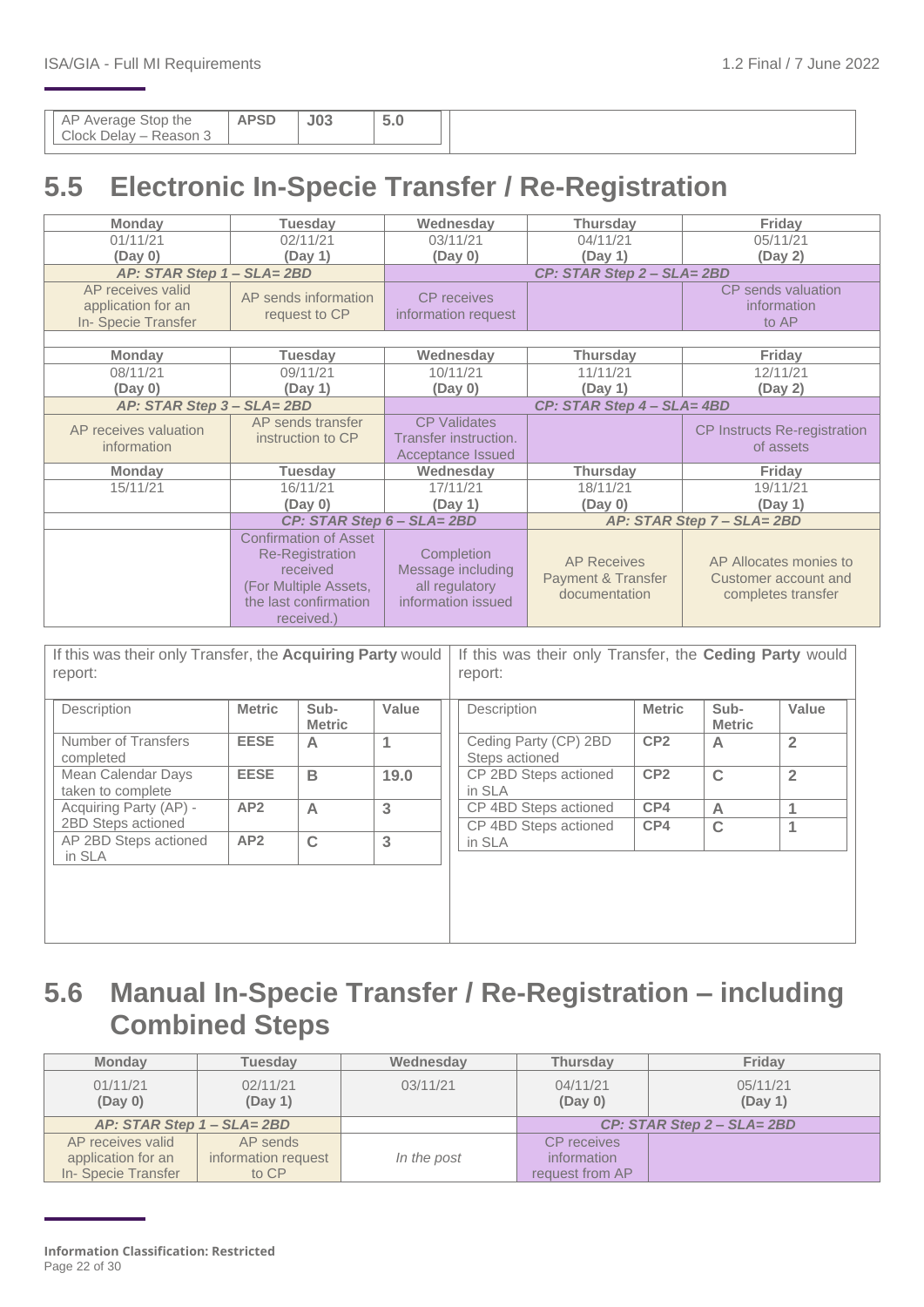| <b>Monday</b>                        |                            | Wednesday                                                                | <b>Thursday</b>                           | Friday                                             |  |  |
|--------------------------------------|----------------------------|--------------------------------------------------------------------------|-------------------------------------------|----------------------------------------------------|--|--|
| 08/11/21                             | <b>Tuesday</b>             | 10/11/21                                                                 | 11/11/21                                  | 12/11/21                                           |  |  |
|                                      | 09/11/21                   |                                                                          |                                           |                                                    |  |  |
| (Day 2)                              |                            | (Day 0)                                                                  | (Day 1)                                   | (Day 2)                                            |  |  |
| CP: STAR Step 2-                     |                            |                                                                          | AP: STAR Step 3 - SLA= 2BD                |                                                    |  |  |
| $SLA = 2BD$                          |                            |                                                                          |                                           |                                                    |  |  |
|                                      |                            | AP receives valuation<br>information containing<br>assets that cannot be |                                           |                                                    |  |  |
| CP sends valuation                   | In the Post                | held.                                                                    |                                           | Stop the Clock: S003 - Info required from Adviser/ |  |  |
| information to AP                    |                            | Ap contacts advisor to                                                   |                                           | <b>Customer</b>                                    |  |  |
|                                      |                            | confirm the action                                                       |                                           |                                                    |  |  |
|                                      |                            | required.                                                                |                                           |                                                    |  |  |
|                                      |                            |                                                                          |                                           |                                                    |  |  |
| <b>Monday</b>                        | <b>Tuesday</b>             | Wednesday                                                                | <b>Thursday</b>                           | Friday                                             |  |  |
| 15/11/21                             | 16/11/21                   | 17/11/21                                                                 | 18/11/21                                  | 19/11/21                                           |  |  |
| (Day 3)                              | (Day 4)                    |                                                                          | (Day 0)                                   | (Day 1)                                            |  |  |
| AP: STAR Step 3 - SLA= 2BD           |                            |                                                                          | CP: STAR Step 4/6 - SLA=6BD for In Specie |                                                    |  |  |
| Adviser confirms non-                |                            |                                                                          |                                           |                                                    |  |  |
| transferrable assets                 | AP sends transfer          |                                                                          | <b>CP Receives</b>                        |                                                    |  |  |
| are to be sold and                   | instruction to CP          | In the Post                                                              | <b>Transfer</b>                           | <b>CP Validates Transfer instruction</b>           |  |  |
| remaining assets to                  |                            |                                                                          | Instruction from                          |                                                    |  |  |
| be transferred in-                   |                            |                                                                          | AP                                        |                                                    |  |  |
| specie                               |                            |                                                                          |                                           |                                                    |  |  |
|                                      |                            |                                                                          |                                           |                                                    |  |  |
| <b>Monday</b>                        | <b>Tuesday</b>             | Wednesday                                                                | <b>Thursday</b>                           | Friday                                             |  |  |
| 22/11/21                             | 23/11/21                   | 24/11/21                                                                 | 25/11/21                                  | 26/11/21                                           |  |  |
| (Day 2)                              | (Day 3)                    | (Day 4)                                                                  | (Day 5)                                   | (Day 6)                                            |  |  |
|                                      |                            | CP: STAR Step 4/6 - SLA=3BD for In Specie                                |                                           |                                                    |  |  |
| <b>Adviser Request to</b>            |                            |                                                                          |                                           | Adviser requests Transfer to                       |  |  |
| delay the transfer                   |                            | Stop the Clock: 06 - Adviser/ Customer requested delay                   |                                           | proceed                                            |  |  |
| received                             |                            |                                                                          |                                           |                                                    |  |  |
|                                      |                            |                                                                          |                                           |                                                    |  |  |
| <b>Monday</b><br>29/11/21            | <b>Tuesday</b><br>30/11/21 | Wednesday<br>01/12/21                                                    | <b>Thursday</b><br>02/12/21               | Friday<br>03/12/21                                 |  |  |
|                                      |                            |                                                                          |                                           |                                                    |  |  |
| (Day 7)                              |                            |                                                                          | (Day 0)                                   | (Day 1)                                            |  |  |
| CP: STAR Step 4/6-<br>SLA=3BD for In |                            |                                                                          |                                           |                                                    |  |  |
|                                      |                            |                                                                          | AP: STAR Step 7 - SLA=2BD                 |                                                    |  |  |
| <b>Specie</b><br>CP sends transfer   |                            |                                                                          | <b>AP Receives</b>                        |                                                    |  |  |
| documentation,                       |                            |                                                                          | Payment &                                 | AP Allocates monies to Customer                    |  |  |
| payment and                          | In the Post                | In the Post                                                              | Transfer                                  | account and completes transfer                     |  |  |
| payment advice to AP                 |                            |                                                                          | documentation                             |                                                    |  |  |
|                                      |                            |                                                                          |                                           |                                                    |  |  |

| If this was their only Transfer, the Acquiring Party would   If this was their only Transfer, the Ceding Party would report: |        |      |                    |  |                    |             |              |  |
|------------------------------------------------------------------------------------------------------------------------------|--------|------|--------------------|--|--------------------|-------------|--------------|--|
| report:                                                                                                                      |        |      |                    |  |                    |             |              |  |
| Description                                                                                                                  | Metric | Sub- | Value <sup>1</sup> |  | <b>Description</b> | Metric Sub- | <b>Value</b> |  |

| Description                                   | Metric          | Sub-<br><b>Metric</b> | value          | <b>Description</b>                               | <b>Metric</b>   | Sub-<br><b>Metric</b> | value |
|-----------------------------------------------|-----------------|-----------------------|----------------|--------------------------------------------------|-----------------|-----------------------|-------|
| Number of Transfers<br>completed              | <b>EESM</b>     | А                     |                | Ceding Party (CP) 2BD<br>Steps actioned          | CP <sub>2</sub> | A                     | 1     |
| Mean Calendar Days<br>taken to complete       | <b>EESM</b>     | B                     | 33.0           | CP 2BD Steps actioned<br>in SLA                  | CP <sub>2</sub> | $\mathbf C$           | 1     |
| Acquiring Party (AP) -<br>2BD Steps actioned  | AP2             | $\overline{A}$        | 3              | CP 6BD Steps actioned                            | CP <sub>6</sub> | $\overline{A}$        | 1     |
| AP 2BD Steps actioned<br>in SLA               | AP2             | C                     | $\overline{2}$ | CP 6BD Steps actioned<br>outside SLA             | CP <sub>6</sub> | D                     | 1     |
| AP 2BD Steps actioned<br>outside SLA          | AP <sub>2</sub> | D                     | 1              | CP 6BD Steps actioned<br>resulting in a Stop the | CP <sub>6</sub> | Е                     | 1     |
| AP 2BD Steps actioned                         | AP <sub>2</sub> | Е                     | 1              | Clock Event                                      |                 |                       |       |
| resulting in a Stop the<br><b>Clock Event</b> |                 |                       |                | CP Stop the Clock<br>Reason                      | <b>CPSR</b>     | <b>H06</b>            | 1     |
| AP Stop the Clock<br>Reason                   | <b>APSR</b>     | H <sub>03</sub>       | 1              | CP Average Stop the<br>Clock Delay - Reason 6    | <b>CPSD</b>     | J06                   | 6.0   |
| AP Average Stop the<br>Clock Delay - Reason 3 | <b>CPSD</b>     | J <sub>03</sub>       | 5              |                                                  |                 |                       |       |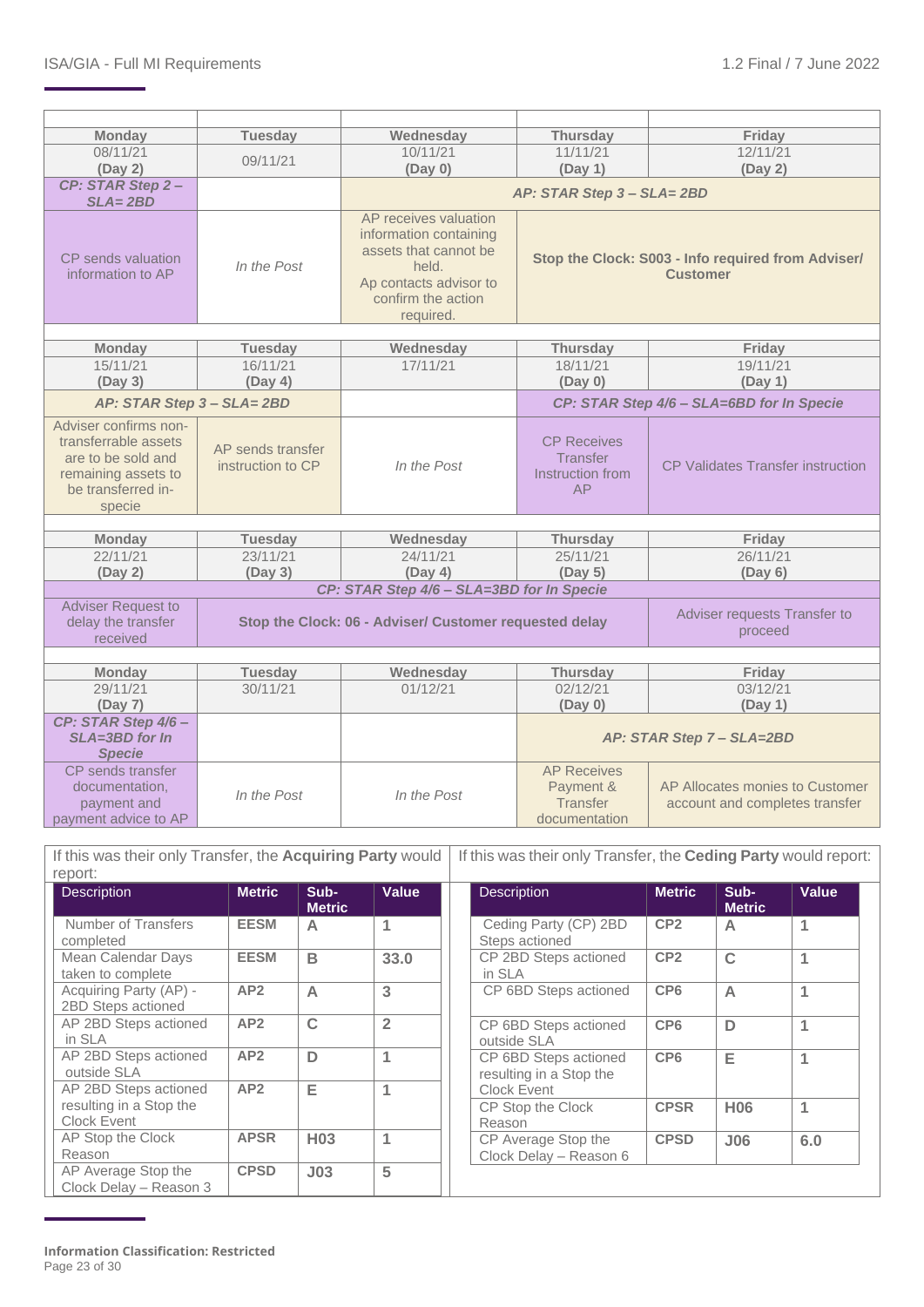## <span id="page-23-0"></span>**5.7 Electronic Cash Transfer with Rejection**

| <b>Monday</b>              | <b>Tuesday</b>      | Wednesday   | <b>Thursday</b>     | Friday                        |
|----------------------------|---------------------|-------------|---------------------|-------------------------------|
| 01/11/21<br>(Day 0)        | 02/11/21<br>(Day 1) | 03/11/21    | 04/11/21<br>(Day 0) | 05/11/21<br>(Day 1)           |
| AP: STAR Step 1 - SLA= 2BD |                     |             |                     | $CP: STAR Step 2 - SLA = 2BD$ |
| AP receives valid          | AP sends            |             | <b>CP</b> receives  | <b>CP Rejects Transfer</b>    |
| application for an         | information request | In the post | information         | Reason 10 - Incorrect Product |
| In-Specie Transfer         | to CP               |             | request from AP     | Provider                      |

If this was their only Transfer, the **Acquiring Party** would If this was their only Transfer, the **Ceding Party** would report: report:

| <b>Description</b>                           | <b>Metric</b> | Sub-<br><b>Metric</b> | Value | <b>Description</b>                      | <b>Metric</b>   | Sub-<br><b>Metric</b> | Value |
|----------------------------------------------|---------------|-----------------------|-------|-----------------------------------------|-----------------|-----------------------|-------|
| Acquiring Party (AP) -<br>2BD Steps actioned | AP2           | Α                     | 3     | Ceding Party (CP) 2BD<br>Steps actioned | CP <sub>2</sub> | A                     |       |
| AP 2BD Steps actioned<br>in SLA              | AP2           | C                     |       | CP 2BD actioned<br>in SLA               | CP <sub>2</sub> | $\mathbf C$           |       |
|                                              |               |                       |       | CP 2BD Steps Rejected                   | CP <sub>2</sub> |                       |       |
|                                              |               |                       |       | <b>CP Rejection Reason</b>              | <b>CPRR0</b>    | G <sub>10</sub>       |       |

## <span id="page-23-1"></span>**6 Appendix A: Definition of Terms Used**

| <b>Acquiring Party (AP)</b> | The Scheme or Provider that the member is transferring their Pension to.        |
|-----------------------------|---------------------------------------------------------------------------------|
| <b>Business Day</b>         | A day when the London Stock Exchange is open. The day is from 0.00 to           |
|                             | 23:59.                                                                          |
| Calendar Day                | Any working or non-working day. (From 0.00 to 23:59)                            |
| <b>Cash Transfers</b>       | This is a Transfer where Funds and Assets are Encashed by the CP, and           |
|                             | the Value is sent to the AP.                                                    |
| Customer                    | The Customer is the End Client and/or their Adviser.                            |
| Ceding Party (CP)           | The Scheme or Provider that the member is transferring their Pension            |
|                             | from.                                                                           |
| <b>Discovery</b>            | This refers to an optional phase within the Electronic Transfer process         |
|                             | where the AP asks the CP for details of the existing Plan before requesting     |
|                             | the Transfer. It is most commonly used for In-Specie transfers but can also     |
|                             | be used for Cash Transfers. (Process Steps 1 and 2 are considered               |
|                             | "Discovery Steps".)                                                             |
| <b>Electronic Transfers</b> | Electronic transfers are defined as transfers initiated electronically using an |
|                             | electronic messaging set (not, for example by email) at a portfolio level or    |
|                             | asset manager transfer instructions received electronically.                    |
|                             | (e.g., Actuare, Altus, Calastone, Origo or Allfunds Bank).                      |
| In-Specie Transfers / Re-   | This is a Transfer where the Funds or Assets are re-registered to be held       |
| <b>Registrations</b>        | by the AP rather than encashed, to prevent them being out of market for         |
|                             | any time.                                                                       |
| <b>Manual Transfers</b>     | This a Transfer that is requested by means of a Paper or online Application     |
|                             | Form not submitted using an electronic messaging set.                           |

**Information Classification: Restricted** Page 24 of 30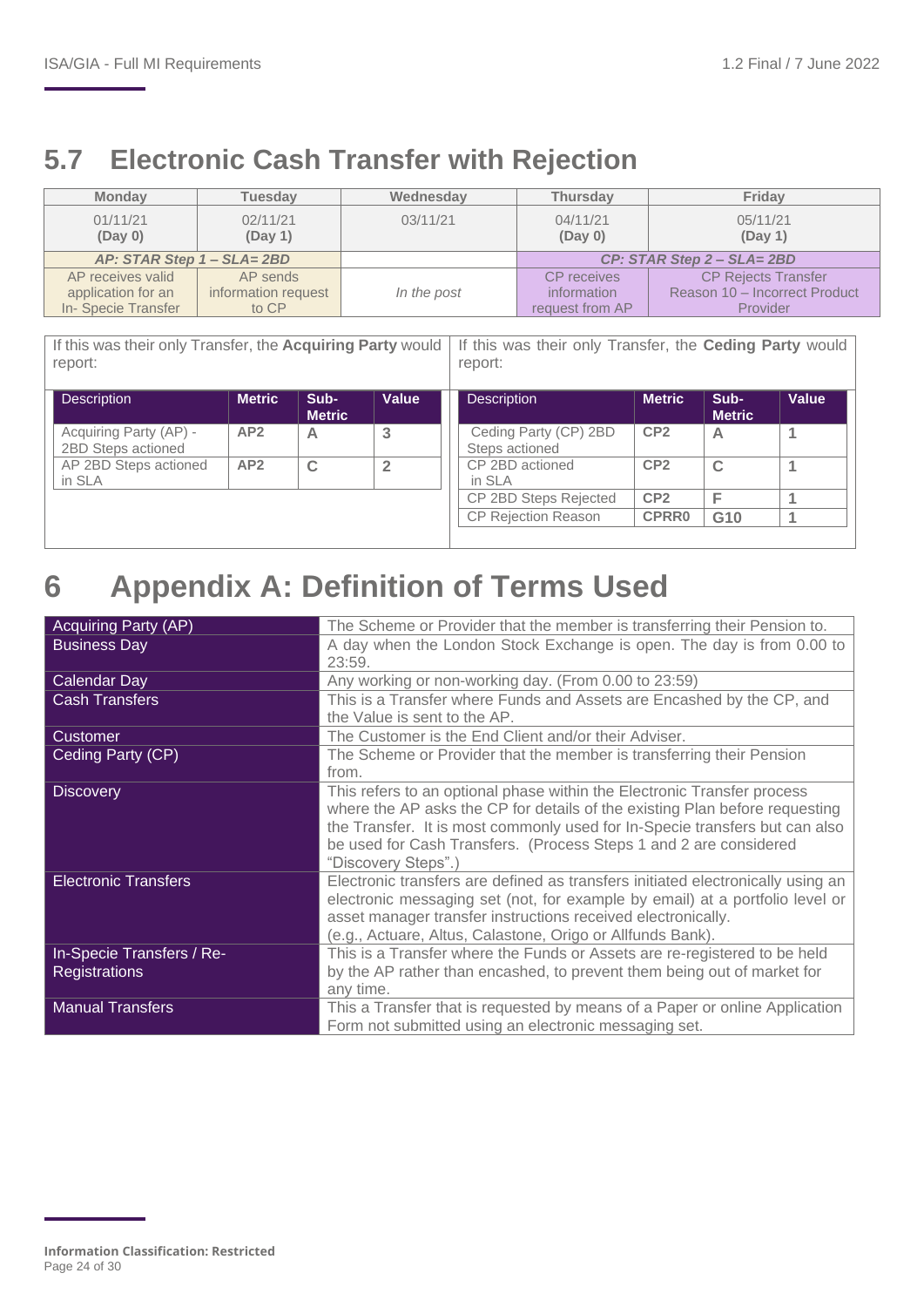## **7 Appendix B: Process Steps and their SLA**

## **7.1 Cash Transfer**

<span id="page-24-1"></span><span id="page-24-0"></span>

| <b>Process</b><br><b>Step</b> | <b>Description</b>                                                                                                                                                                                                    | <b>Owner</b>     | <b>Mandatory /</b><br><b>Optional</b>                           | <b>Trigger</b>                                                                                                                                                                      | <b>End Point</b>                                                                                                                                                                                                                                                                                                          | <b>SLA</b>      |
|-------------------------------|-----------------------------------------------------------------------------------------------------------------------------------------------------------------------------------------------------------------------|------------------|-----------------------------------------------------------------|-------------------------------------------------------------------------------------------------------------------------------------------------------------------------------------|---------------------------------------------------------------------------------------------------------------------------------------------------------------------------------------------------------------------------------------------------------------------------------------------------------------------------|-----------------|
|                               | Acquiring Party receives,<br>validates, and processes<br><b>Customer's Transfer request</b>                                                                                                                           | AP               | Optional - Step 1<br>& 2 not required<br>for a Cash<br>Transfer | Acquiring Party receives a valid<br>Application Form.                                                                                                                               | • Application returned to, or request further information sent<br>to Customer/ Adviser.<br>• Instruction to proceed with Transfer sent to CP.<br>• Instruction to request Discovery information from CP.                                                                                                                  | 2 Business Days |
| $\overline{2}$                | Ceding Provider Receives,<br>Validates and Processes<br>completes request for<br>information.                                                                                                                         | CP               | Optional - Step 1<br>& 2 not required<br>for a Cash<br>Transfer | An identifiable information<br>request is received.                                                                                                                                 | • List of Investments details sent to AP<br>• Rejection of Transfer request Issued to AP.                                                                                                                                                                                                                                 | 2 Business Days |
| $\overline{3}$                | Acquiring Provider (or their<br>Custodian/ Intermediate<br>Asset Holder) Instructs<br>Ceding Party to Encash<br>Assets / Funds                                                                                        | AP               | Mandatory                                                       | • Details of Customer's<br>investments received from<br>Adviser or Ceding Provider or<br>• Receipt of Valid Transfer<br>Instruction (if Discovery Steps<br>1 & 2 were not required. | • Instruction to Proceed with Re-Registration issued<br>to CP, or<br>• Request for additional information issued to CP,<br>or<br>• Request for additional information issued to<br>Customer/Adviser'.                                                                                                                     | 2 Business Days |
| 4A/4B                         | Ceding Provider (or their<br>Custodian/Intermediate<br>Asset Holder) issues<br>acceptance to Acquiring<br>Provider. Ceding Provider (or<br>their Custodian/Intermediate<br>Asset Holder) Instructs Sale<br>of Assets. | <b>CP</b>        | Mandatory                                                       | Valid Request to Transfer<br>received.                                                                                                                                              | • Acceptance Confirmed to AP<br>· Additional information Requested<br>• Transfer Rejected<br>• Trade placed (sale instructed) with all Fund Managers/<br>Transfer Agents/Asset Holders.<br>• Instruction issued to Customer to complete Sale on<br>Platform.<br>• Confirmation both Parties have placed the deal on Crest | 3 Business Days |
| 5/5A                          | <b>Asset Manager Completes</b><br>the Sale of Assets                                                                                                                                                                  | Asset<br>Manager | Not Reportable                                                  |                                                                                                                                                                                     |                                                                                                                                                                                                                                                                                                                           | N/A             |
| 6                             | <b>Ceding Provider Confirms</b><br>Sales complete and Initiates<br>any Payment to Acquiring<br>Provider.                                                                                                              | CP               |                                                                 | <b>Confirmations/ Payments</b><br>Received from all Fund<br>Managers/Transfer<br>Agents/Asset Holders.                                                                              | • Completion message sent including all regulatory<br>information required.<br>• Completion of transfer record on internal systems and all<br>regulatory information required sent to AP.                                                                                                                                 | 2 Business Days |
| $\overline{7}$                | <b>Acquiring Provider allocates</b><br>any monies to Customer<br>Account and confirms the                                                                                                                             | AP               |                                                                 | Completion message and/or last<br>outstanding item received<br>(information, or money).                                                                                             | • Transfer completion flag set (monies and assets<br>allocated).                                                                                                                                                                                                                                                          | 2 Business Days |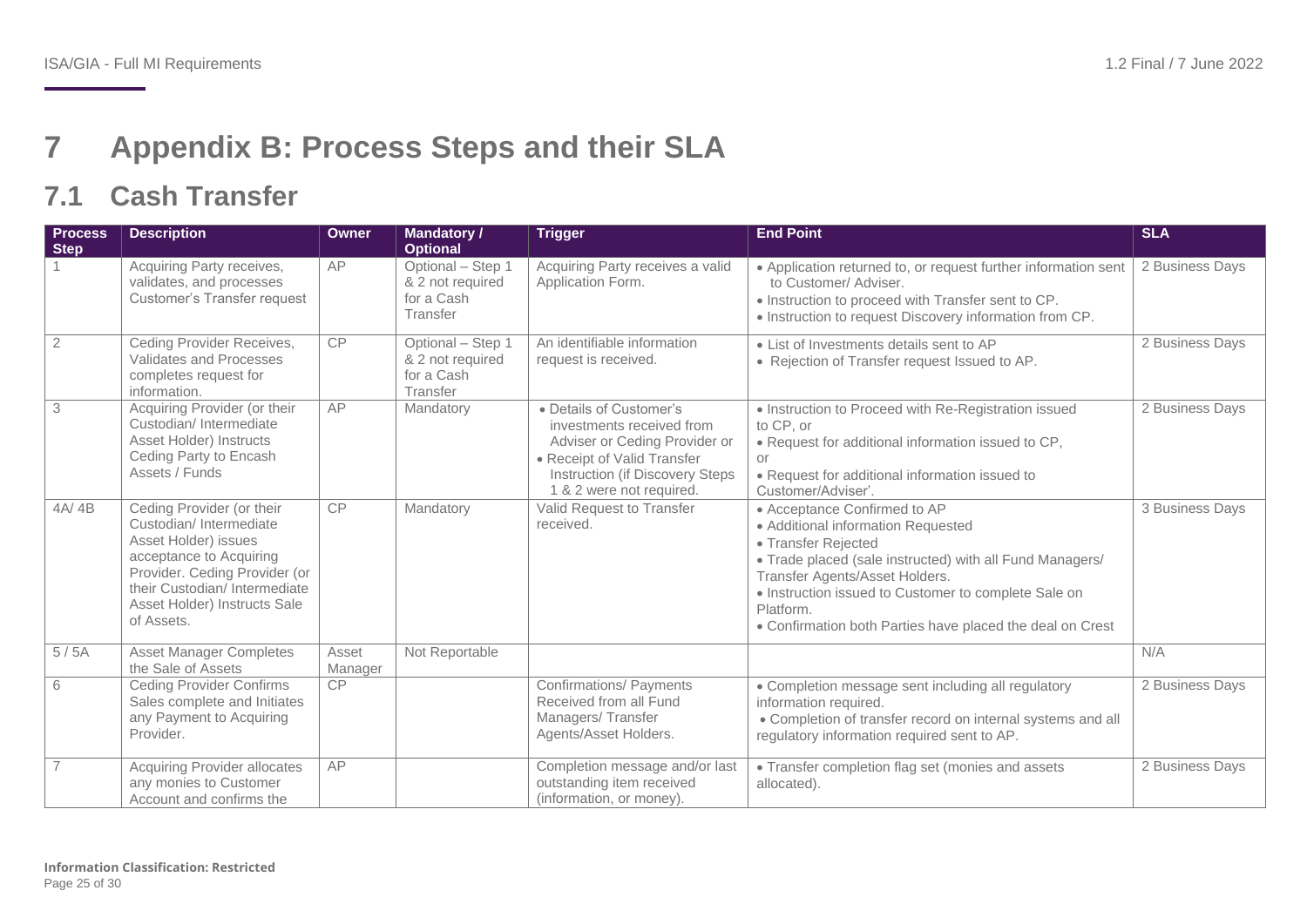| <b>Process</b><br><b>Step</b> | <b>Description</b>                                               | Owner | <b>Mandatory /</b><br><b>Optional</b> | Trigger | <b>End Point</b> | <b>SLA</b> |
|-------------------------------|------------------------------------------------------------------|-------|---------------------------------------|---------|------------------|------------|
|                               | completion of the Sale of<br>Assets/ Re-registration<br>process. |       |                                       |         |                  |            |

#### **Combined Process Steps**

| <b>Process</b><br>Step | <b>Description</b>                                                                                                                                                                                                                         | <b>Owner</b> | <b>Mandatory /</b><br><b>Optional</b>                                     | <b>Trigger</b>                                          | <b>End Point</b>                                                                                                                                                                                                    | <b>SLA</b>      |
|------------------------|--------------------------------------------------------------------------------------------------------------------------------------------------------------------------------------------------------------------------------------------|--------------|---------------------------------------------------------------------------|---------------------------------------------------------|---------------------------------------------------------------------------------------------------------------------------------------------------------------------------------------------------------------------|-----------------|
| $4 + 6$                | Ceding Provider (or their<br>Custodian/Intermediate Asset<br>Holder) issues acceptance to<br>Acquiring Provider, then<br>instructs Sale of Assets,<br>confirms Sales complete and<br>Initiates any Payment to<br><b>Acquiring Provider</b> | CP           | $Optional -$<br>Mav be<br>measured<br>against<br>Individual Step<br>SLA's | Valid Request to Transfer/Re-<br>registration received. | Completion message sent including all<br>regulatory information required.<br>Completion of transfer record on<br>internal systems and all regulatory<br>information required sent to AP.<br>Transfer Rejected by CP | 5 Business Days |

## **7.2 In- Specie Transfer/ Re- Registration**

<span id="page-25-0"></span>

| <b>Process</b><br>Step | <b>Description</b>                                                                                                            | Owner | <b>Mandatory /</b><br><b>Optional</b>                        | <b>Trigger</b>                                                                                                                                                                            | <b>End Point</b>                                                                                                                                                                                                                     | <b>SLA</b>      |
|------------------------|-------------------------------------------------------------------------------------------------------------------------------|-------|--------------------------------------------------------------|-------------------------------------------------------------------------------------------------------------------------------------------------------------------------------------------|--------------------------------------------------------------------------------------------------------------------------------------------------------------------------------------------------------------------------------------|-----------------|
|                        | Acquiring Party receives,<br>validates, and processes<br><b>Customer's Transfer request</b>                                   | AP    | Optional - Step 1 & 2<br>not required for a<br>Cash Transfer | Acquiring Party receives a<br>valid Application Form.                                                                                                                                     | • Request Valuation details and<br>Transfer Information.<br>• Instruct Transfer.<br>• Request for further Information<br>issued to Customer/Adviser.<br>• Notification of Rejection of Transfer<br>request issued to Customer/Advise | 2 Business Days |
| $\overline{2}$         | Ceding Provider Receives,<br>Validates and Processes<br>completes request for<br>information.                                 | CP    | Optional - Step 1 & 2<br>not required for a<br>Cash Transfer | An identifiable information<br>request is received.                                                                                                                                       | • List of Investments details sent to AP<br>• Rejection of Transfer request Issued to<br>AP.                                                                                                                                         | 2 Business Days |
| 3                      | Acquiring Provider (or their<br>Custodian/Intermediate<br>Asset Holder) Instructs<br>Ceding Party to Encash<br>Assets / Funds | AP    | Mandatory                                                    | • Details of Customer's<br>investments received from<br>Adviser or Ceding Provider<br>or<br>• Receipt of Valid Transfer<br>Instruction (if Discovery<br>Steps 1 & 2 were not<br>required. | • Instruction to Proceed with Re-<br>Registration issued to CP, or<br>• Request for additional information<br>issued to CP, or<br>• Request for additional information<br>issued to Customer/Adviser'.                               | 2 Business Days |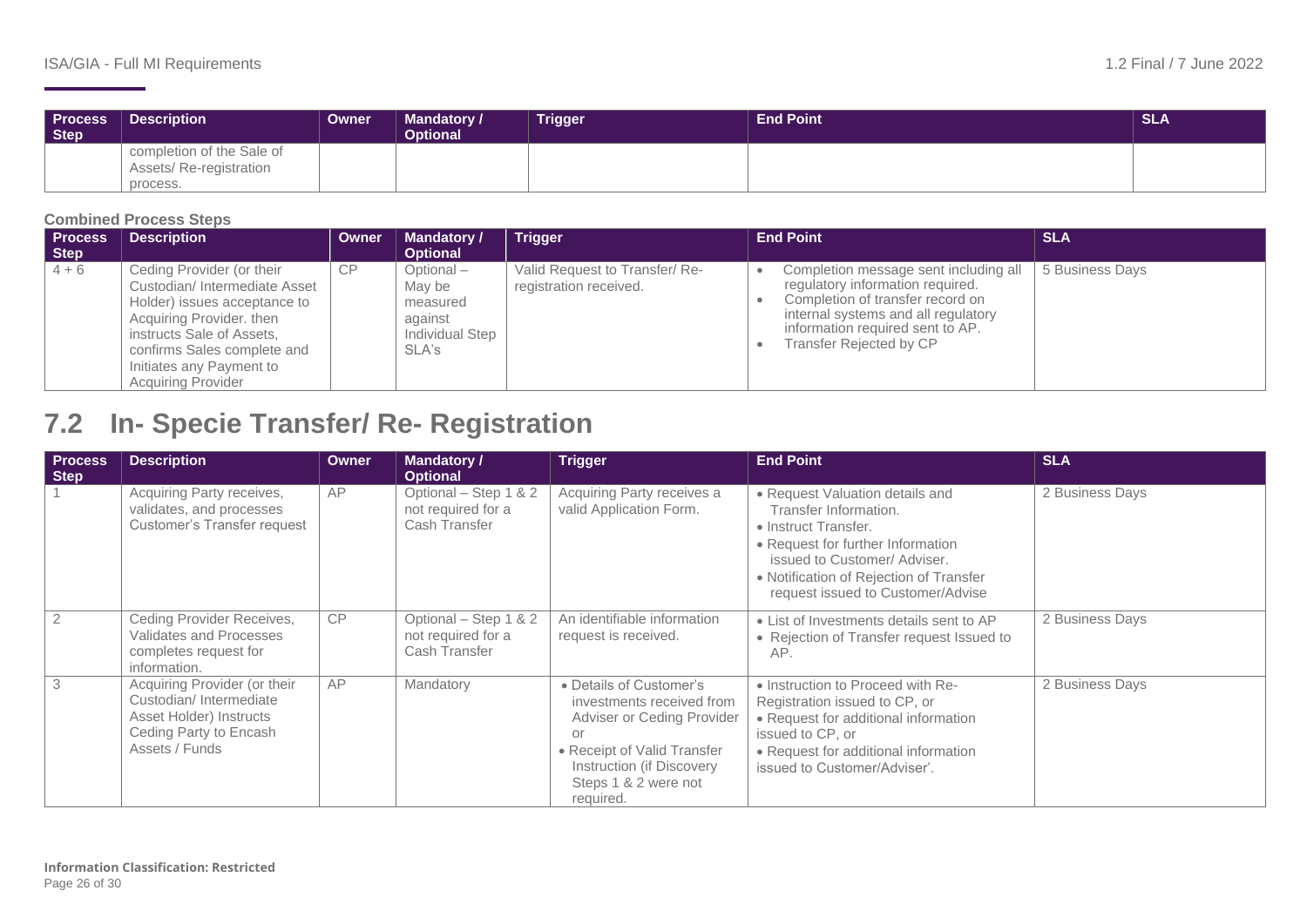| <b>Process</b><br><b>Step</b> | <b>Description</b>                                                                                                                                                                                                                      | <b>Owner</b>     | <b>Mandatory /</b><br><b>Optional</b>                                                                           | <b>Trigger</b>                                                                                                              | <b>End Point</b>                                                                                                                                                                                                                                                                                                                 | <b>SLA</b>      |
|-------------------------------|-----------------------------------------------------------------------------------------------------------------------------------------------------------------------------------------------------------------------------------------|------------------|-----------------------------------------------------------------------------------------------------------------|-----------------------------------------------------------------------------------------------------------------------------|----------------------------------------------------------------------------------------------------------------------------------------------------------------------------------------------------------------------------------------------------------------------------------------------------------------------------------|-----------------|
|                               |                                                                                                                                                                                                                                         |                  |                                                                                                                 |                                                                                                                             | • Communication Issued to the Customer/<br>Adviser requesting Instructions regarding<br>the conversion'.                                                                                                                                                                                                                         |                 |
| 4A/4B                         | Ceding Provider (or their<br>Custodian/Intermediate<br>Asset Holder) issues<br>acceptance to Acquiring<br>Provider. Ceding Provider (or<br>their Custodian/Intermediate<br>Asset Holder) Instructs Sale<br>of Assets / Re-Registration. | CP               | Mandatory                                                                                                       | Valid Request to Transfer/<br>Re-registration received.                                                                     | • Acceptance Confirmed to AP<br>• Additional information Requested.<br>• Trade placed (sale instructed) with all<br>Fund Managers/ Transfer Agents/Asset<br>Holders.<br>• Instruction issued to Customer to<br>complete Sale on Platform.<br>• Confirmation both Parties have placed<br>the deal on Crest<br>• Transfer Rejected | 4 Business Days |
| 5/5A                          | <b>Asset Manager Completes</b><br>the Sale of Assets                                                                                                                                                                                    | Asset<br>Manager | Not Reportable                                                                                                  |                                                                                                                             |                                                                                                                                                                                                                                                                                                                                  | N/A             |
| 6                             | <b>Ceding Provider Confirms</b><br>Sales/ Re-registration<br>complete and Initiates any<br>Payment to Acquiring<br>Provider.                                                                                                            | CP               | Conditional - Not<br>Required for Cash<br>Transfers consisting<br>solely of In-house<br><b>Investment Funds</b> | Last outstanding item<br>received (re-registration<br>confirmation or money).                                               | • Completion message sent including all<br>regulatory information required.<br>• Completion of transfer record on internal<br>systems and all regulatory information<br>required sent to AP.                                                                                                                                     | 2 Business Days |
|                               | <b>Acquiring Provider allocates</b><br>any monies to Customer<br>Account and confirms the<br>completion of the Sale of<br>Assets/Re-registration<br>process.                                                                            | AP               | Conditional                                                                                                     | Completion message and/or<br>last outstanding item<br>received (information, re-<br>registration confirmation or<br>money). | • Transfer completion flag set (monies and<br>assets allocated).<br>• Transfer completion date recorded<br>(monies and assets allocated).                                                                                                                                                                                        | 2 Business Days |

#### **Combined Process Steps**

| <b>Process</b><br>Step | <b>Description</b>                                                                                                                                                                                                                                                                                         | Owner | <b>Mandatory /</b><br><b>Optional</b>                                  | <b>Trigger</b>                            | <b>End Point</b>                                                                                                                                                                                                    | <b>SLA</b>      |
|------------------------|------------------------------------------------------------------------------------------------------------------------------------------------------------------------------------------------------------------------------------------------------------------------------------------------------------|-------|------------------------------------------------------------------------|-------------------------------------------|---------------------------------------------------------------------------------------------------------------------------------------------------------------------------------------------------------------------|-----------------|
| $4 + 6$                | Ceding Provider (or their<br>Custodian/Intermediate Asset<br>Holder) issues acceptance to<br>Acquiring Provider then their<br>Custodian/Intermediate Asset<br>Holder) instructs Re-<br>Registration and confirms Re-<br>registration complete and<br>Initiates any Payment to<br><b>Acquiring Provider</b> | CP    | Optional-<br>May be<br>measured<br>against<br>Individual Step<br>SLA's | Valid Request to Re-register<br>received. | • Completion message sent including all<br>regulatory information required.<br>• Completion of transfer record on internal<br>systems and all regulatory information<br>required sent to AP.<br>• Transfer Rejected | 6 Business Days |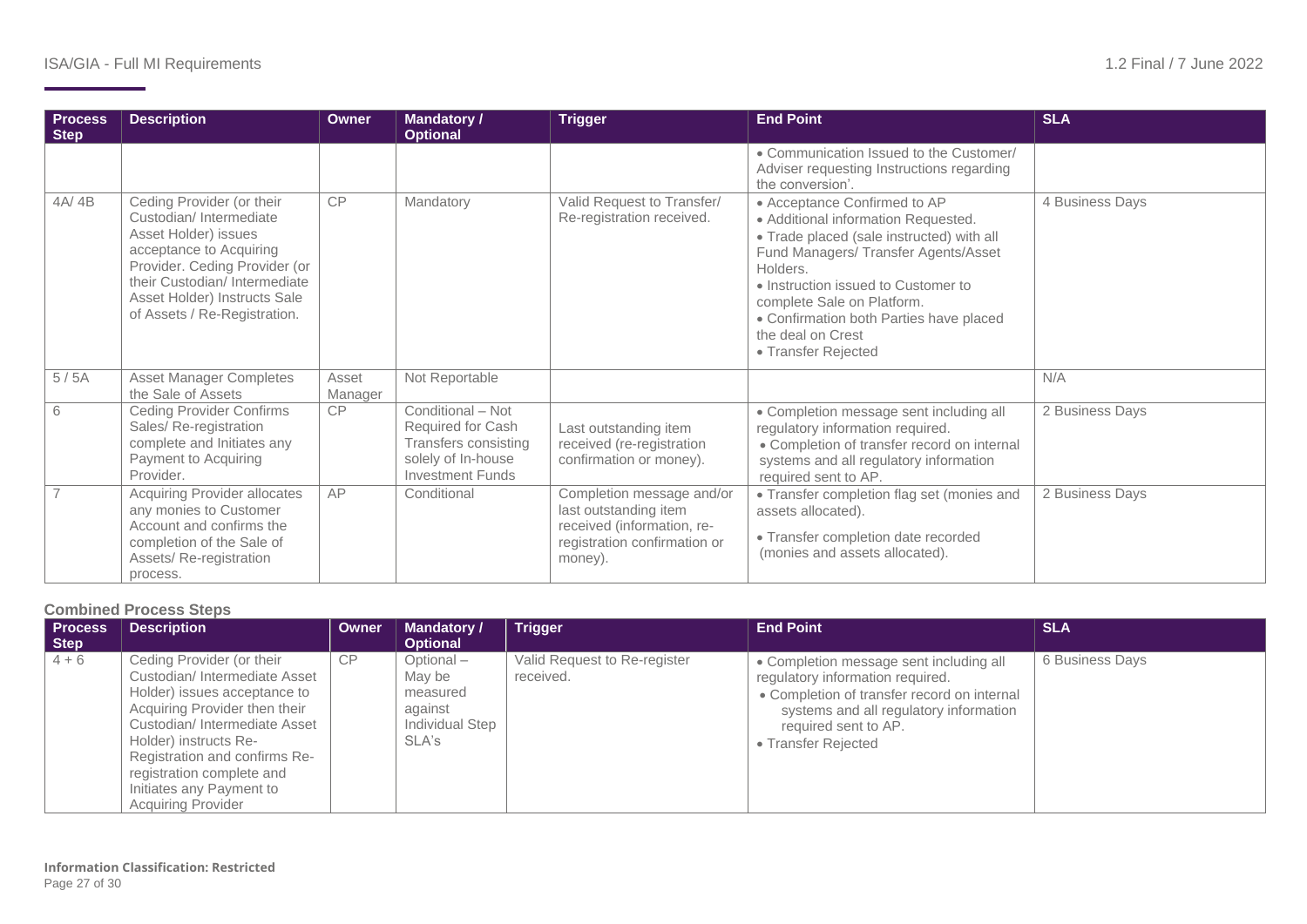## <span id="page-27-0"></span>**8 Appendix C – Rejection Reasons**

| <b>Code NN</b>  | <b>Description</b>                          | <b>Examples</b>                                                                                                                                                                                                                                                                                                             |
|-----------------|---------------------------------------------|-----------------------------------------------------------------------------------------------------------------------------------------------------------------------------------------------------------------------------------------------------------------------------------------------------------------------------|
| G01             | <b>Failed Due Diligence</b>                 | <b>Failed Due Diligence</b><br>$\bullet$<br>Failed Bankruptcy checks<br>$\bullet$<br>Pension on Divorce Checks Failed<br>$\bullet$                                                                                                                                                                                          |
| G02             | Unable to Match<br>member/account           | Member Details do not Match<br>$\bullet$<br>Discrepancies / Incorrect info received<br>$\bullet$<br><b>Invalid Information Received</b><br>$\bullet$<br>Invalid customer details<br>$\bullet$<br>Incorrect account number<br>$\bullet$                                                                                      |
| G03             | Scheme or Product rules<br>prevent transfer | <b>Trustee has Declined Transfer</b><br>$\bullet$<br>Unable to support product/ Scheme Transfer<br>$\bullet$<br>Cannot complete partial transfer<br>$\bullet$                                                                                                                                                               |
| G <sub>04</sub> | <b>Valuation Invalid</b>                    | <b>Query Mismatched Expectation</b><br>$\bullet$<br>10% Valuation change<br>$\bullet$<br>Valuation no longer Valid<br>$\bullet$                                                                                                                                                                                             |
| G05             | Issue with Payment                          | Incomplete /Wrong Payment details provided<br>$\bullet$<br><b>Returned Payment</b><br>$\bullet$<br>Unable to bank cheque/allocate funds<br>$\bullet$<br>Payment received with wrong/no payment ref<br>$\bullet$<br>Cannot match funds to member within 5 days<br>$\bullet$<br>Payment reference not recognised<br>$\bullet$ |
| G06             | Death                                       |                                                                                                                                                                                                                                                                                                                             |
| <b>G07</b>      | Member/ Adviser Requests<br>Cancellation    |                                                                                                                                                                                                                                                                                                                             |
| G08             | <b>Duplicate Request</b>                    | <b>Duplicate Request</b><br>$\bullet$<br><b>Account Already Closed</b><br>$\bullet$<br>Duplicate information /transfer request<br>$\bullet$                                                                                                                                                                                 |
| G09             | Insufficient Information to<br>Proceed      |                                                                                                                                                                                                                                                                                                                             |
| G10             | Incorrect product/ Provider                 | Request received for incorrect brand/provider<br>$\bullet$<br>Incorrect product requested<br>$\bullet$                                                                                                                                                                                                                      |
| G11             | <b>Fund Unavailable</b>                     | <b>Closed Fund</b><br>$\bullet$<br><b>Corporate Action</b><br>$\bullet$<br>Asset Purchase Information Incorrect<br>$\bullet$                                                                                                                                                                                                |
| G12             | Adviser permission fails                    | Adviser has insufficient Authorisations<br>$\bullet$<br>Adviser permission fails<br>$\bullet$<br>Advice/ Information timeout<br>$\bullet$                                                                                                                                                                                   |
| G13             | Other                                       | This Rejection reason is available to capture exceptional scenarios<br>$\bullet$<br>that are not covered by the reasons above. Its use will be<br>monitored by the Accreditation Steering Group.                                                                                                                            |

## <span id="page-27-1"></span>**9 Appendix D – Stop the Clock Reasons**

| Code             | <b>Description</b>                            | <b>Examples</b>                                                 |
|------------------|-----------------------------------------------|-----------------------------------------------------------------|
| H <sub>0</sub> 1 | In Flight Transaction                         |                                                                 |
| H <sub>02</sub>  | Outstanding Payment /<br>Income to be applied | Awaiting income payment<br>٠<br>Awaiting final premium          |
| H <sub>03</sub>  | required from Adviser/<br>Info<br>customer    | <b>Customer Authorisation</b><br>$\bullet$<br>Exit Fee Handling |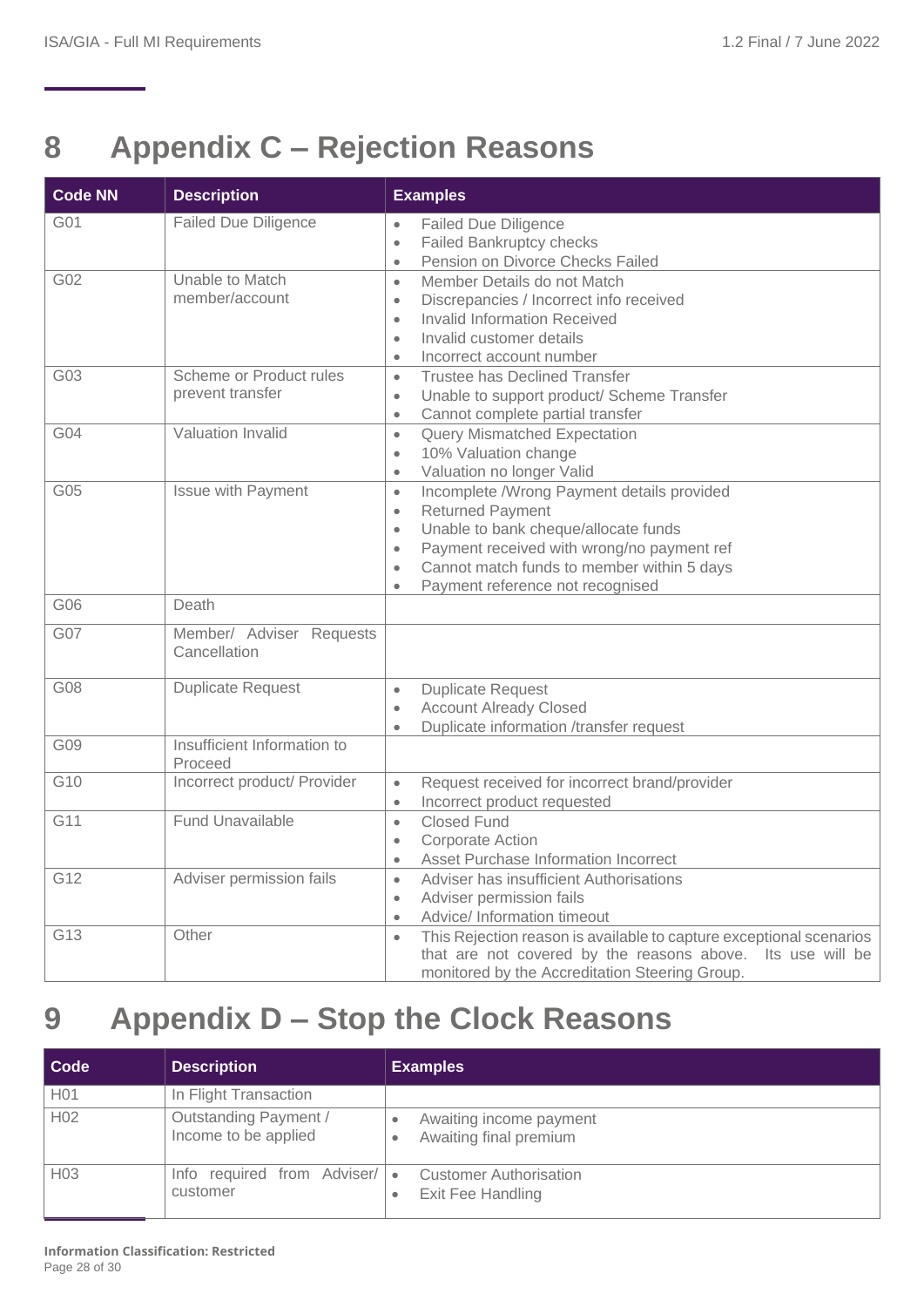<span id="page-28-0"></span>

| Code             | <b>Description</b>                               | <b>Examples</b>                                                                                                                                                                                                                                                                                                                                                                                                                                                                                                          |
|------------------|--------------------------------------------------|--------------------------------------------------------------------------------------------------------------------------------------------------------------------------------------------------------------------------------------------------------------------------------------------------------------------------------------------------------------------------------------------------------------------------------------------------------------------------------------------------------------------------|
|                  |                                                  | Awaiting retirement date<br>$\bullet$<br>Bankruptcy<br>$\bullet$<br>Delivery of risk warnings<br>$\bullet$<br><b>Divorce</b><br>$\bullet$<br>Exceeding LTA with/without protection<br>$\bullet$<br>Pension sharing<br>$\bullet$<br>Valuation query requires customer/adviser input<br>$\bullet$<br>Outstanding fees & charges<br>$\bullet$<br>Lifetime allowance threshold breach<br>$\bullet$<br>Change event - customer confirmation required<br>$\bullet$<br>Customer/IFA query / unexpected differences<br>$\bullet$ |
| H04              | Details Required from<br><b>Acquiring Party</b>  | Awaiting outstanding info<br>$\bullet$                                                                                                                                                                                                                                                                                                                                                                                                                                                                                   |
| H <sub>05</sub>  | Details Required from Ceding<br>Party            | Awaiting outstanding info<br>$\bullet$<br>Incorrect funds sent date<br>۰<br>Query on valuation<br>$\bullet$<br>Multiple portfolio valuations required<br>$\bullet$                                                                                                                                                                                                                                                                                                                                                       |
| H06              | Customer/Adviser Requested<br>Delay              | <b>Customer Delay Request</b><br>$\bullet$<br><b>Adviser Delay Request</b><br>$\bullet$                                                                                                                                                                                                                                                                                                                                                                                                                                  |
| H <sub>0</sub> 7 | <b>Illiquid Assets</b>                           | Disinvestment delay<br>$\bullet$<br>Ongoing corporate action<br>$\bullet$<br>Unable to Transfer From existing Fund/Asset<br>$\bullet$<br>Temporary fund suspension<br>$\bullet$                                                                                                                                                                                                                                                                                                                                          |
| H <sub>08</sub>  | Regulatory information/ delay<br>required        | Additional checks required<br>$\bullet$<br><b>Awaiting Advice Certificate</b><br>$\bullet$<br>Pension review<br>$\bullet$<br>Mandatory advice required (income guarantee / safeguarded<br>$\bullet$<br>benefits)<br>Regulatory notifications/ waiting periods<br>$\bullet$<br>(e.g., safeguarded benefits) Scam/pension liberation checking<br>Adviser permission checks identified issue<br>$\bullet$<br>Awaiting "Nudge" Response<br>$\bullet$                                                                         |
| H <sub>09</sub>  | <b>Awaiting Trustee Authority</b>                | <b>Awaiting Trustee Authority</b><br>$\bullet$<br><b>Awaiting Joint Trustee Authority</b><br>$\bullet$                                                                                                                                                                                                                                                                                                                                                                                                                   |
| H <sub>10</sub>  | Auto Enrolment - Cooling Off<br>/ Opt Out Period | Await End of AE Opt-Out Period<br>$\bullet$<br>Pending Scheme Opt-out prior to transfer<br>$\bullet$<br>Still Contributing to current scheme<br>$\bullet$                                                                                                                                                                                                                                                                                                                                                                |
| H11              | Other                                            | This reason is available to capture exceptional scenarios that are<br>$\bullet$<br>not covered by the reasons above. Its use will be monitored by<br>the Accreditation Steering Group.                                                                                                                                                                                                                                                                                                                                   |